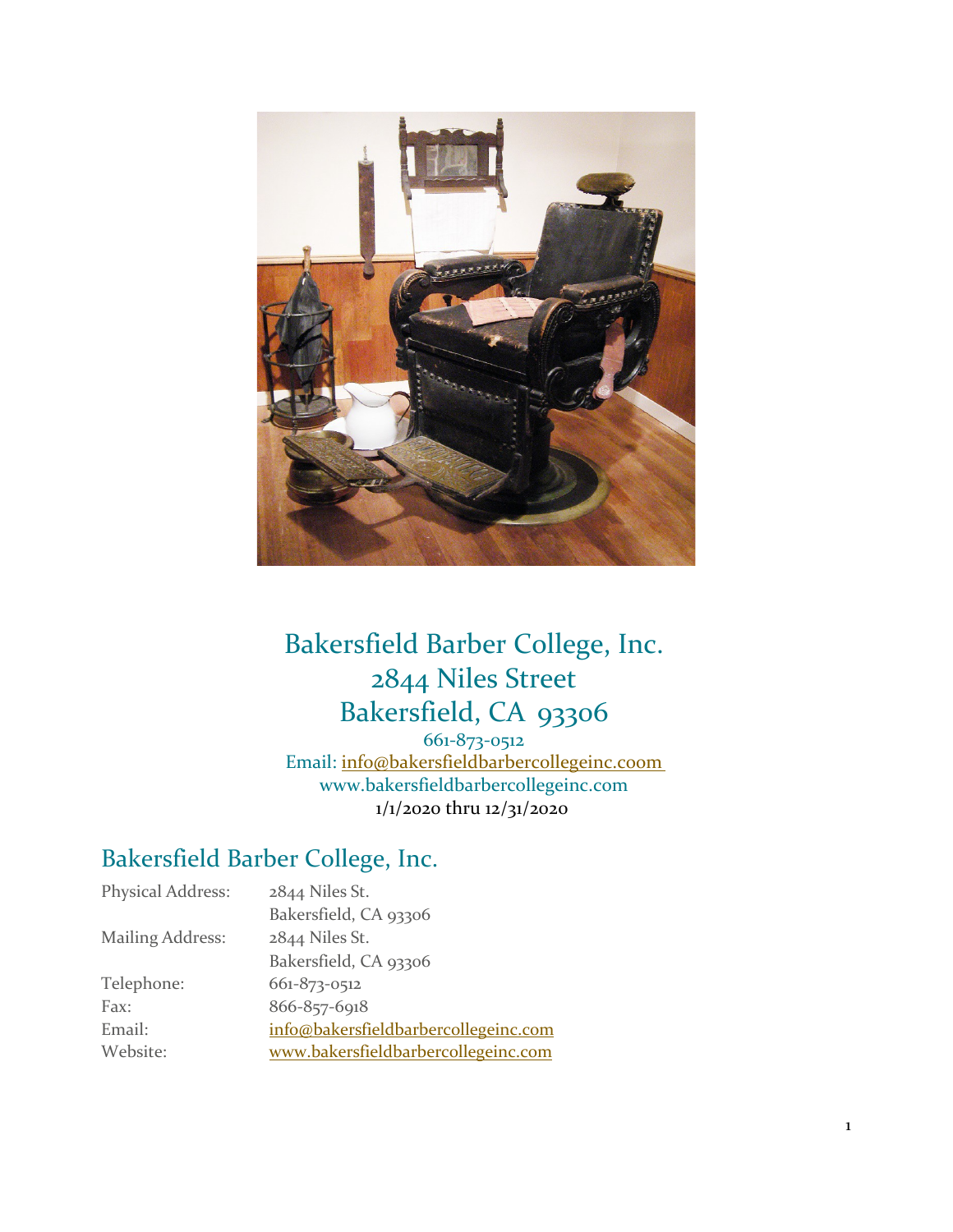**CEC §94897(l)** An institution shall not do any of the following: Use the terms "approval," "approved," "approval to operate," or "approved to operate" without stating clearly and conspicuously that approval to operate means compliance with state standards as set forth in this chapter. If the bureau has granted an institution approval to operate, the institution may indicate that the institution is "licensed" or "licensed to operate," but may not state or imply either of the following:

(1) The institution or its educational programs are endorsed or recommended by the state or by the bureau. (2) The approval to operate indicates that the institution exceeds minimum state standards as set forth in this chapter.

# **CATALOG UPDATE**

**The Bakersfield Barber College, Inc. catalog contains updated information on all aspects of the educational programs, educational services, procedures, and policies.**

**Bakersfield Barber College, Inc., reserves the right to make necessary changes without prior notice. Pursuant to Section 71810(a) of the Code, it updates the changes set forth in the catalog annually and periodically by using inserts or supplements. And, whenever periodic changes are made, Bakersfield Barber College, Inc. will attempt to communicate the changes within a reasonable time to the BPPE and other interested organizations.**

**Each student is responsible for comprehending and abiding with all the policies, procedures, rules and regulations included in the catalog and other publications distributed at the time of applying, enrolling and thereafter.**

# **PROVIDING THE SCHOOL CATALOG**

**Pursuant to Section 94909(a) of the Code, the Bakersfield Barber College, Inc. catalog publication is provided to the applicants, students, and general public. The catalog contains updated information on all aspects of the educational programs, educational services, procedures and policies. The catalog is provided in either writing or electronically. Delivering the catalog in writing may be accomplished by personal or mail delivery. Electronic circulations may be achieved by email, fax or viewing the website.**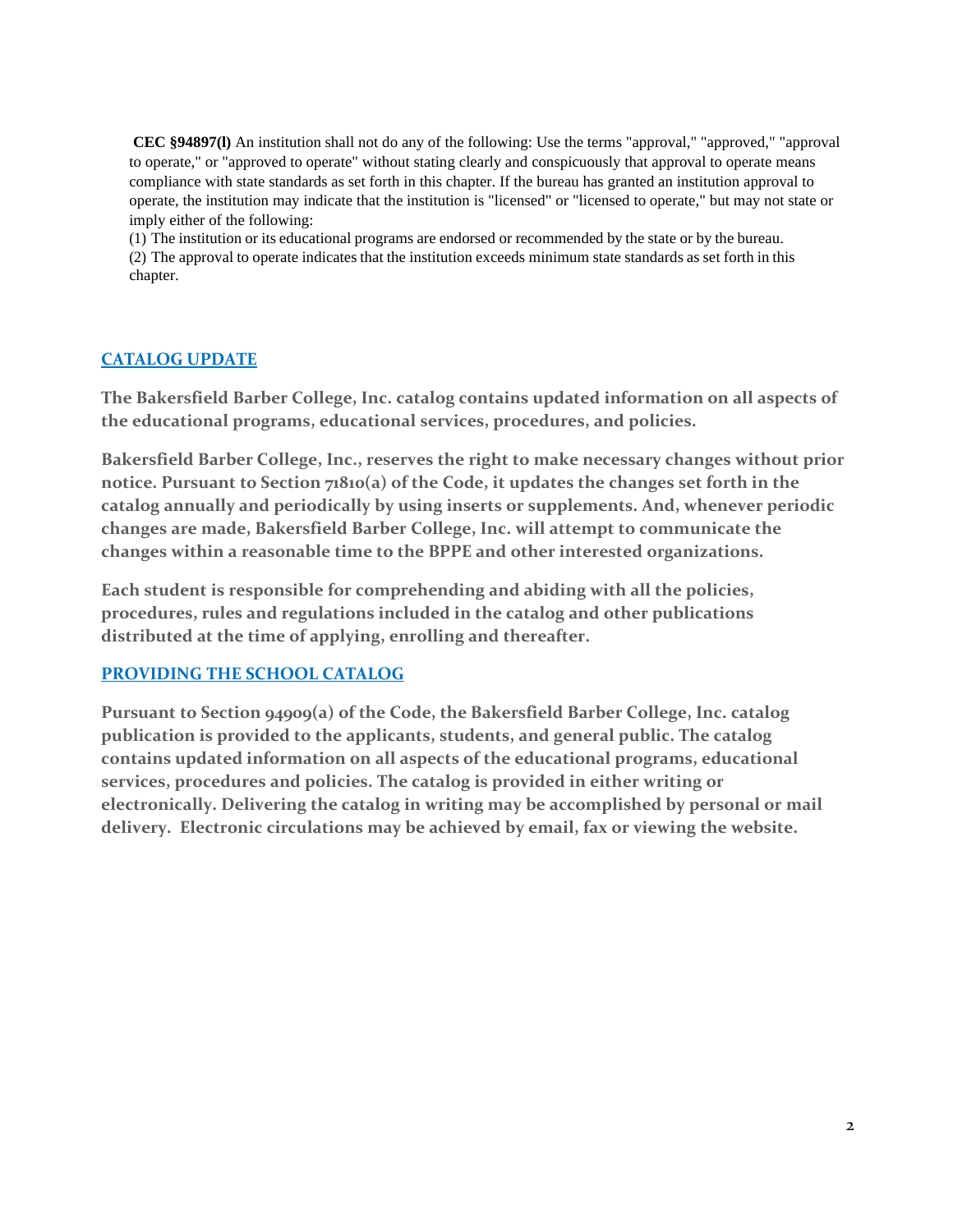### **TABLE OF CONTENTS**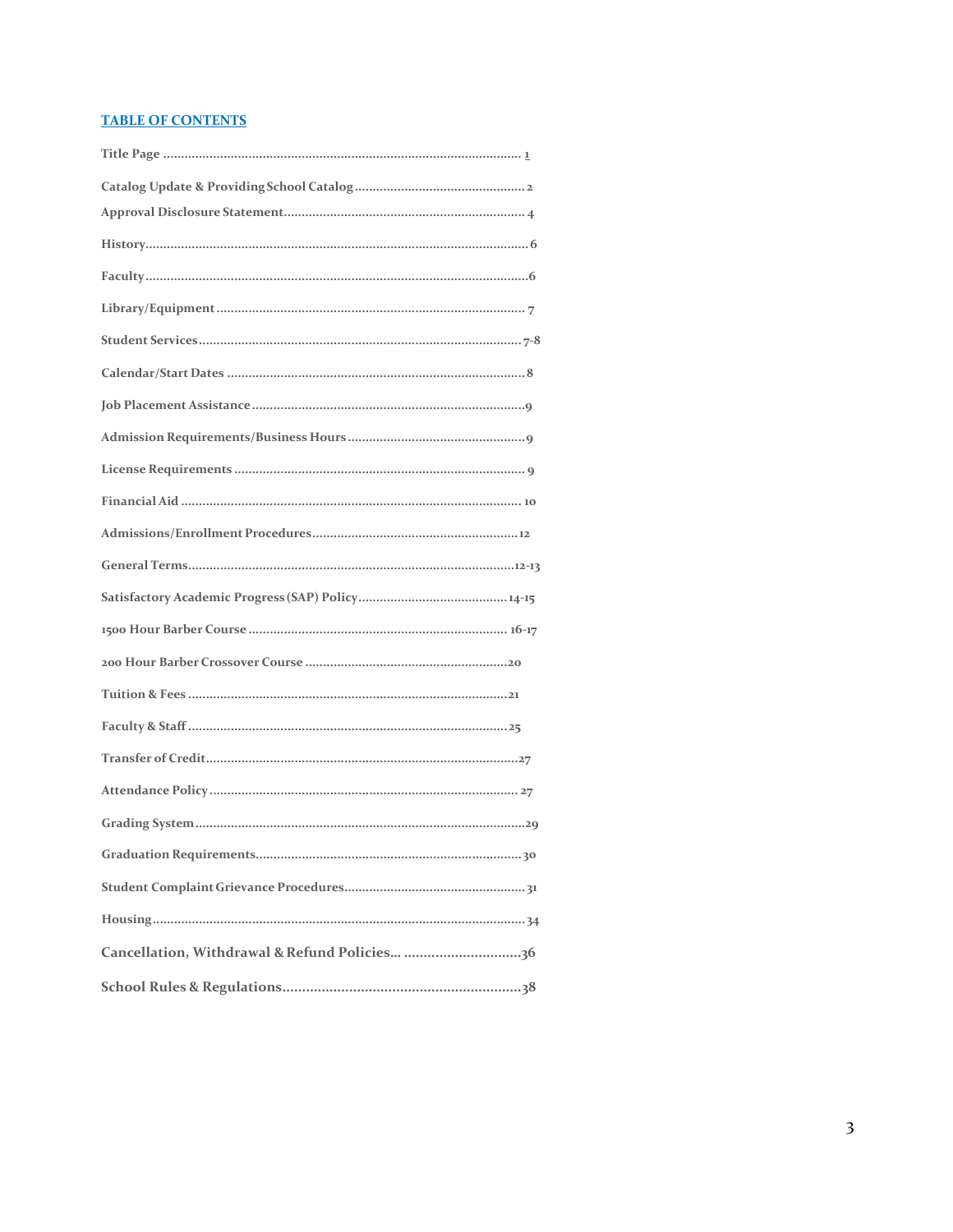#### **MISSION STATEMENT**

The Mission of Bakersfield Barber College, Inc. is to educate men and women in the field of barbering. The students will receive hands-on instruction in the techniques and classroom theory affiliated with barbering. Each program offered is designed to prepare the student in passing the Board of Barbering & Cosmetology barber exam. Upon passing the exam, the barber will obtain a barber license and be prepared for employment at an entry-level position in the barber profession.

*Bakersfield Barber College, Inc. is an Equal Opportunity Employer/Program with auxiliary aids and services available upon request to individuals with disabilities.*

### **OBJECTIVES**

The primary objective of Bakersfield Barber College, Inc. is to provide each student with a highquality barber education. The education will be provided in an environment that is beneficial in attaining skills in the barbering profession. These skills will be accomplished by adopting basis and practical methods in preparing the student for the barber exams. Our goal is to assist the student in becoming a successful barber professional who will be able to perform high-quality services to the public in his or her community.

#### <span id="page-3-0"></span>**APPROVAL DISCLOSURE STATEMENT**

The Bakersfield Barber College, Inc. is a private institution and is approved to operate by the Bureau for Postsecondary Private Education California Education.

The Bureau's approval means that the institution and its operation comply with the minimum standards established under the law for occupational instruction by private post-secondary educational institutions, and does not imply any endorsement or recommendation by the State or the Bureau. Additionally, institutional approval is granted for a five-year period and is subject to renewal after that time.

Bakersfield Barber College, Inc. is not accredited; we do not offer degrees.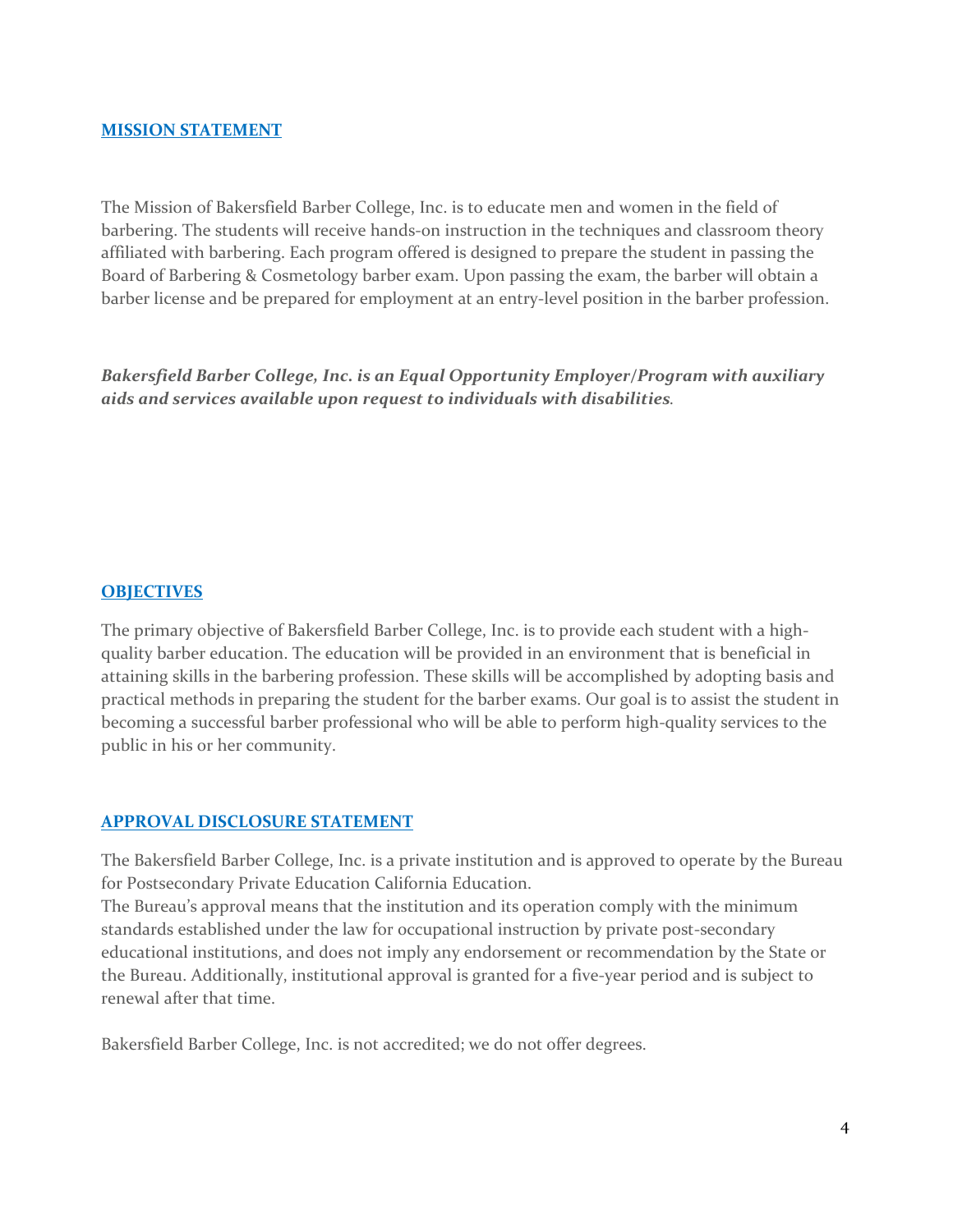# **BANKRUPTCY**

**BAKERSFIELD BARBER COLLEGE, INC. DOES NOT** have a pending petition in bankruptcy, is **NOT** operating as a debtor in possession, has **NOT** filed a petition within the preceding five years, has **NOT** had a petition in bankruptcy filed against it within the preceding five years that resulted in reorganization under Chapter 11 of the United States Bankruptcy Code (11 U.S.C. Sec. 1101 et Seq.).

# **This Institution has not entered into an articulation or transfer agreement with any other college or university.**

### **Approved are the following Courses:**

| <b>COURSE</b>                  | <b>HOURS</b> |
|--------------------------------|--------------|
| <b>Barber Course</b>           | 1500         |
| <b>Barber Crossover Course</b> | 200          |

Instruction is in residence with facility occupancy level accommodating 80 students at any one time.

California statue requires that a student, upon successful completion of a course of study, be awarded an appropriate diploma or certificate verifying the completion.

As a Prospective student, you are encouraged to review this catalog prior to signing an enrollment agreement. You are also encouraged to review the School Performance Fact Sheet, which must be provided to you prior to signing the enrollmentagreement.

The following state boards, bureaus, departments or agencies that set minimum standards for this program of studies:

Bureau for Private Postsecondary Education

Department of Consumer Affairs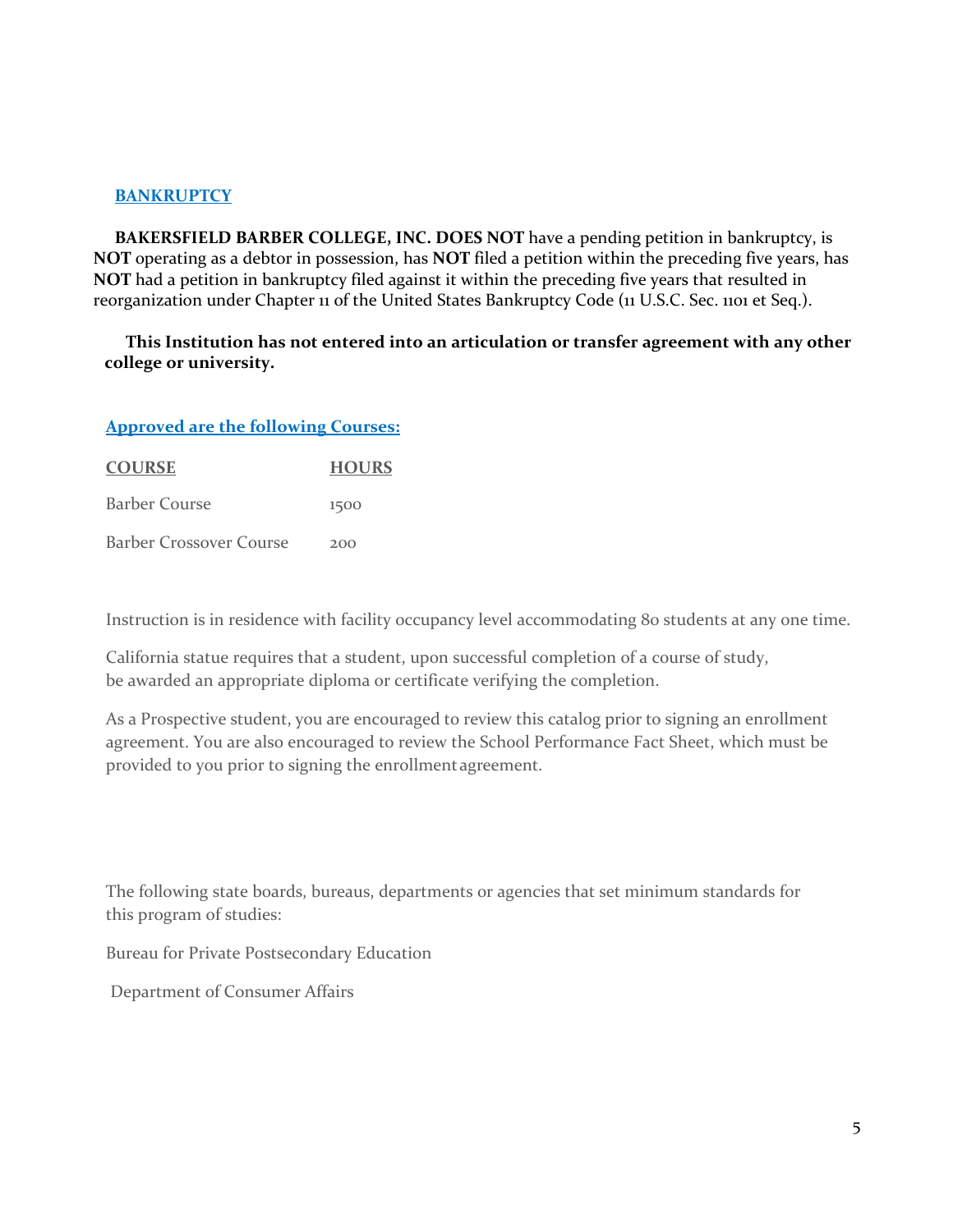| Barbering and Barber Crossover Program      |
|---------------------------------------------|
| California Indian Manpower Consortium, Inc. |
| Department of Rehabilitation                |
| Tule River Tribal Education Program         |
| Worker's Compensation                       |
| Veterans Rehab Only                         |
| Workforce Investment Act                    |
| Proteus                                     |

Persons seeking to resolve problems or complains may first contact the instructor in charge. Requests for further action may be made to Adriana Moreno Madrid or Trish L'Abbe.

Any questions a student may have regarding this catalog that have not been satisfactorily answered by the institution may be directed to the Bureau for Private Postsecondary Education at 1747 N. Market Blvd. Ste 225 Sacramento, CA 95834 or P.O. Box 980818, West Sacramento, CA 95798-0818, www.bppe.ca.gov, (888) 370-7589 or by fax (916) 263-1897

A student or any member of the public may file a complaint about this institution with the Bureau for Private Postsecondary Education by calling toll free 888-370-7589 or by completing a complaint form, which can be obtained on the bureau's internet website [www.bppe.ca.gov.](http://www.bppe.ca.gov/)

# **History of Bakersfield Barber College, Inc.**

Bakersfield Barber College, Inc. was originally owned by Alfred A. Moreno and Rose M. Moreno. The first establishment was opened on April 26,1991 at 22936 Niles Street, Bakersfield, Ca and consisted of 1500 square feet. Due to rapid growth, the establishment became too small to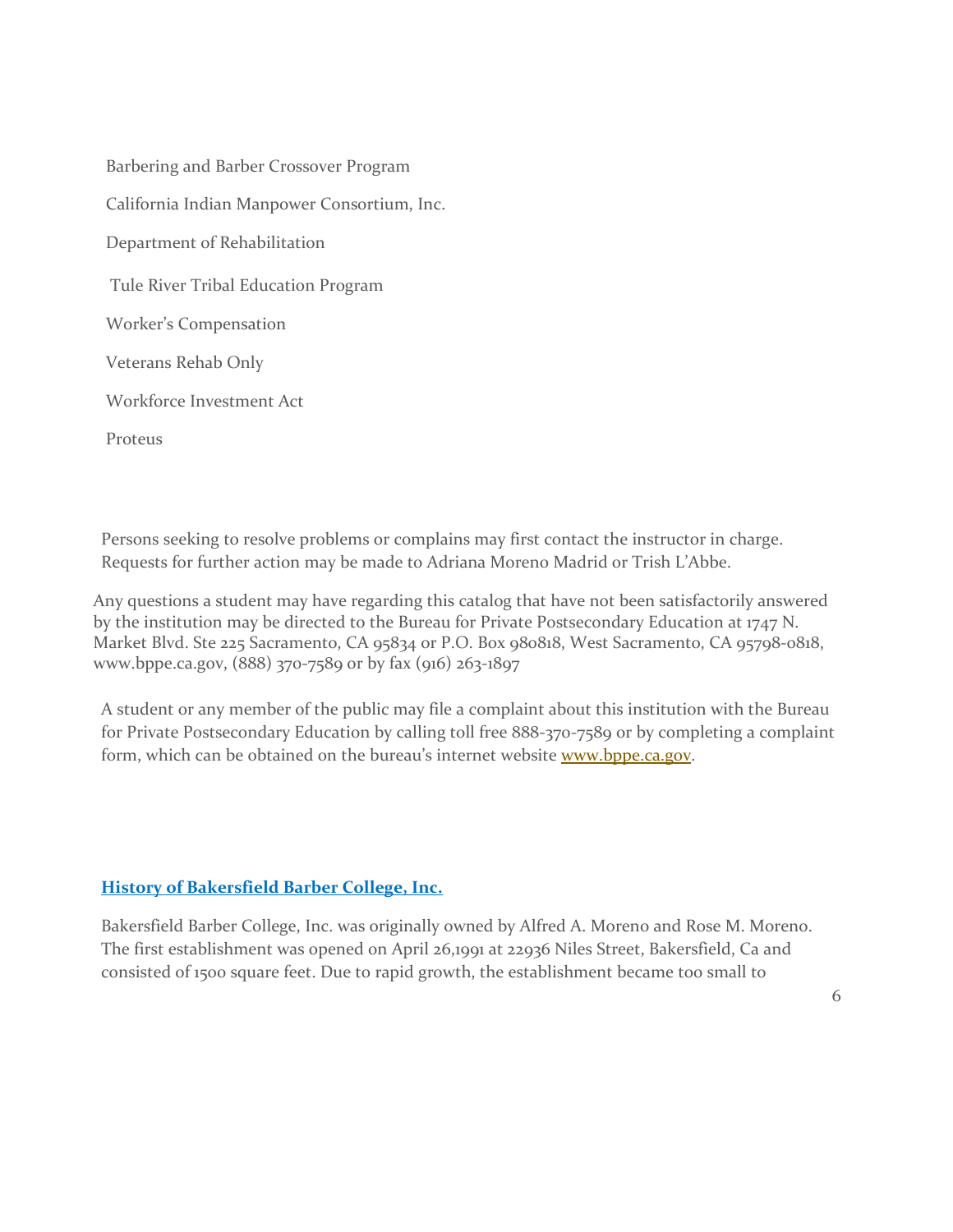accommodate students. The school related on July 9, 1993 to the present location at 2844 Niles St., Bakersfield, CA 93306.

On July 1, 2012 Alfred and Rose sold the Barber College to Gil and Terri Moreno.

Gilbert Moreno – President/Director Terri Moreno – CFO/Director John Moreno – Vice President/Director Mary Adrian Moreno Madrid – Secretary/Director

# **College Facility/Address**

All class sessions are provided at 2844 Niles St., Bakersfield, CA 93306.

The college facility is adequately equipped to accommodate up to 80 students. The facility consists of 8,000 square feet which includes a classroom, administrative office, two offices downstairs, two practical training area, shampoo bowls, hair cutting stations, all required books, a kitchen, a waiting area, staff lounge and give restrooms (one equipped for handicapped).

# **LIBRARY**

Bakersfield Barber College, Inc. maintains a library in the downstairs open office. To enhance the knowledge and understanding of the barber courses, the library contains reference sources, current videos, computer, and other related material on the barbering profession. To encourage use of the learning resources, these resources are available to students at any time with the permission of the instructors.

#### **EQUIPMENT**

Upon purchasing the tool kit, Bakersfield Barber College, Inc. will provide each student for the theory session a textbook, workbook and practice book. During the theory session in the classroom, students are provided a table and chair. Power points and educational DVS's are used as reference learning tools. For the practical session in the practical area, each student is provided with Andis Masters, Oster Classic 76, Andis T-Edgers Shears, Cool Care disinfectant, Aluminum Barber Case, combs, drapes, smock, name tag and other necessary barber supplies and equipment to adequately practice all the services at a designated booth. Each booth contains a barber chair, mirror, cabinet,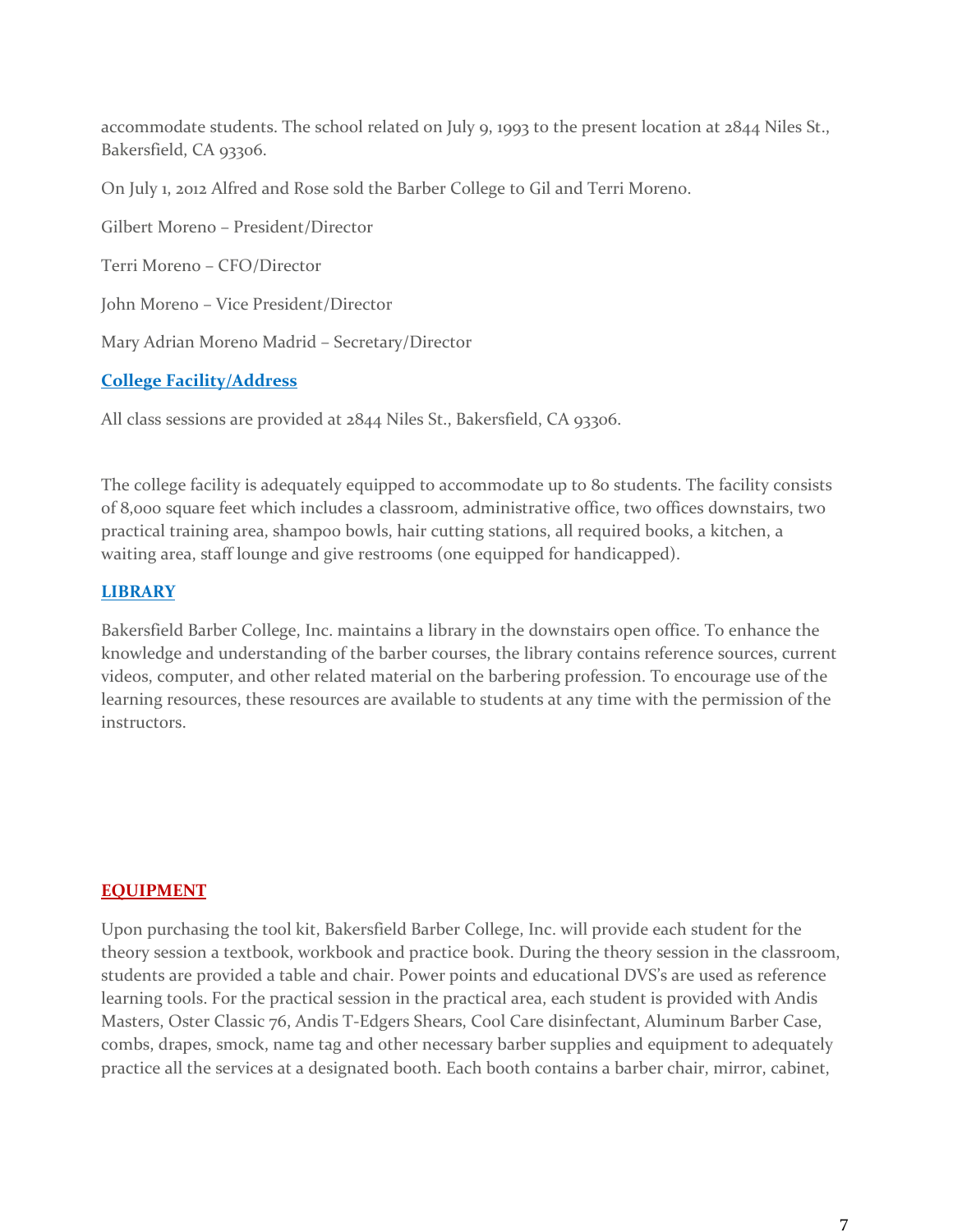and counter space. Mannequins are available in the classroom for the purpose of practicing any practical procedure or preparing the barber examination. Our facilities include heating and air conditioning, lighting, classrooms and we are current on all permits by any public agencies for health and safety.

In addition to the tool kit required to perform the practical barber examination, students are provided with a state board chemical kit required to perform all the chemical related procedures.

# <span id="page-7-0"></span>**STUDENT SERVICES**

Bakersfield Barber College, Inc. makes no representations, does not guarantee, nor is responsible in relationship to the student services. However, the school staff is willing to offer assistance and guidance whenever possible in the areas listed below:

- a) Referrals to social service agencies
- b) Temporary employment while in school
- c) Housing while attending classes
- d) Ride-sharing or transportation
- e) Referral to drug or alcohol programs
- f) Health service agencies
- g) Organizing student study groups
- h) Locating an interpreter
- i) Locating a model

# <span id="page-7-1"></span>**CALENDAR/START DATES**

School is closed on the following Holidays in 2019

New Year's – January 1, 2019 Fourth of July – July 4' 2019 Summer Vacation – July 23-27 Veterans Day – November 9, 2019 Thanksgiving – November 28-30 Christmas Vacation – December 21-January 2, 2020

The school operates on a 12month year schedule and on an Open-Entry and Open-Exit basis. See School Administrator for school schedule. Students may either attend full-time or part-time. Tuesday through Friday 8AM to 5PM Saturday 8AM to 3PM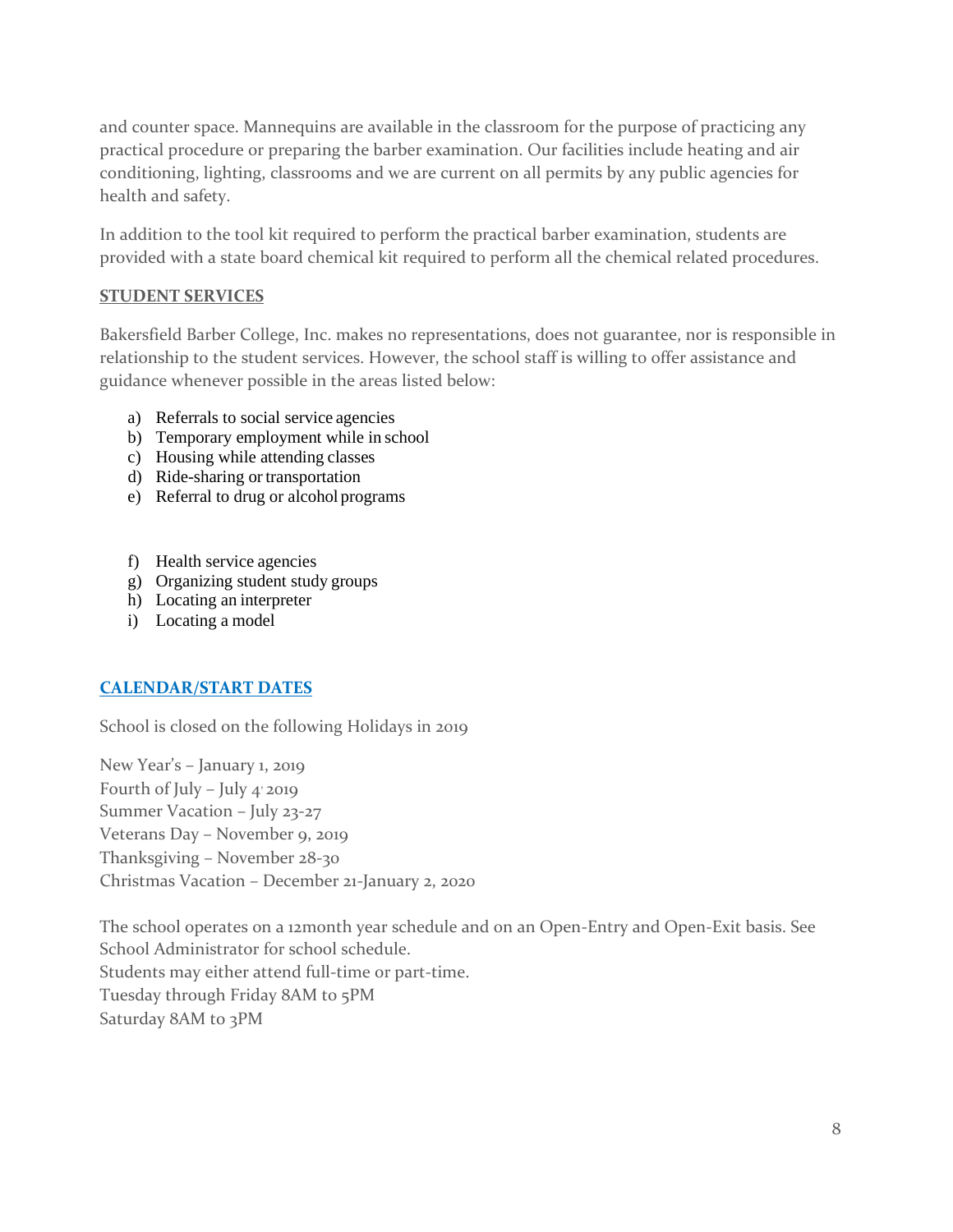# <span id="page-8-0"></span>**JOB PLACEMENT ASSISTANCE**

Bakersfield Barber College, Inc. does not guarantee employment to its students. Even though it is not the responsibility of the school, it does, at no charge, assists in locating employment and barber shops for sale or rent. The school posts in the classroom book information on availability of jobs and businesses for sale or rent.

# <span id="page-8-1"></span>**ADMISSION REQUIREMENTS/BUSINESS HOURS**

# Education:

All perspective students must have before enrolling either a High School Diploma, GED, or an ATB Certificate. Before an ATB student may execute an enrollment agreement, the institution shall have the student take an independently administered examination from the list of examinations prescribed by the U.S. Dept of Education. Any student that does not have a high school diploma, or transcript showing graduation from an accredited high school, or a valid GED certificate must not be enrolled until the student has taken an Ability-to-Benefit test and received a passing grade. California Education Code (CEC)

§94811 defines an ability-to-benefit (ATB) student as a student who does not have a certificate of graduation from a school providing secondary education, or a recognized equivalent of that certificate. An ATB student must take and pass an independently administered examination from the list of examination prescribed by the United States Department of Education (USDE). This school uses the Combined English Language Skills Assessment (CELSA) Forms 1 and 2 and must have a passing score of 97 on Form and 97 on Form 2. Bakersfield Barber College, Inc., does not offer ESL classes.

All applicants, including transfer students, must have both a valid social security card and valid and current government-issued photo identification. The school requires the prospective student to take view the Student Performance Fact Sheet, the pre-entrance exam and pass by minimum 15 points, tour the school, and attend the orientation session prior to enrollment.

MORALS: Applicants must be of good moral character, have chosen success as the objective, and must be free of contagious disease. The administration and staff members DO NOT DISCRIMINATE in any of its policies based on race, religion, creed, national origin, financial status, marital status, sex, age, handicap, or sexual preference.

The administrative office is open for interested parties Tuesday through Friday 9:30AM – 5:00PM. The telephone number is 661-873-0512.

# **LICENSURE REQUIIREMENTS**

7321.5. Qualifications for Admittance to Take Barbering Exam The board shall admit to examination for a license as a barber to practice barbering, any person who has made application to the board in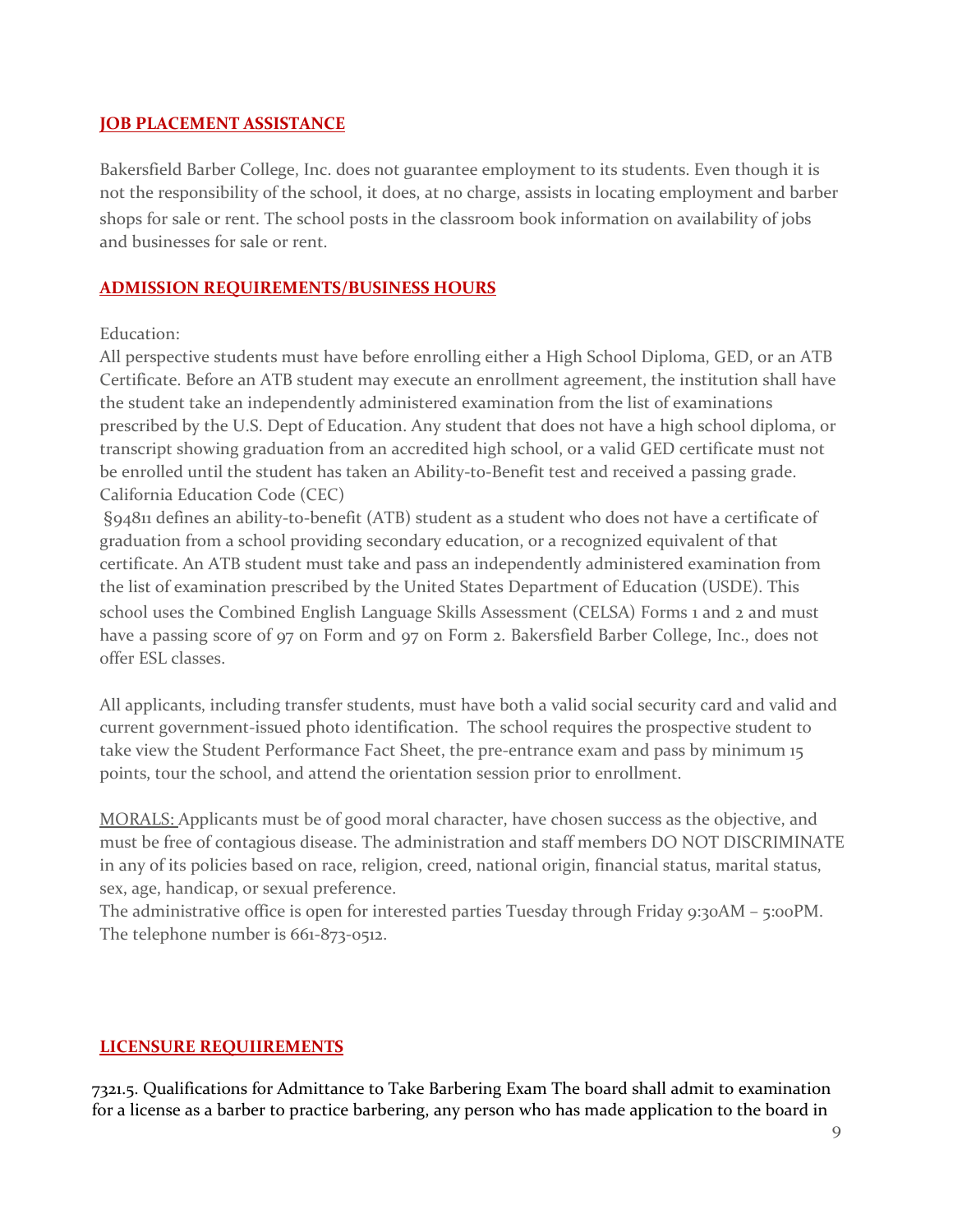proper form, paid the fee required by this chapter, and is qualified as follows: (a) Is not less than 17 years of age. (b) Has completed the 10th grade in the public schools of this state or its equivalent. (c) Is not subject to denial pursuant to Section 480. (d) Has done any of the following: (1) Completed a course in barbering from a school approved by the board. (2) Completed an apprenticeship program in barbering approved by the board as conducted under the provisions of the Shelley-Maloney Apprentice Labor Standards Act of 1939, Chapter 4 (commencing with Section 3070) of Division 3 of the Labor Code. (3) Practiced barbering as defined in this chapter outside of this state for a period of time equivalent to the study and training of a qualified person who has completed a course in barbering from a school the curriculum of which complied with requirements adopted by the board. Each three months of practice shall be deemed the equivalent of 100 hours of training for qualification under paragraph (1). (4) Holds a license as a cosmetologist in this state and has completed a barber crossover course in a school approved by the board. (5) Completed a cosmetology course in a school approved by the board and has completed a barber crossover course in a school approved by the board. (6) Completed comparable military training as documented by submission of Verification of Military Experience and Training (V-MET) records.

The qualifications required by the Board of Barbering & Cosmetology for licensure eligibility to practice the profession of barbering are as provided:

- (a) Must have High School Diploma or GED to Enroll. The Board of Barbering requires completion of the 10th Grade, 1500 hours in an approved School and passing of a California State or National Interstate Council (NIC) Written\* and Practical\*\*examinations.
- (b) Is not subject to denial pursuant to Section  $480$
- (c) Had done any of the following:

l. Completed a course in barbering from a school approved by the board.

2. Completed an apprenticeship program in barbering approved by the board as conducted under the provisions of the Shelley-Maloney Apprentice Labor Standards Act of 1939, Chapter 4 (commencing with Section 3070) of Division 3 of the Labor Code.

3. Practiced barbering as defined in this chapter outside of this state for a period of time equivalent to the study and training of a qualified person who has completed a course in barbering from a school approved by the board and the curriculum of which complied with barbering from a school approved by the board and the curriculum of which complied with requirements adopted by the board. Each there months of practice shall be deemed the equivalent of 100 hours of training for qualification under paragraph (1)

4. Holds a license as a cosmetologist in this state and has completed a barber crossover course in a school approved by theboard.

5. Completed a cosmetology course in a school approved by the board and has completed a barber crossover course in a school approved by theboard.

6. Completed comparable military training as documented by submission of Verification of Military Experience and Training (V-MET)records.

# <span id="page-9-0"></span>**FINANCIAL AID**

FINANCIAL ASSISTANCE: In an effort to provide our students with options regarding the cost of tuition. Bakersfield Barber College has established contracts with a variety of sources for student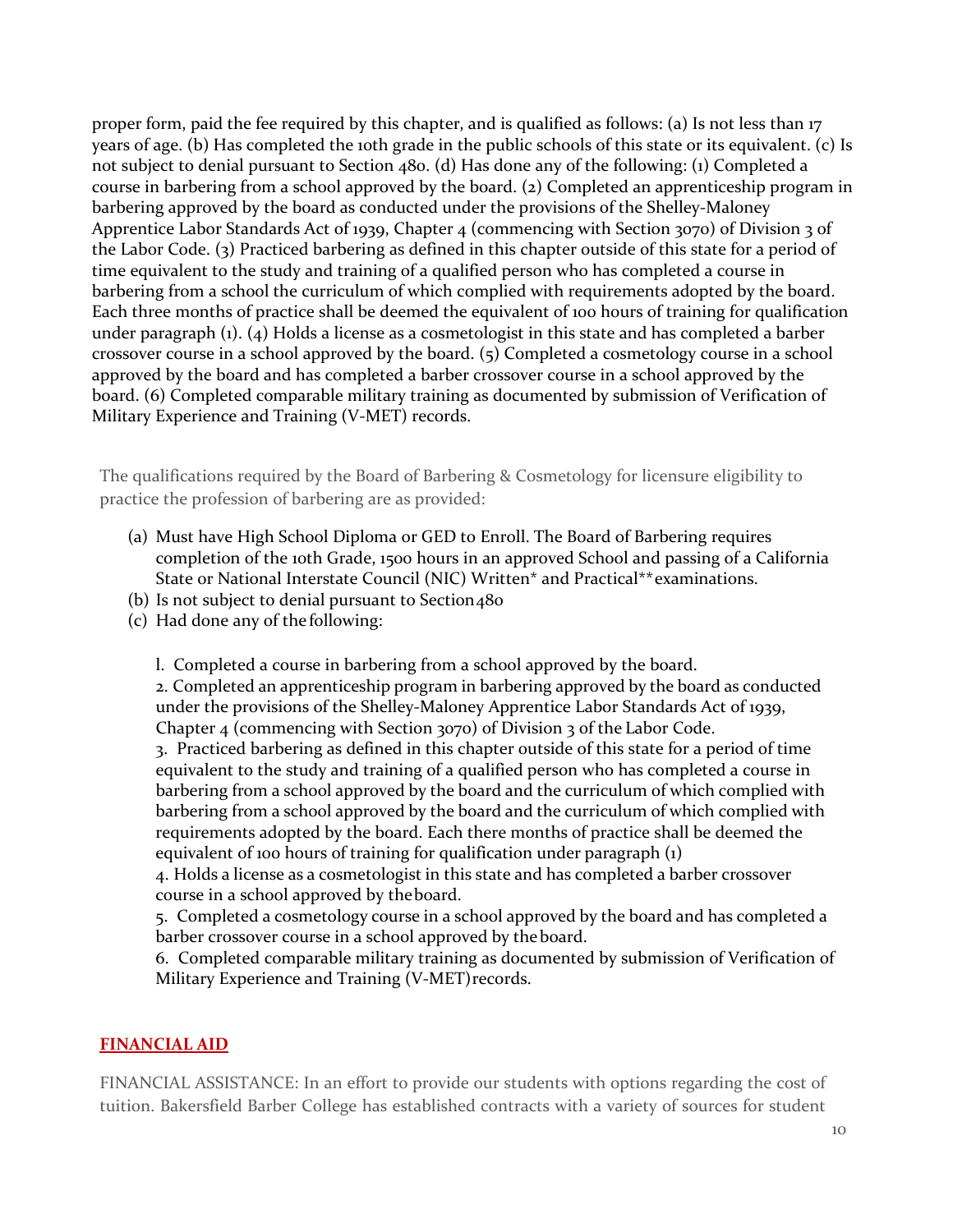tuition assistance. The following is a list of agencies that we work with:

# **Department of Rehabilitation**

# **Workforce Investment Act (WIA**)

Approved for the ETPL Bakersfield Barber College is identified as an Eligible Training Provider by the California Employment Development Department, which provides funding under the Workforce Investment Act (WIA). WIA is a federal and state funding source of financial aid to students. Information on WIA funding can be found at **http://edd.ca.gov/jobs** and Training/Workforce Investment Act.

# **Proteus, Inc.**

Proteus Inc is the provider of education, employment, training, and community services in the Central San Joaquin Valley. If approved for this program the student would pay \$2,000.00 and Proteus would pay \$4,500.00.

Bakersfield Barber College is not a participant of the Federal Financial Aid Program, Title IV; but does allow students to make monthly payments to attend school.

BAKERSFIELD BARBER COLLEGE, INC., will provide barber training without regard to age, sex, race, color, religion, sexual orientation, creed, national origin, disability, financial status, or marital status. Those who qualify for any of the above financial aid programs must comply with the following policies, procedures, and disclosures:

- 1. The applicants must contact the administration office to schedule an appointment to be interviewed.
- 2. The applicants must provide at the time of the interview, proof of eligibility documents from the funding programs. Some examples are WIA referral, TRTEP referral.
- 3. If applicable, the counselors for the applicants may contact the institution for verbal referrals.
- 4. The applicants must meet the minimum admission requirements and enrollment requirements imposed by the state board andinstitution.
- 5. The students must have satisfactory progress defined by the institution.
- 6. The students must have satisfactory progress defined by the funding programs.
- 7. If the students are responsible for a portion of the fees, all the fees must be paid at enrollment or completion of 1420hours.
- 8. If for some unforeseeable reason a funding program fails to pay the fees as stated on the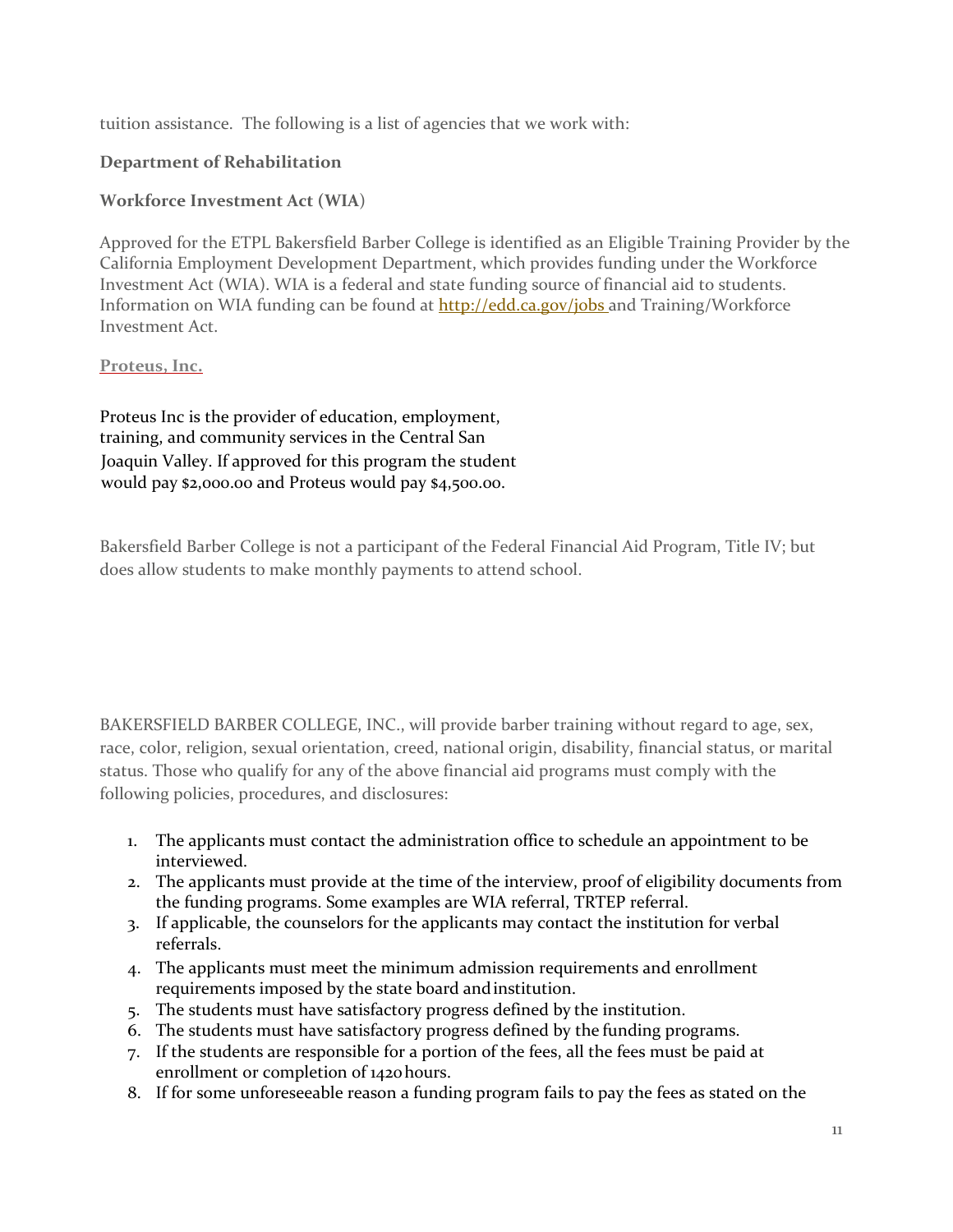agreement, the students are responsible for all unpaid fees.

- 9. Submission from the institution of monthly progress reports may be requested from some of the funding programs.
- 10. If the students cancel the program, the institution will refund the funding programs any unearned tuition or fees that they have been paid. The institution will follow the procedures applied in the refundpolicy.
- 11. If the students cancel the program, the students must understand that they may not be eligible for other funding programs for education at a different school.
- 12. The students are responsible in notifying the funding programs of a suspension, leave of absence, expulsion, completion of the barber course, results of the barber exam, employment, or other pertinentinformation.
- 13. If a student obtains a loan to pay for an educational program, the student will have the responsibility to repay the full amount of the loan plus interest, less the amount of any refund, and that, if the student has received federal student financial aid funds, the student is entitled to a refund of the moneys not paid from federal student financial aid program funds.

# **ADMISSION/ENROLLMENT PROCEDURES**

**Admission Procedures:**

**In the initial appointment, BAKERSFIELD BARBER COLLEGE, INC. opens the door for the opportunity to anyone that qualifies in a new and exciting career in the barber profession. All interested and prospective applicants are encouraged to follow the admission procedures:**

- **1. Contact the administrative office to schedule aninterview**
- **2. Tour the facility**
- **3. Provide documentation of proof of admission requirements. If applicable, provide proof of eligibility in a financial aid program. Or, if transferring from another barber college, provide Proof of Training documents (s) from prior schoolfor evaluation.**
- **4. View the school PerformanceSheet.**
- **5. Attending the orientation session.**
- **6. Complete, sign, and date a copy of the Application for Student Registration form indicating the start date.**
- **7. Institution will provide the applicants a copy of the Application for Student Registration.**

# <span id="page-11-0"></span>**GENERAL TERMS**

- 1. All equipment for the course selected will be furnished by the school at the stated tool kit fees. A complete list of required texts, supplies, and equipment will be provided. Bakersfield Barber College is not responsible for any lost, mutilated, or stolen equipment. There is no additional fee to students.
- 2. If students are injured **in school during school hours performing barber services only,** medical insurance will be provided.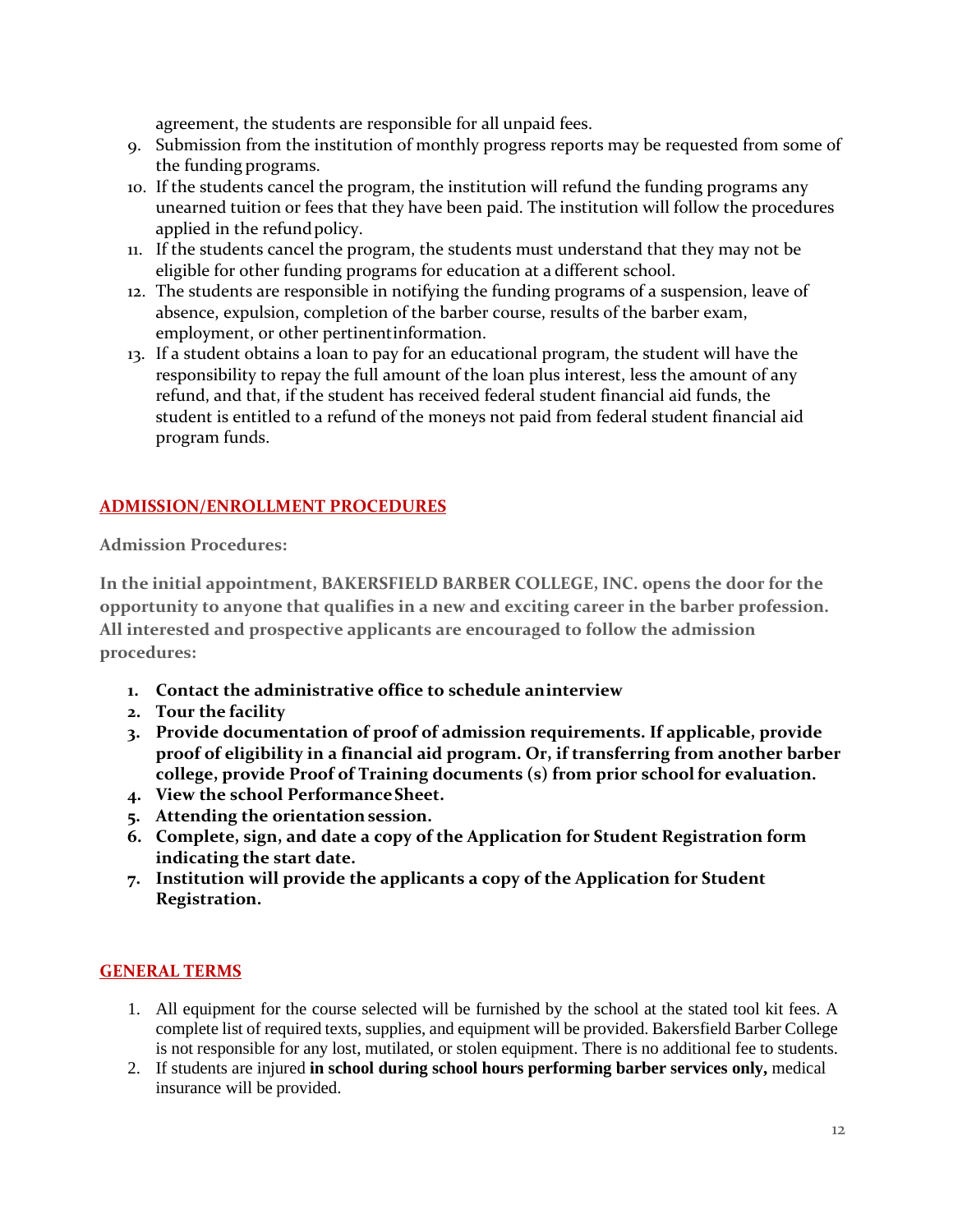- 3. The school reserves the right to postpone training the event of Acts of God, labor disputes, or equipment failure for a maximum of 30 days. If applicable, the students will be duly notified and compensated.
- 4. All course schedules are subject to change in starting the completing dates. Students will be duly notified. Students will be offered the opportunity to consent as provided by law. In cases where such changes would cause an undue hardship; A refund will be offered. The maximum postponement of class start date is 90 days.
- 5. If required, the cost of examination (medical or pre-entrance) is to be paid y the students.
- 6. The institution does not accept federal aid but have financial options. (For details, see the catalog Section under Financial Aid).
- 7. Loans obtained by a student to pay for any education program will have to be repaid in the full by the student the amount of the loan plus interest, less the amount of any refund.
- 8. The school reserves the right to withdraw a scheduled course if the registration is insufficient to make up a class. All moneys paid will refunded.
- 9. The school reserves the right to change or modify the program content, equipment, staff, material, and organization as necessary with the approval of the Bureau for Private Postsecondary Education if required. Such changes may be required to keep pace with technological advances to improved teaching methods. Under no circumstances will these changes diminish the competency of any program or result in tuition changes for students currently attending.
- 10. The school reserves the right to reject any applicant for admission who does not meet the prerequisites for the course selected. The student's enrollment may be terminated at the election of the school director if the student's academic progress, conduct, absences, tardiness, dress, etc., does not conform to the attendance requirements and rules and regulations of the school (as stated in the catalog). For these reasons, the extent of the tuition obligation will be accordance with school's refund policy.
- 11. If any particular provision of this agreement shall be deemed invalid or unenforceable, it shall not affect the other provisions hereof, and this agreement shall be construed in all respects as if such invalid or unenforceable provision were omitted. Any controversy or claim arising out of or relation to this agreement or breach thereof, not addressed by the California Education code shall be settled by arbitration in accordance with the Commercial Rules of American Arbitration Association and the judgment upon the award rendered by the arbitrators may be entered in any court having jurisdiction.
- 12. This agreement constitutes the complete contract between the school and the student. No verbal statements or promises will be recognized.
- 13. Placement assistance may be provided in the form of the posting o possible job openings or referrals to potential employers. However, it is understood that the school DOES NOT promise or guarantee employment, nor level of income or wage rate to any student or graduate.
- 14. Graduation requirements are as stated in the catalog. (See the catalog GRADUATION REQUIREMENT section for details).
- 15. Bakersfield Barber College, Inc. retains records of student files for a period of five years and transcripts are maintained permanently.

# **LEAVE OF ABSENCE**

Students may take a leave of absence anytime during the barber course. In order to be approved, the student must abide by the Leave of Absence Policy. Students may request in advance, a leave of absence form from the Administration Office. The student may be granted a Leave of Absence for a minimum of 14 calendar days to a maximum of 180 calendar days in one calendar year. The written request must include: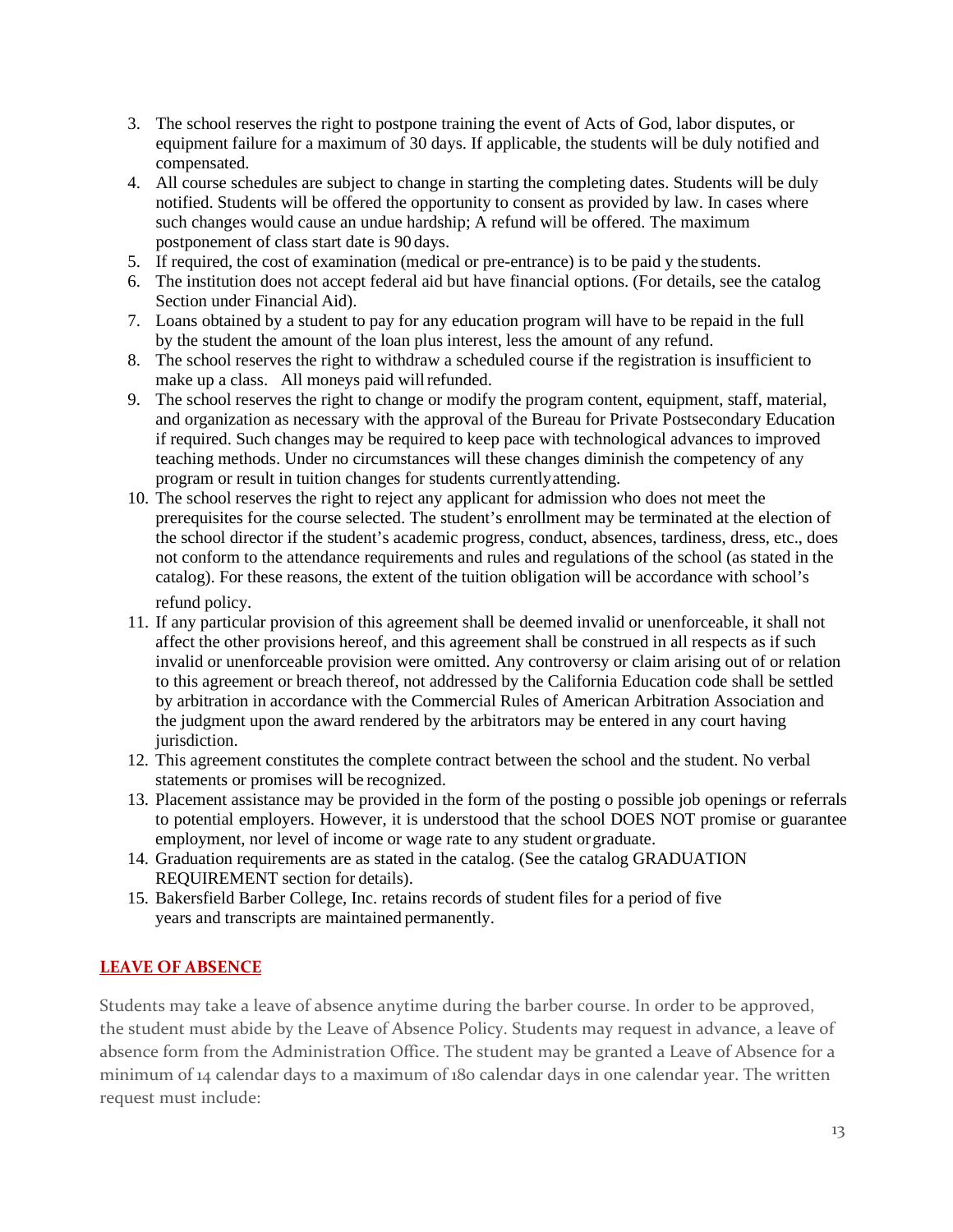- 1. Reason for leave of absence
- 2. The start and end dates of the requestedLOA
- 3. The student's signature

Each leave of absence request will be considered on an individual basis and may be granted to a student at the discretion of the school.

Students who fail to return from a LOA on the approved date of return will be considered dismissed as of the last class day of attendance prior to the start of the leave. While the student is on leave of absence, the school will not assess additional tuition fees. Students returning from an approved LOA will retain all credit of clock hours and work projects prior to the LOA.

# **WARNING**

Students who fail to meet minimum requirements for attendance or academic progress will be placed on warning and considered to be making satisfactory academic progress while during the warning period. The student will be advised in writing on the actions required to attain satisfactory academic progress by the next evaluation. If at the end of the warning period, the student has not met both the attendance and academic requirements, he/she may be placed on probation.

# **PROBATION**

Students who fail to meet minimum requirements for attendance or academic progress after the warning period will be place on probation and considered to be making satisfactory academic

progress while during the probationary period, if the student appeals the decision, and prevails upon appeal. The probation period is 30 days. Students must be able to meet requirements set forth in the academic plan by the end of the next evaluation period. If at the end of the probationary period, the student has still not met both the attendance and academic requirements, he/she will be determined as not making satisfactory academic progress and may be terminated.

# <span id="page-13-0"></span>**SATISFACTORY ACADEMIC PROGRESS (SAP) POLICY**

Bakersfield Barber College expects all students to maintain Satisfactory Academic Progress (SAP) as established by this institution. Any prospective student should read and consider the SAP policy before enrollment. The school's SAP policy is applied consistently to all students enrolled in a specific program and scheduled for a particular category of attendance (part-time/full time). SAP evaluation periods are based on actual hours of attendance. SAP applies to all students. Federal Regulations require that all schools participating in any financial aid program must adhere to an approved SAP policy.

Standards for SAP: Quantitative (time-based) and Qualitative (grade-based) Standards: 2. Maintain a cumulative academic average of "C" (75%) or better on all tests, work projects (operations), final practical assessment and other required course work. 2. Maintain a culminative average attendance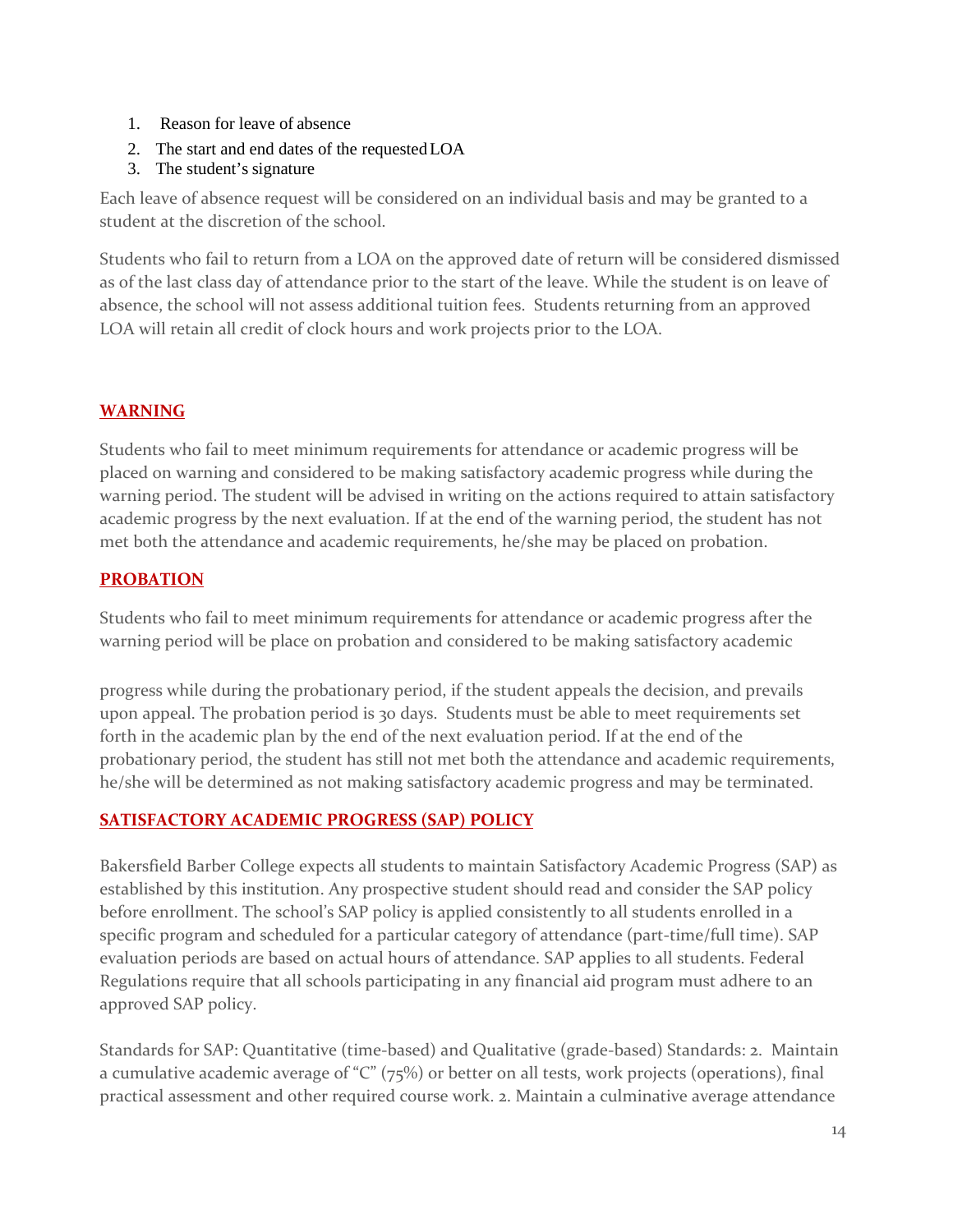level of 67% of the contracted hours indicated on their enrollment contract. For example, a student scheduled to complete 35 hours per week would have to maintain an average weekly attendance of at least 23 hours per week (35c.67=23). To determine your rate (pace) of attendance divide the cumulative number of hours completed by the scheduled hours to date. Completion of Course Within Designated Period of Time Full-Time students attend 35-40 hours per week. Part-Time students attend 30 hours per week. The State of California requires 1500 clock hours for Barbering Course and 200 Clock Hours for Barber Crossover Course. 3. Students are expected to complete their course within one and one-half times (150%) the length of the course as defined in the catalog. For example, a student who enrolls in the Barber program (1500 clock hours) must complete within 56 weeks and a student who enrolls in the Barber Crossover program (200 clock hours) must complete within 15 weeks. For determining the maximum time frame, transfer hours from another institution that are accepted towards the student's educational program are counted both as attempted and completed hours. 4. Students must meet minimum academic and attendance requirements for each evaluation period of the course to be considered as making satisfactory academic progress until the next scheduled evaluation. SAP evaluation periods are based on actual clock hours. Maximum Time Frame Students must complete the educational program within the maximum time frame which is based on attending at least 67% of the scheduled hours. Course Length Maximum Time Frame Barbering-(40 hour schedule) 38 weeks, 56 weeks Barbering-(35 hour schedule) 43 weeks 65 weeks Barbering-(30 hour schedule) 50 weeks 75 weeks Barber Crossover-(40 hour schedule) 10 weeks 15 weeks Barber Crossover-(35 hour schedule) 12 weeks 17 weeks Barber Crossover-(30 hour schedule) 13.33 weeks 20 weeks Exceeding Maximum Time Frame Students who exceed the maximum time frame may be terminated at the Director's discretion.

Grading System Students are evaluated on a regular basis in theory and practical work. The evaluations are measures on a standard percentile basis and the percentage equated to a better grade. SAP forms are issued to the students upon completion of each increment of the course hours as explained above for student's review. This SAP form reflects the overall Attendance and Academic progress of the student. Students must maintain a minimum of 75% cumulative grade average or practical evaluation to maintain satisfactory academic progress status. The system detailed below is the system utilized in the school: Grading Scale 90% - 100% Excellent, 89%-80% Above Average, 79% - 75% Average, below 76% Failing. Unsatisfactory Theory work is tested on all chapters of the textbook. Practical work is graded as each service is completed. An instructor will notify you immediately if the service resulted in failingwork.

Determination of Progress Status, students meeting the minimum requirements for academics and attendance at the evaluation point are making satisfactory progress until the next scheduled evaluation.

WARNING: If a student fails to meet satisfactory academic progress standards for either attendance or academics at any evaluation point, the student will automatically be placed on a Warning and will remain in that status until the next evaluation point. At this warning a written academic plan will be agreed to by student and Director. (If both parties cannot agree on the academic plan,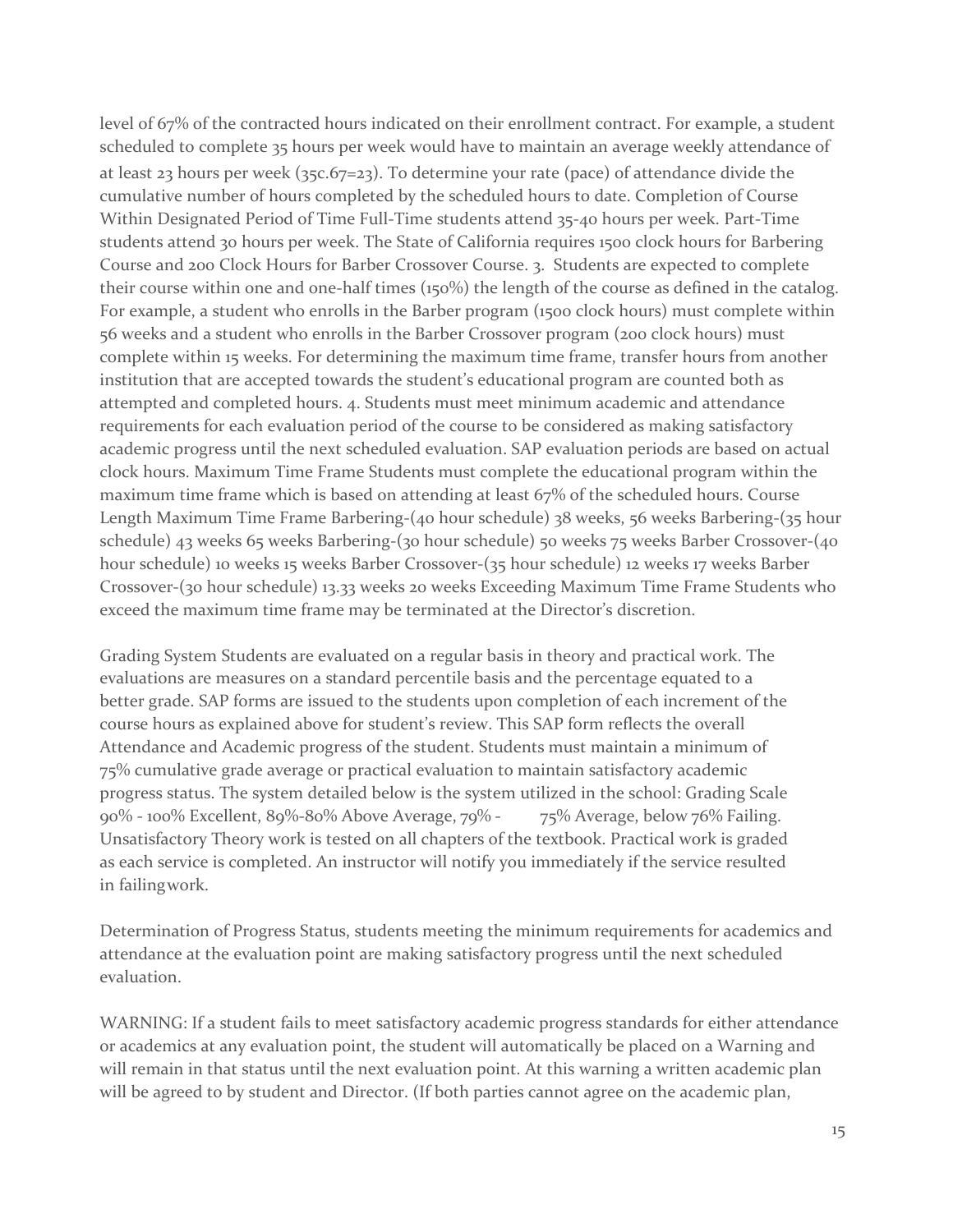enrollment maybe terminated.) The student will be counseled regarding actions required.

# <span id="page-15-0"></span>**1500 HOUR BARBER COURSE**

SOC Code 39-5011

Program Goal: The goal of this program is intended to provide students the knowledge and skills that will prepare them to enter at any employable level position and career in the barber industry. The interaction of working with the public and knowledge of barber skills will enhance the marketability in the **barber profession**.

Educational Objectives: The educational objective of the barber course is designed to prepare students for the state board licensing examination and entry level in the barber profession. The job title of barber is not only limited to servicing the public with the barber skills, but also to the related occupation as a barber shop managers and owners.

# **BAKERSFIELD BARBER COLLEGE, INC. 1500-HOUR BARBER COURSE CURRICULUM**

# **SOC Code 39-5011**

The curriculum for the barbering course consists of 1500 hours of both technical instruction and practical training covering all practices of a barber pursuant to Section 7316 of the Barbering and Cosmetology Act.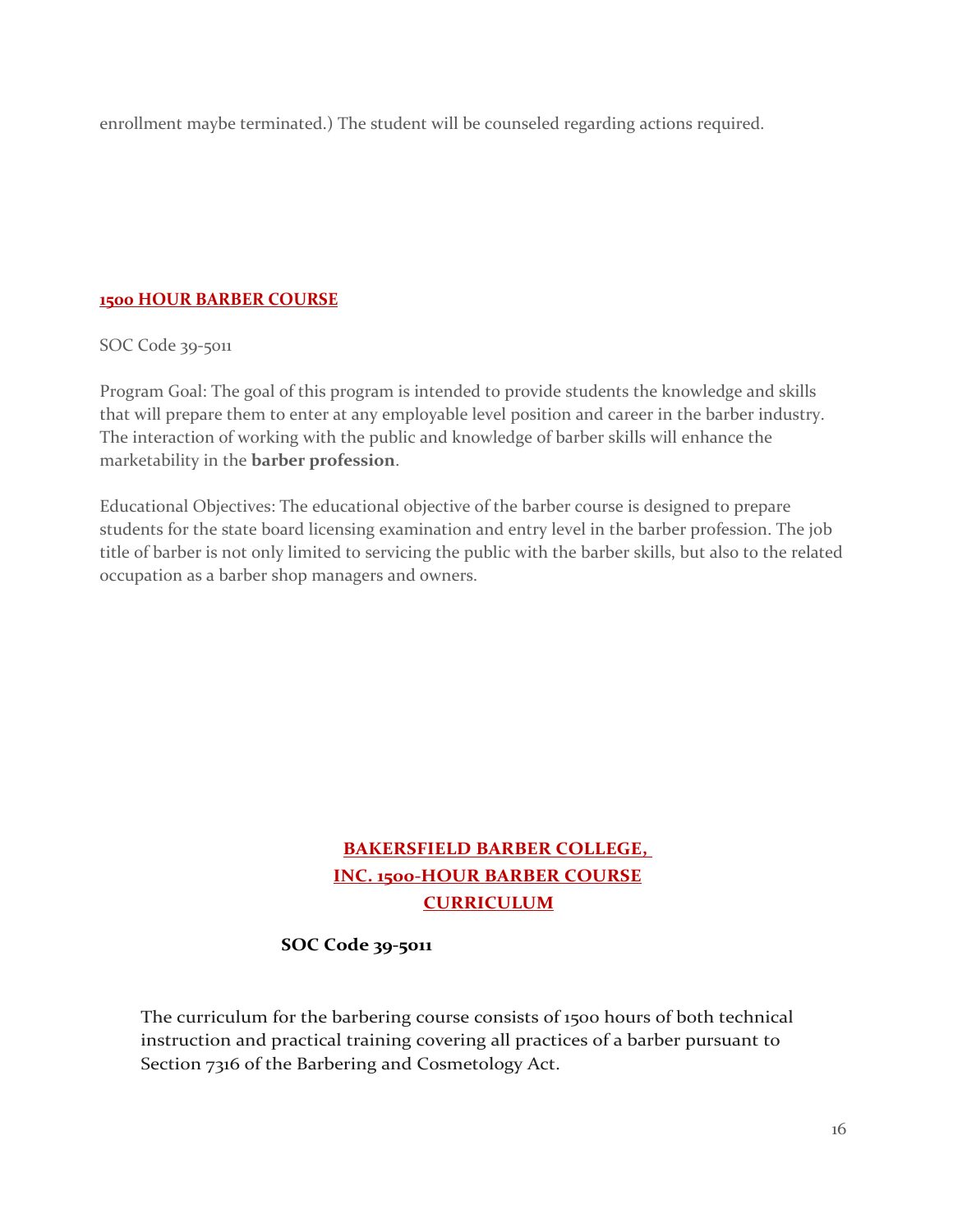The technical instruction shall mean instruction by demonstration, lecture, classroom participation, or examination. The practical operations shall mean the actual performance by the student of a complete service on another person or on a mannequin. Both the technical instruction and practical training shall include the following hours:

| <b>TOPIC</b>                        | <b>THEORY HOURS</b> | PRACTICAL OPERATIONS |
|-------------------------------------|---------------------|----------------------|
| 1100 Hours of Technical             |                     |                      |
| <b>Instruction &amp; Practical:</b> |                     |                      |
| The required subjects of            |                     |                      |
| instruction in Hair Dressing        |                     |                      |
| shall be completed with the         |                     |                      |
| minimum hours of technical          |                     |                      |
| instruction and practical           |                     |                      |
| operations for each subject-        |                     |                      |
| matter as follows:                  |                     |                      |
|                                     |                     |                      |
| Hairstyling: The subject of         |                     |                      |
| hairstyling shall include, but is   |                     |                      |
| not limited to, the following       |                     |                      |
| techniques and procedures:          | 65                  | 240                  |
| Hair analysis, shampooing,          |                     |                      |
| finger waving, pin curling,         |                     |                      |
| comb outs, straightening,           |                     |                      |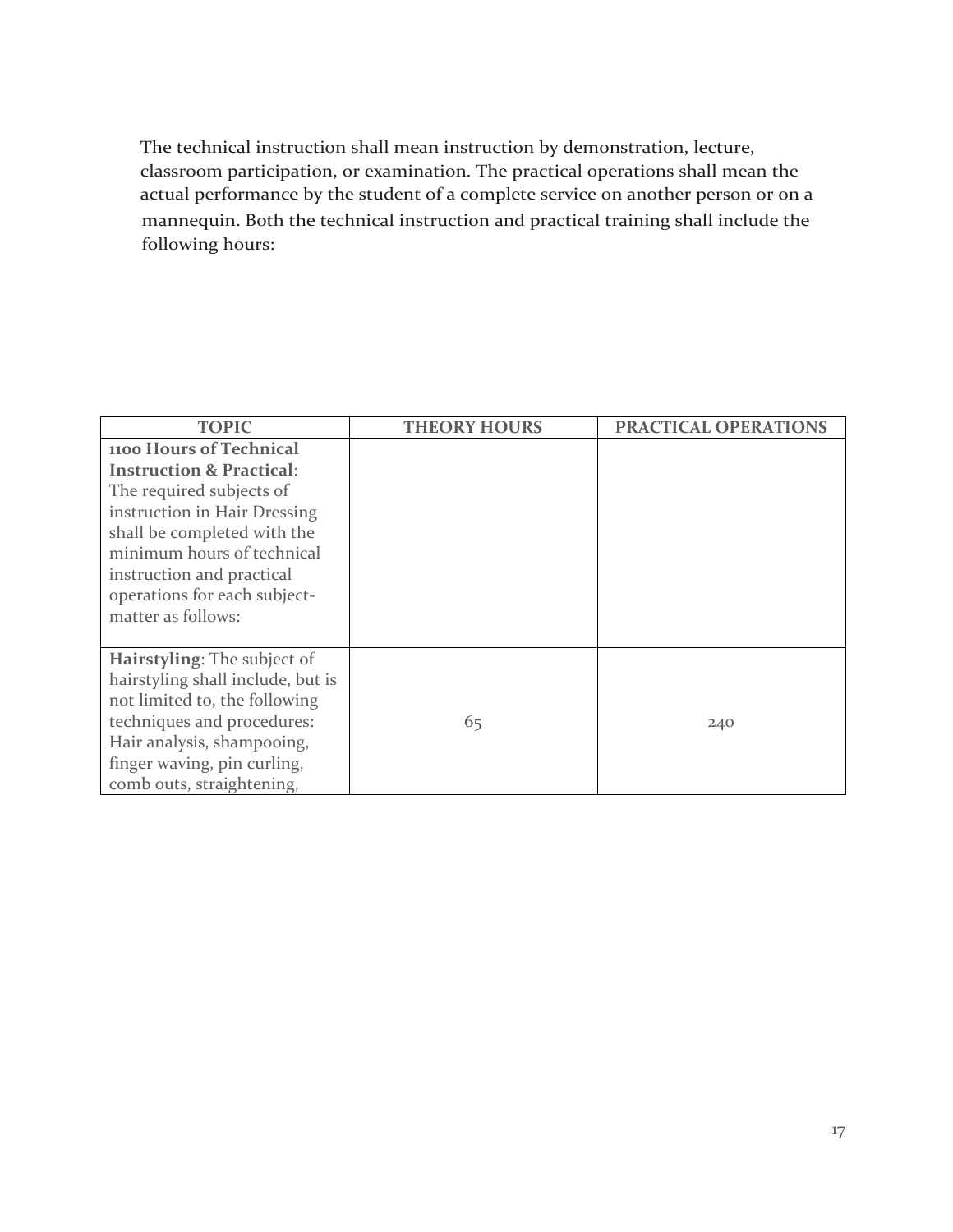| waving, curling with hot            |    |     |
|-------------------------------------|----|-----|
| combs and hot curling irons         |    |     |
| and blower styling.                 |    |     |
| <b>Permanent Waving &amp;</b>       |    |     |
| <b>Chemical Straightening:</b>      |    |     |
| The subject of Permanent            | 40 | 105 |
| <b>Waving and Chemical</b>          |    |     |
| Straightening shall include,        |    |     |
| but is not limited to, the          |    |     |
| following techniques and            |    |     |
| procedures:                         |    |     |
| Hair analysis, acid and alkaline    |    |     |
| permanent waving, chemical          |    |     |
| straightening including the use     |    |     |
| of sodium hydroxide and other       |    |     |
| base solutions                      |    |     |
| Hair Color & Bleaching: The         |    |     |
| subject of Hair Coloring and        |    |     |
| Bleaching shall include, but is     |    |     |
| not limited to the following        |    |     |
| techniques and procedures           |    |     |
| (also including the use of          | 60 | 50  |
| semi-permanent, demi-               |    |     |
| permanent and temporary             |    |     |
| colors): Hair analysis,             |    |     |
| predisposition and strand           |    |     |
| tests, safety precautions,          |    |     |
| formula mixing, tinting,            |    |     |
| bleaching, high and low lights,     |    |     |
| and the use of dye removers         |    |     |
| <b>Hair Cutting: The subject of</b> |    |     |
| Hair Cutting shall include, but     |    |     |
| is not limited to, the following    |    |     |
| techniques and procedures:          | 20 | 80  |
| Use of scissors, razor (shaper),    |    |     |
| electrical clippers/trimmers,       |    |     |
| and thinning (tapering) shears      |    |     |
| for wet and dry cutting.            |    |     |

| 200 Hours of Technical             |
|------------------------------------|
| <b>Instruction &amp; Practical</b> |
| <b>Training in Shaving: The</b>    |
| required subjects of               |
| instruction in Shaving shall be    |
| completed with the minimum         |
| hours of technical instruction     |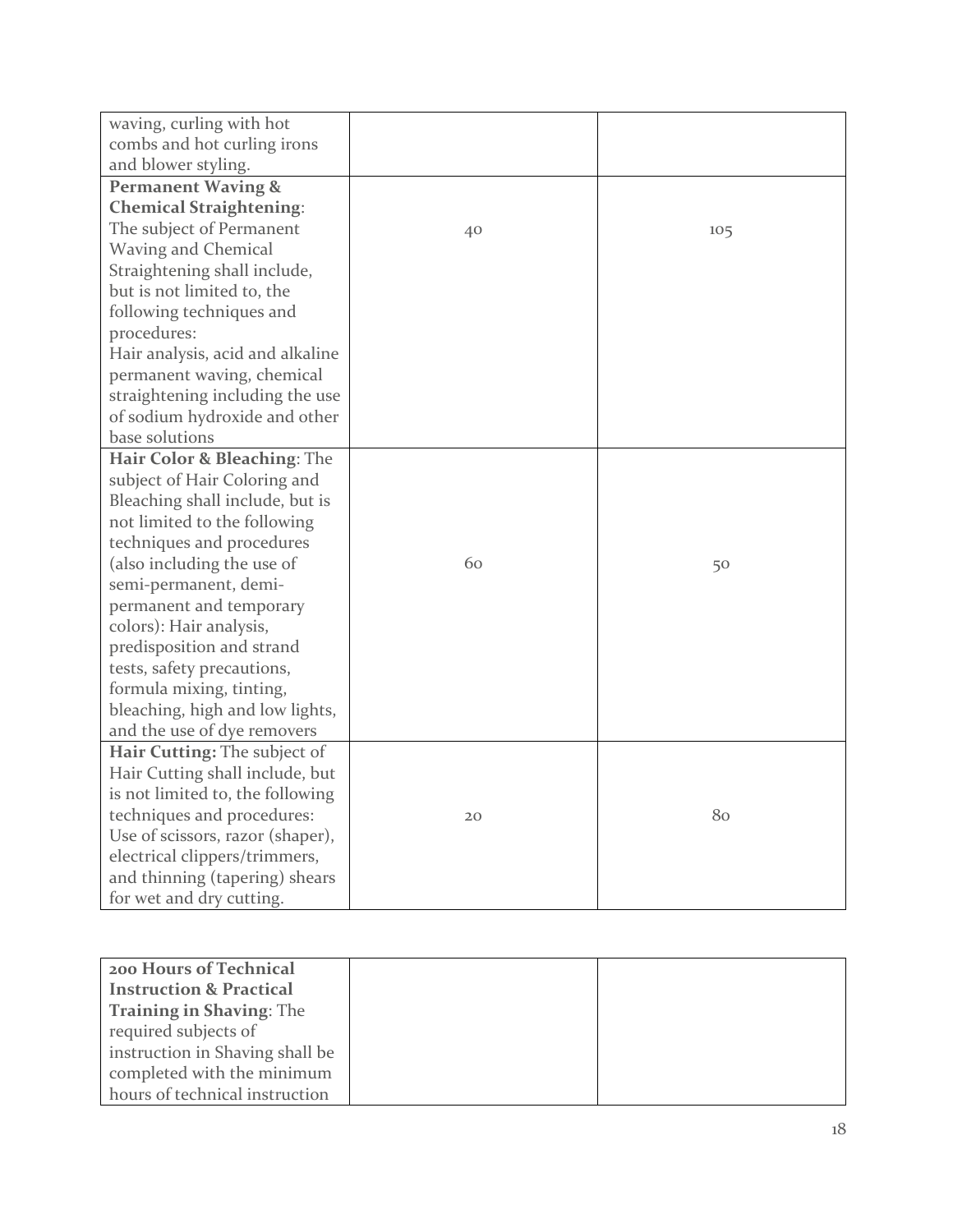| and practical operations for             |     |    |
|------------------------------------------|-----|----|
| each subject-matter as follows:          |     |    |
| <b>Preparation &amp; Performance:</b>    |     |    |
| The subject of Preparation and           |     |    |
| Performance shall include, but           |     |    |
| is not limited to the following          | 100 | 40 |
| techniques and procedures:               |     |    |
| Preparing the client's hair for          |     |    |
| shaving, assessing the                   |     |    |
| condition of the client's skin,          |     |    |
| performing shaving                       |     |    |
| techniques, applying after-              |     |    |
| shave antiseptic following               |     |    |
| facial services, massaging the           |     |    |
| client's face, rolling cream             |     |    |
| massages.                                |     |    |
| 200 Hours of Technical                   |     |    |
| <b>Instruction in Heal &amp; Safety:</b> |     |    |
| The required subjects of                 |     |    |
| instruction in Health and                |     |    |
| Safety shall be completed with           |     |    |
| the minimum hours of                     |     |    |
| technical instruction for each           |     |    |
| subject matter as follows:               |     |    |
| Laws & Regulations: The                  |     |    |
| subjects of Laws and                     |     |    |
| Regulations shall include, but           |     |    |
| is not limited to, the following         | 20  |    |
| issues: The Barbering and                |     |    |
| Cosmetology Act and the                  |     |    |
| Board's Rules and Regulations.           |     |    |
| <b>Health &amp; Safety</b>               |     |    |
| <b>Considerations: Health and</b>        |     |    |
| Safety/hazardous substances              |     |    |
| including training in chemicals          |     |    |
| and health in establishments,            |     |    |
| material safety data sheets,             | 45  |    |
| protection from hazardous                |     |    |
| chemical and preventing                  |     |    |
| chemical injuries, health and            |     |    |
| safety laws and agencies,                |     |    |
| bacteriology and preventing              |     |    |
| communicable diseases                    |     |    |
| including HIV/AIDS and                   |     |    |
| Hepatitis B.                             |     |    |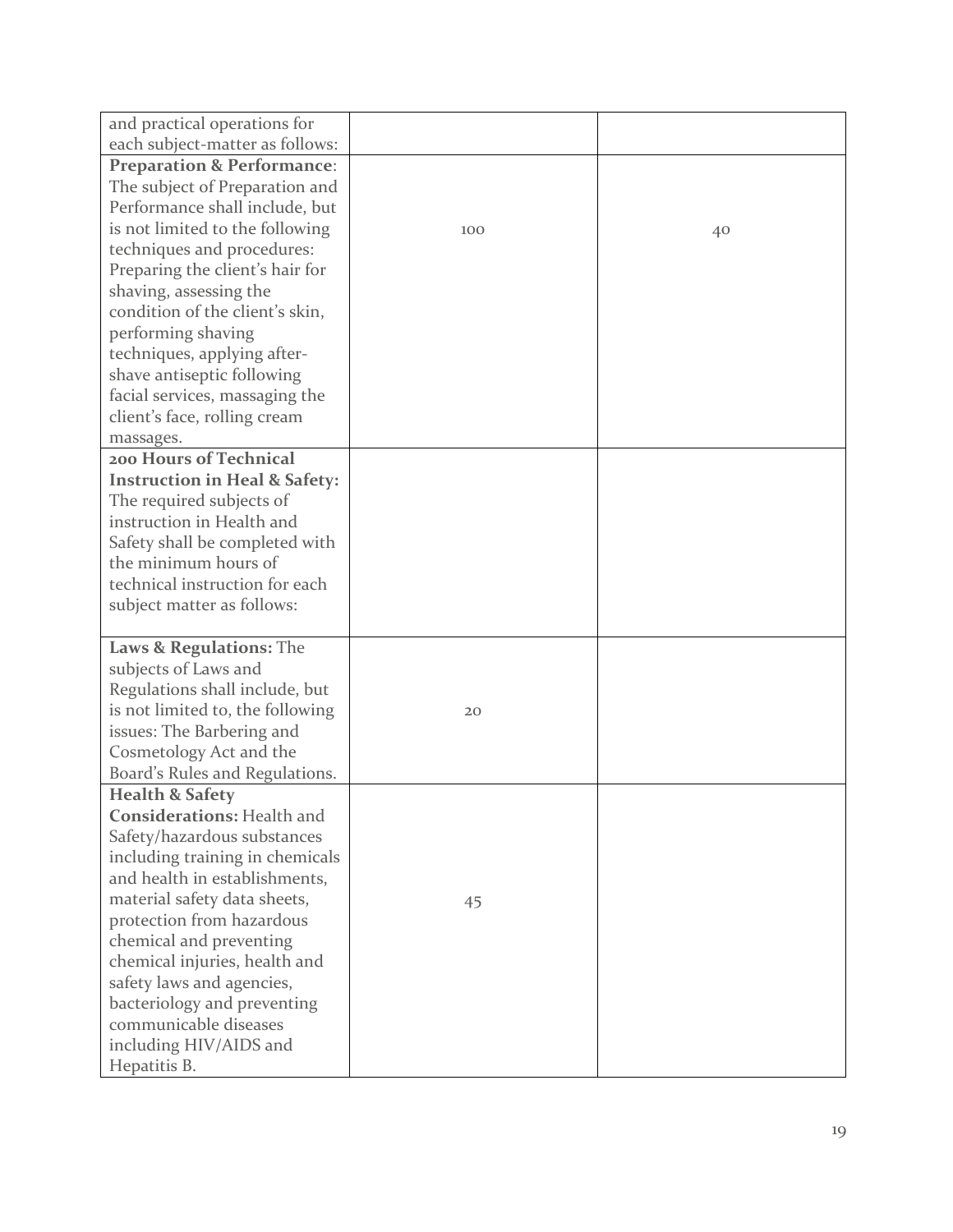| <b>Disinfection &amp; Sanitation:</b> |     |     |
|---------------------------------------|-----|-----|
| The subject of Disinfection           |     |     |
| and Sanitation shall include,         |     |     |
| but is not limited to the             |     |     |
| following techniques and              |     |     |
| procedures: Disinfection and          |     |     |
| sanitation I including proper         | 20  |     |
| procedures to protect the             |     |     |
| health and safety of the              |     |     |
| consumer as well as the               |     |     |
| technician, proper disinfection       |     |     |
| procedures for equipment              |     |     |
| used in establishments.               |     |     |
| Disinfection shall be                 |     |     |
| emphasized throughout the             |     |     |
| entire training period and            |     |     |
| must be performed before use          |     |     |
| of all instructions and               |     |     |
| equipment.                            |     |     |
| <b>Anatomy &amp; Physiology: The</b>  |     |     |
| subjects of Anatomy and               |     |     |
| Physiology shall include, but is      | 15  |     |
| not limited to the following          |     |     |
| issues: Human Anatomy,                |     |     |
| Human Physiology.                     |     |     |
| <b>TOTALS</b>                         | 385 | 515 |

Additional training will be provided in the areas of communications skills that include professional ethics, salesmanship, client record-keeping, decorum, basic tax information relating to booth renters, independent contractors, employees, and employers.

Curriculum is subject to change at the discretion of the Board of Barbering.

# **Our Text Books include:**

- 1. Milady Standard Barbering Textbook, Workbook & Review Book (2017)
- 2. Milady Standard Barbering Textbook (2011)
- 3. California State Board of Barbering &Cosmetology Act & Regulations (2018)
- 4. Health & Safety Binder (2017/2018)
- 5. Milady Standard Cosmetology Textbook (2012)
- 6. Milady Standard Cosmetology Textbook (2016)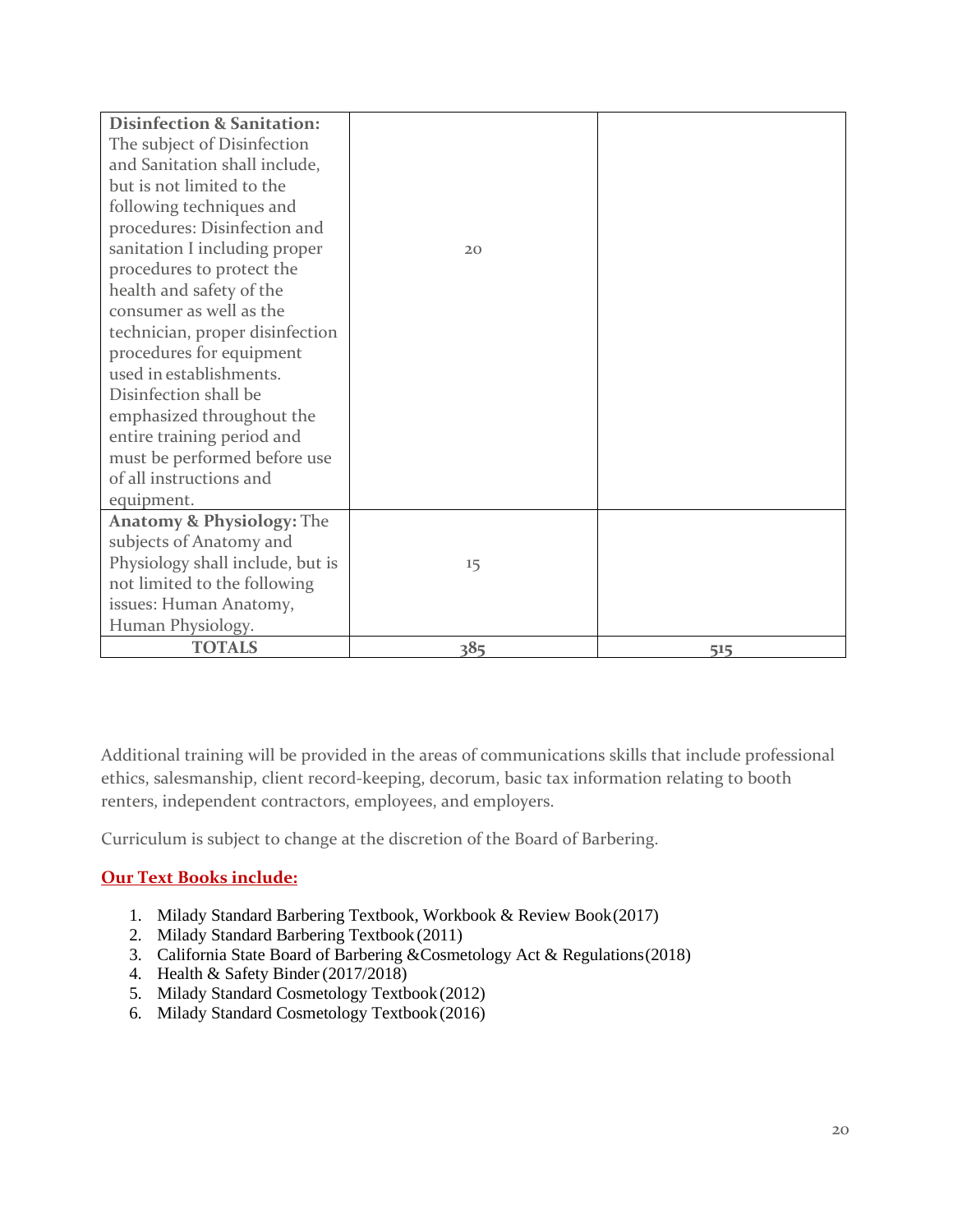The completions requirements for he course are:

- 1. Minimum 75% cumulative grade is required.
- 2. Students must pass and complete all the required final theory exams, projects, and assignments by minimum 75%.
- 3. At completion of 1420 hours, students must pass the "pass or fail" final state board examination instructions that are based on stop-by-step competency.
- 4. At completion of 1420 hours, students must pass the final mannequin exam by minimum 16 point.
- 5. Students must complete minimum 1500 hours as required by the state board.
- 6. Students must pay all fees by completion of 1420 hours.

**Bakersfield Barber College, Inc.,** does not have internship or externship requirements.

### **200 HOUR BARBBER CROSSOVER & REFRESHER COURSE**

CI.P Code#12.0402-12.404 Barber SOC Code 39-5011

# **BAKERSFIELD BARBER COLLEGE, INC./ 200 HOUR BARBER CROSSOVER COURSE**

The curriculum for students in a barber crossover course for cosmetologists shall consist of a minimum of Two Hundred (200) clock hours of technical instruction and practical operations covering all practices of a barber pursuant to Section 7316 of the Barbering and Cosmetology Act.

The technical instruction shall mean instruction by demonstration, lecture, classroom participation, or examination; practical operation shall mean the actual performance by the student of a complete service on another person or on a mannequin. Practical training shall mean the time it takes to perform a practical operation. Technical instruction and practical training shall include the following hours: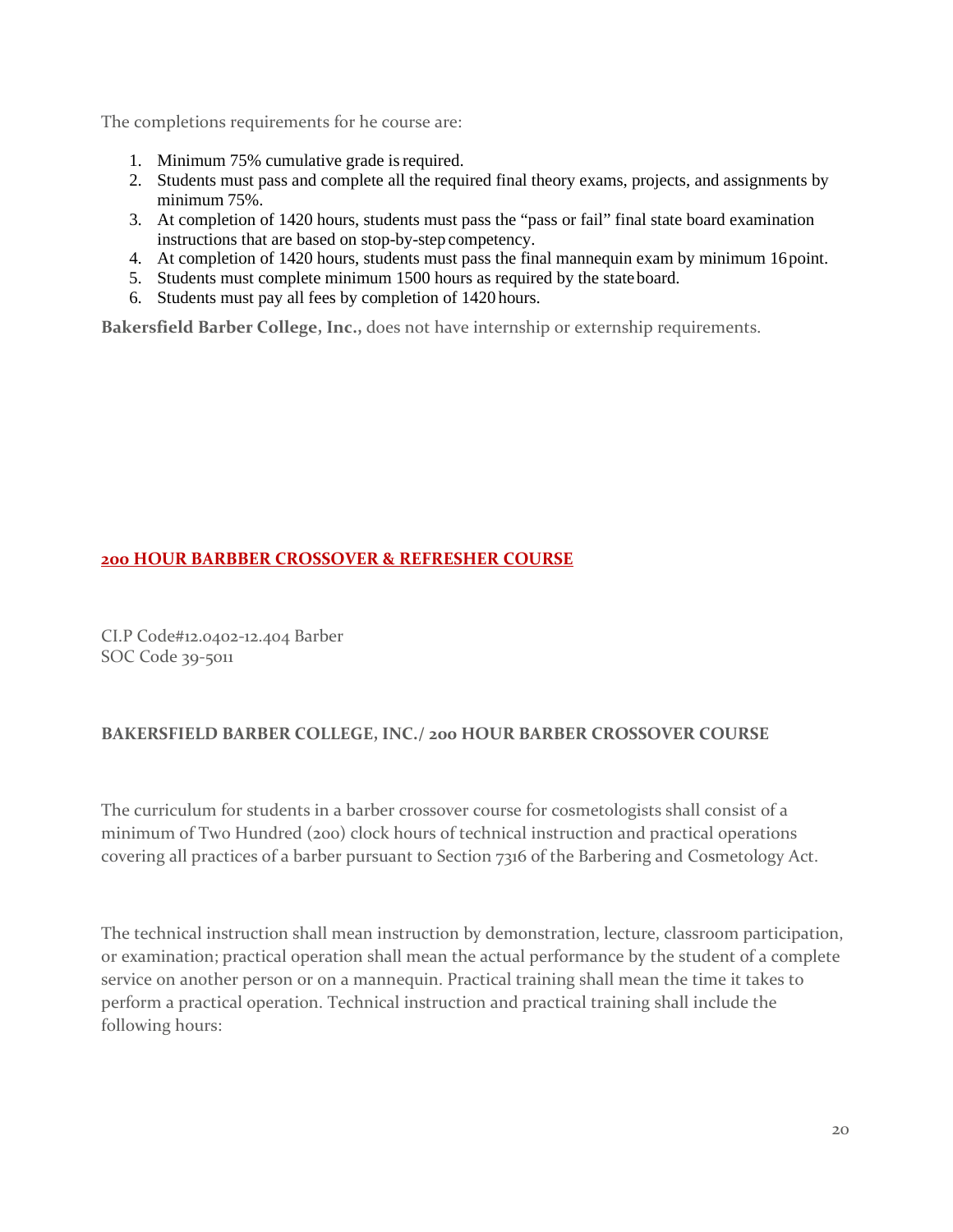| <b>TOPIC</b>                          | <b>THEORY HOURS</b> | PRACTICAL OPERATIONS |
|---------------------------------------|---------------------|----------------------|
| 200 Hours of Technical                |                     |                      |
| <b>Instruction and Practical</b>      |                     |                      |
| <b>Training in Shaving: The</b>       |                     |                      |
| required subjects of                  |                     |                      |
| instruction in Shaving shall be       |                     |                      |
| completed with the minimum            |                     |                      |
| hours of technical instruction        |                     |                      |
| and practical operations for          |                     |                      |
| each subject matter as follows:       |                     |                      |
| <b>Preparation &amp; Performance:</b> |                     |                      |
| The subject of Preparation and        |                     |                      |
| Performance shall include, but        |                     |                      |
| is not limited to the following       |                     |                      |
| techniques and procedures:            |                     |                      |
| Preparing the client's hair for       |                     |                      |
| shaving, assessing the                | 100                 | 40                   |
| condition of the client's skin,       |                     |                      |
| performing shaving                    |                     |                      |
| techniques, applying after-           |                     |                      |
| shave antiseptic following            |                     |                      |
| facial services, massaging the        |                     |                      |
| client's face, rolling cream          |                     |                      |
| massages.                             |                     |                      |
| <b>TOTALS</b>                         | 100                 | 40                   |

Additional training will be provided in the areas of communication skills that includes professional ethics, salesmanship, client record-keeping, decorum, basic tax information relating to booth renters, independent contractors, employees, and employers.

The completion requirements for the course are:

- 1. Minimum 75% cumulative grade is required.
- 2. Students must pass and complete all the required final theory exams, projects, and assignments by minimum 75%.
- 3. At completion of 200 hours, students must pass the "pass or fail" final state board examination instructions that are based on stop-by-step competency.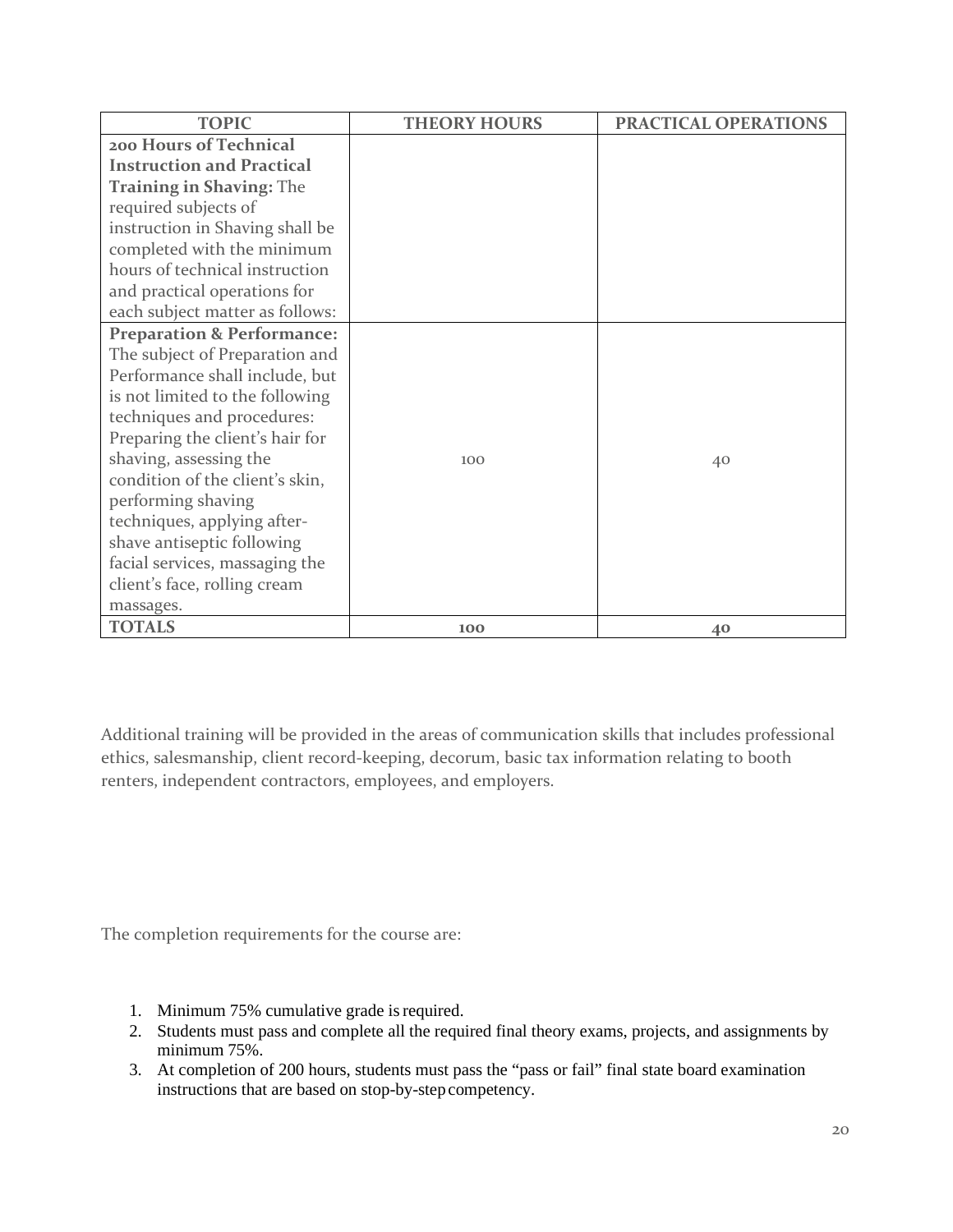- 4. Students must complete minimum 200 hours as required by the state board.
- 5. At completion of 200 hours, students must pass the final mannequin exam by minimum 16 points.
- 6. Students must pay all fees by completion of 100 hours.

Bakersfield Barber College, Inc. does not have internship or externship requirements.

# **TOTAL & ESTIMATED COST OF 1500 HOUR BARBER COURSE**

| Registration (non-refundable)      | \$75.00     |
|------------------------------------|-------------|
| Tuition                            | \$8,575.00  |
| Tool Kit/Books* (non-              | \$900.00    |
| refundable)                        |             |
| STRF Fee (non-refundable)          | \$4.00      |
| State Board Chemical Kit           | \$450.00    |
| State Board Exam Fee               | \$134.00    |
| Total Cost:                        | \$10,004.00 |
| Total Enrollment Cost:             | \$1,450.00  |
|                                    | \$30.00     |
| If applicable:                     | \$25.00     |
| Transcript copies                  | \$25.00     |
| Return Check Fees                  | \$5.00      |
| Late Monthly Payment Fees          |             |
| Extra Copy of Diploma              | \$2.00      |
| Extra Copy Application for Student | \$5.48      |
| <b>Transfer Fee</b>                | \$100.00    |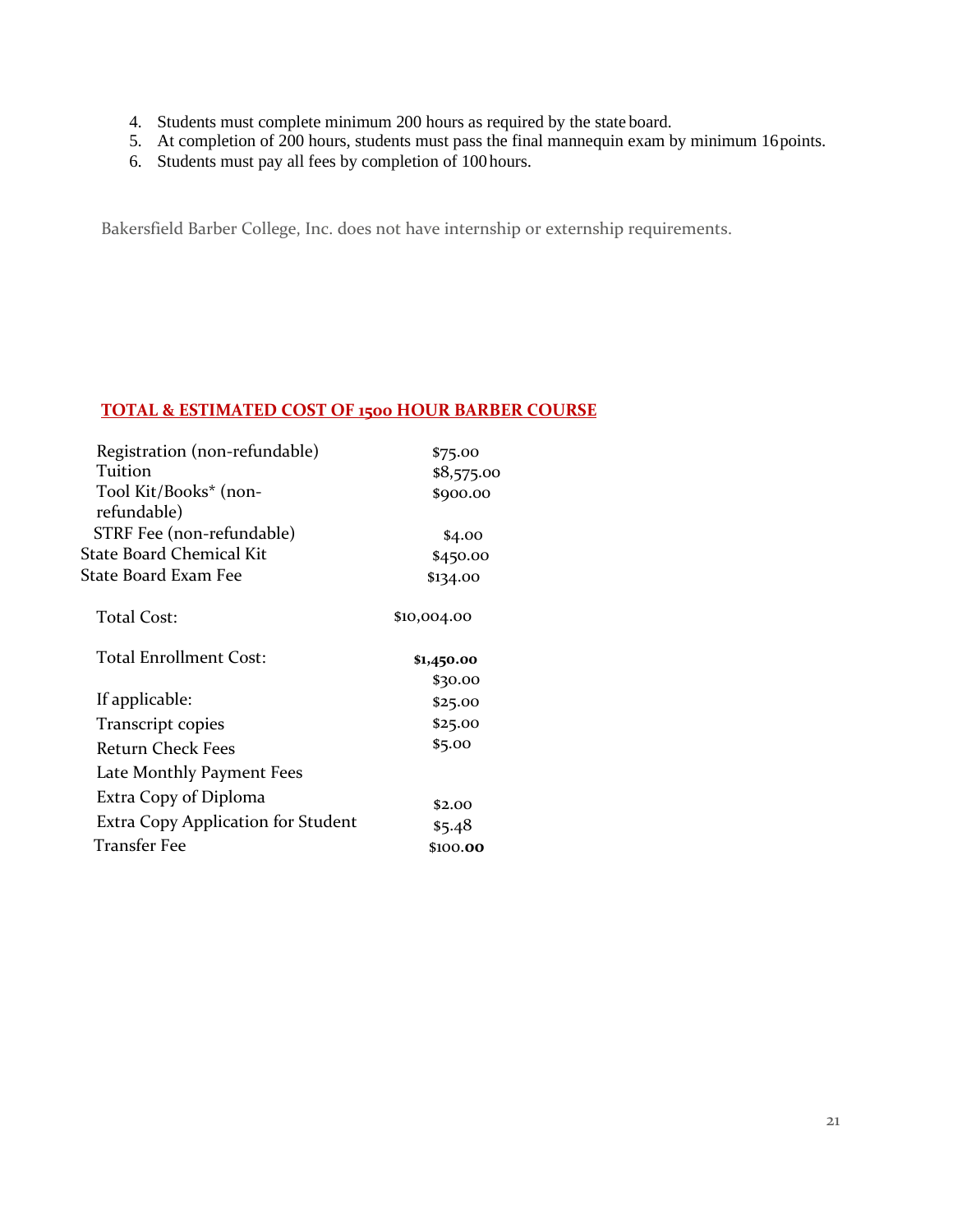#### **TOTAL CHARGES FOR CURRENT PERIOD OF ATTENDANCE: \$ 10,004.00 ESTIMATED TOTAL CHARGES FOR THE ENTIRE EDUCATIONAL PROGRAM; & 10,349.00 THE TOTAL CHARGES THE STUDENT IS OBLIGATED TO PAY UPON ENROLLMENT \$1,450.00**

**\*Books and Kit, once received, are non-refundable.**

| Extra Copy of Catalog              | \$5.00 |
|------------------------------------|--------|
| Extra Copy State Board Packet      | \$5.00 |
| Extra Copy of Enrollment Agreement | \$2.00 |

**The Catalog shall contain the schedule of total charges for a period of attendance AND an estimated schedule of total charges for the entire educational program.**

**Additional Fees, as applicable: Transcript-\$30, Returned Check-\$25, Late Monthly Payment-\$25, & Clocking in for another student Fine of \$250. Extra copy of Diploma \$5.00, App for Student Registration \$2.00, Enrollment Agreement \$2.00, Catalog \$5.00, and State Board Packet Instructions \$5.00, over hour fee \$5.48. Transfer fee \$100.00.**

#### **TOTAL & ESTIMATED COST OF 200 HOUR BARBER CROSSOVER COURSE**

| Registration (non-refundable) | \$75.00    |
|-------------------------------|------------|
| Tuition                       | \$2850.00  |
| STRF Fee (non-refundable)     | $S - O -$  |
| Smock & Name Tag              | \$50.00    |
| <b>Text Books</b>             | \$350.00   |
| Chemical Tool Kit             | \$450.00   |
| <b>State Board Exam Fee</b>   | \$134.00   |
| Total Cost:                   | \$3,909.00 |
| <b>Total Enrollment Cost:</b> | \$625.00   |

**The Catalog shall contain the schedule of total charges for a period of attendance AND an estimated schedule of total charges for the entire educational program.**

**Additional Fees, as applicable: Transcript-\$30, Returned Check-\$25, Late Monthly Payment-\$25, & Clocking in for another student Fine of \$250. Extra copy of Diploma \$5.00, App for Student Registration \$2.00, Enrollment Agreement \$2.00, Catalog \$5.00, and State Board Proc. Instructions \$5.00**

**TOTAL CHARGES FOR CURRENT PERIOD OF ATTENDANCE \$ 3,775.00**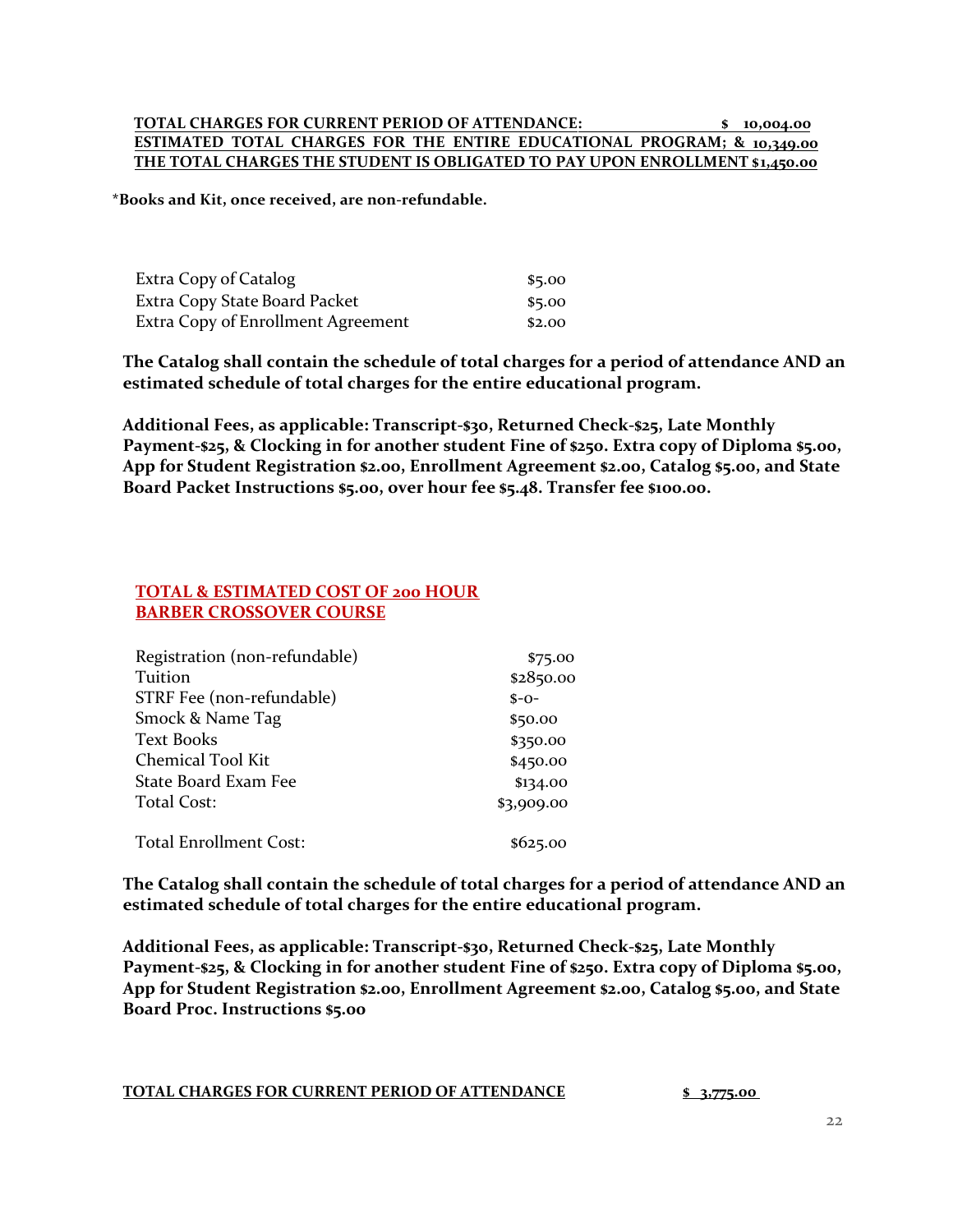#### **ESTIMATED TOTAL CHARGES FOR THE ENTIRE EDUCATIONAL PROGRAM; and \$ 3,359.00 THE TOTAL CHARGES THE STUDENT IS OBLIGATED TO PAY UPON ENROLLMENT \$625.00**

#### **Additional Charges**

Any student who does not complete the course within the allotted contract enrollment period, which includes a 10% grace period, may be charged at the same hourly rate for any additional time required for completion. The hourly rate would be \$5.48. Exceptions will be made for appropriate Leaves of Absence or Change of Status. Leaves of Absence of Changes of Status are approved upon written request by the school and which can be substantiated in writing. Normal enrollment periods provide adequate allowance for limited excused absences. Changes to tuition rates will not affect current enrolled students. Tuition changes will only affect those students enrolling after the effective date of the tuition change. All fees are inclusive. There will be no additional charges to the student. There will, however be a separate fee required for any replacement items, i.e., books, material, and equipment. Bakersfield Barber College reserves the right to modify the schedule, curriculum or program content or kit components at any time.

#### **TITLE IV**

Bakersfield Barber College, Inc. does NOT participate in Federal and State Title IV financial aid programs.

#### **LOANS**

Bakersfield Barber College, Inc. does NOT participate in Federal and State loan educational programs.

#### **TUITION AND FEES**

Bakersfield Barber College, Inc. reserves the right to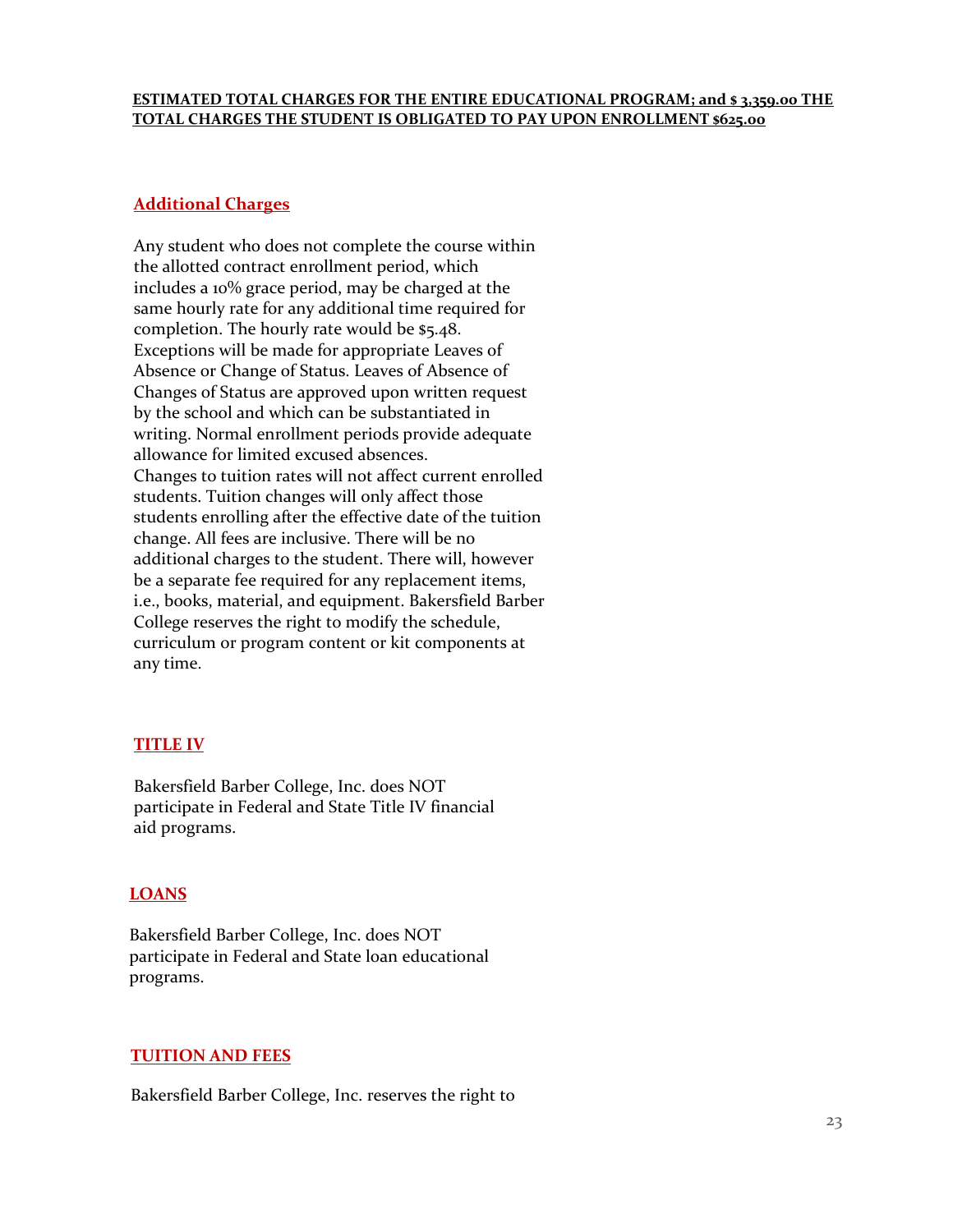change without prior notice whenever necessary the registration, tuition, tool kit, state board chemical kit, smock and name

Tag, transcript copies, transfer fees, returned check fees, late monthly payment fees, or extra copies of a diploma, Application for Student Registration, Enrollment Agreement, or state board procedure instructions. Tuition changes will not affect eh students who are currently enrolled.

# **Payment Policy**

All tuition payments are the responsibility of the students or financial aid programs. Before the start of the course, the students will make the financial arrangements. Those students that are delinquent in making payment will be noticed by the administrative staff. All payments must be current according to specific arrangements. At completion of 1420 hours (1500 Hour Barber Course) or 200 Hour Barber Crossover Course, all fees must be p aid in full.

# **Method of Payment**

Bakersfield Barber College, Inc. accepts tuition and other fee payments in cash, personal checks, cashier checks, all major credit cards, third party financial aid programs or payment plan. Personal checks will NOT be accepted when paying all the fees at completion of 200 or 1420 hours. All checks must be payable to Bakersfield Barber College, Inc. Installment payments of minimum of \$175.00 per month are paid in accordance to the Enrollment Agreement.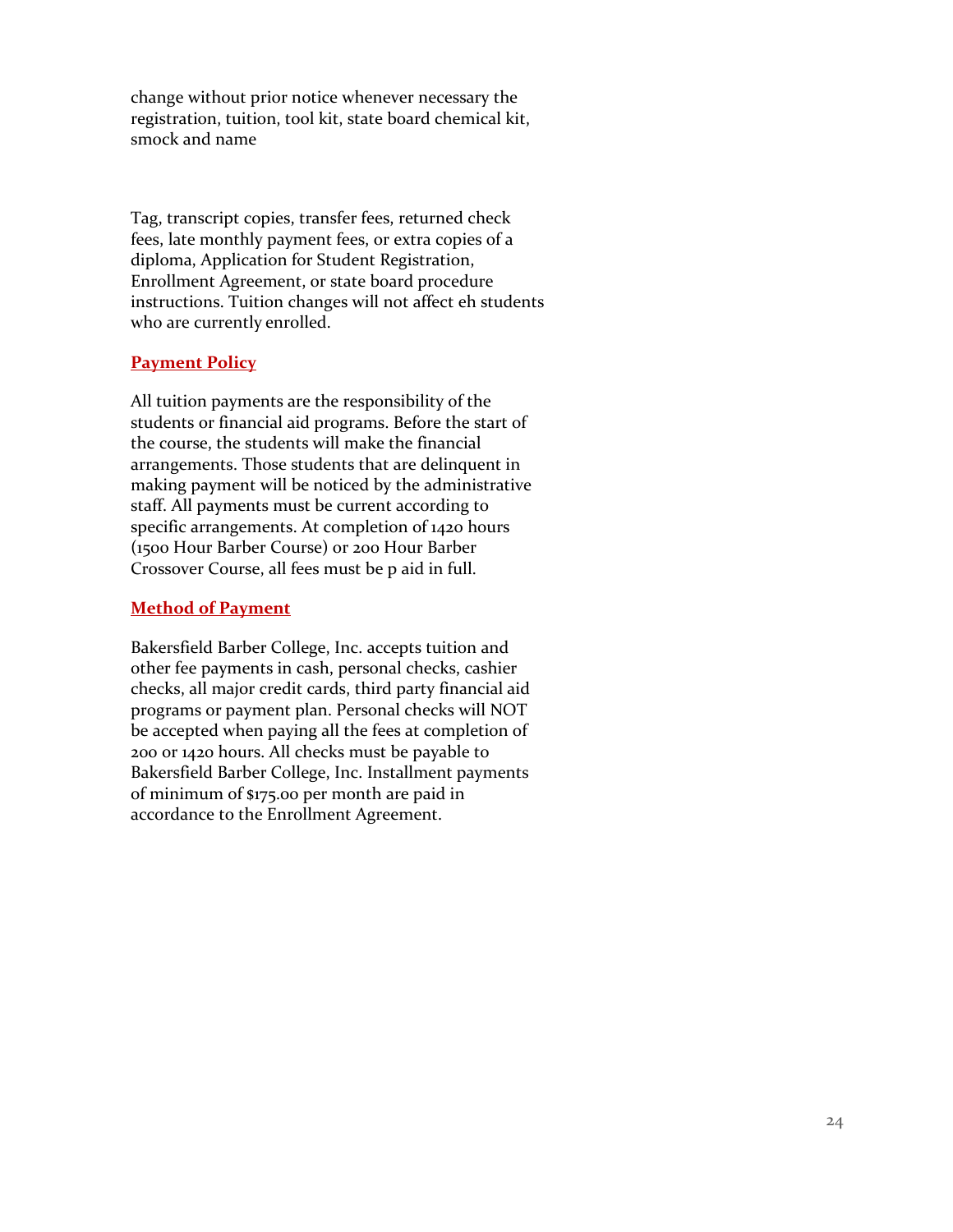# **FACULTY & EDUCATIONAL SUPPORTING STAFF**

### **Gilbert Moreno, President/Director/CEO**

Gilbert graduated from Tulare Union High School in Tulare, California. He immediately enrolled at Mohler Barber College in Fresno, California and became a barber in 1973. Since 1973, Gilbert has successfully owned, managed, and worked in two barber shops, one in Tipton and the other in Porterville, CA.

# **Terri Moreno, CFO/Director**

Terri graduated from Delano High School in Delano, CA. She attended Federico's Beauty College in Visalia, CA, and obtained her cosmetology license in 1975. During the time she was attending the beauty college, she was also attending College of the Sequoias in Visalia, CA. She successfully managed and worked at a beauty shop in Tipton, CA 1976 to1980.

# **John G. Moreno, Vice President/Director/CEO**

John attended Barber College and graduated in 2012 where he worked at "The Barber Shoppe" in Bakersfield, CA from 2012 to 2015. Then began as an instructor at Bakersfield Barber College to present date.

# **Mary Adriana Moreno Madrid, Secretary/Director/COO**

Adriana attended Barber College and graduated in 2012. She worked at "Gil's Barber Shop" in Porterville, CA from 2012-2015 and then as an instructor at Bakersfield Barber College to present date.

# **Al Moreno, Instructor**

Al graduated from Tulare Union High School in Tulare, CA and attended College of the Sequoias. Al has been in the barbering business for over 44 years. He owned and operated two Barber Shops and in 1991 opened Bakersfield Barber College. Al has extensive experience not only as a barber but as an instructor and businessman.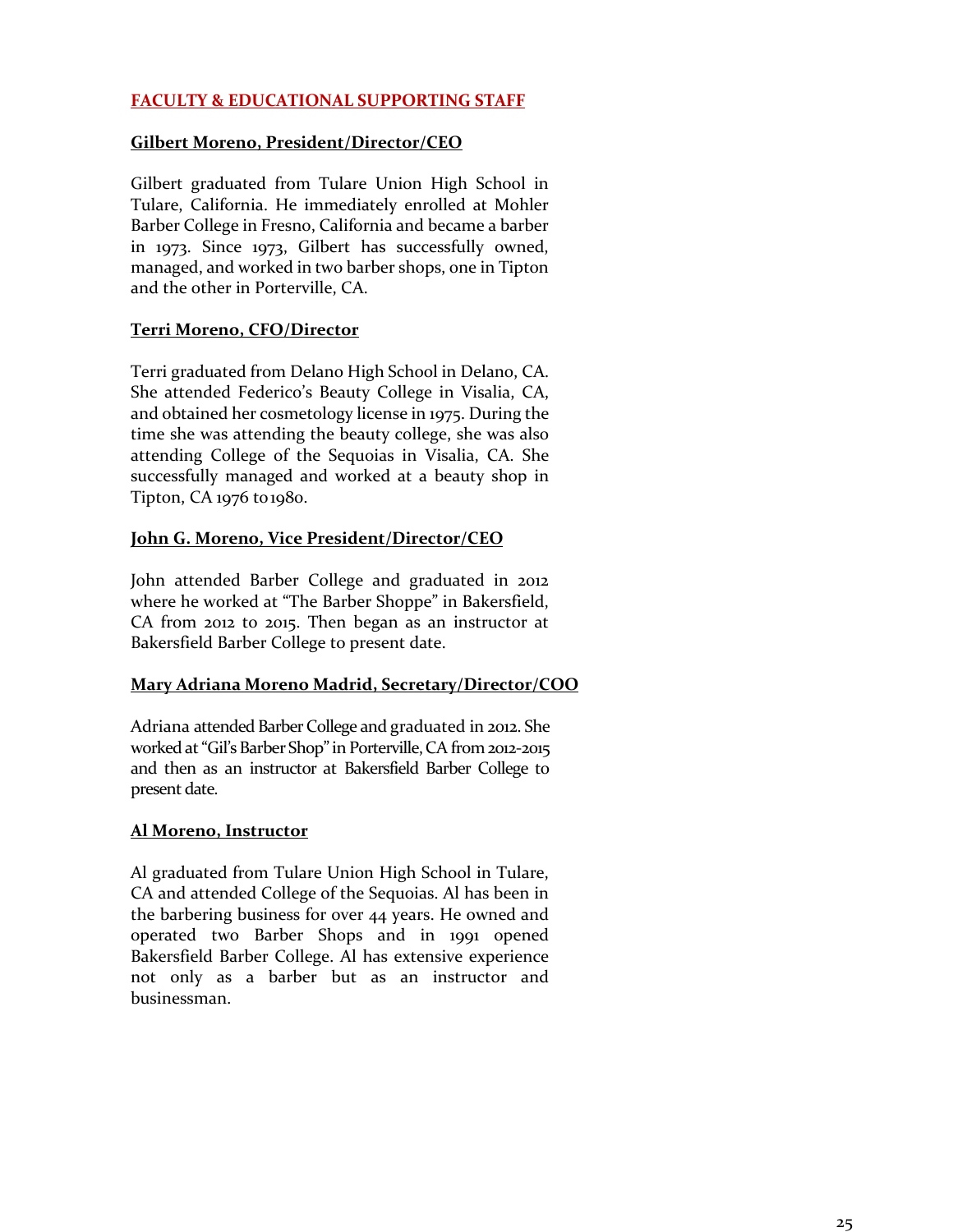#### **John Henry Johnson, Instructor**

John became a barber in 1964 after attending Mohler Barber College in Bakersfield, CA. He has over 51 years of experience working as a Barber. He worked for three Barber Shops in Bakersfield and owned and operated two Barber Shops from 1964 to 2012. He has been an instructor at Bakersfield Barber College from 2012 to present date. He managed, cut hair and handled all purchasing of products. He trained new apprentices in his shop and was one of the first barbers in the Bakersfield area to specialize in "natural" haircuts for African Americans.

# **Trish L'Abbe, Business Manager**

Trish graduated Tulare Union High School in Tulare, CA. She attended College of the Sequoias where she majored in business administration. She worked as an office manager for Marcus & Millichap, an Investment Firm in San Diego where she managed a staff of 30. She worked for Lawyer's Title, a Fortune 500 Company in San Diego, CA for nine years where she was a sale representative calling on Commercial Real Estate accounts for downtown San Diego and La Jolla. While at Lawyer's Title, she won numerous awards for outstanding work. Later she became a certified notary and obtained her California Real Estate License. She was a Site Acquisition Specialist for AT&T in San Diego where she did lease negotiations for AT&T's telecommunication networks throughout the San Diego, Orange and Los Angeles Counties. Working for different firms and companies Trish has extensive business and computer skills that have qualified for the job as business manager.

The staff is continuously enhancing and improving the training and contractual agreement standards by attending weekly faculty meetings. We also participate in barber products shows where they view and demonstrate the latest implements and products.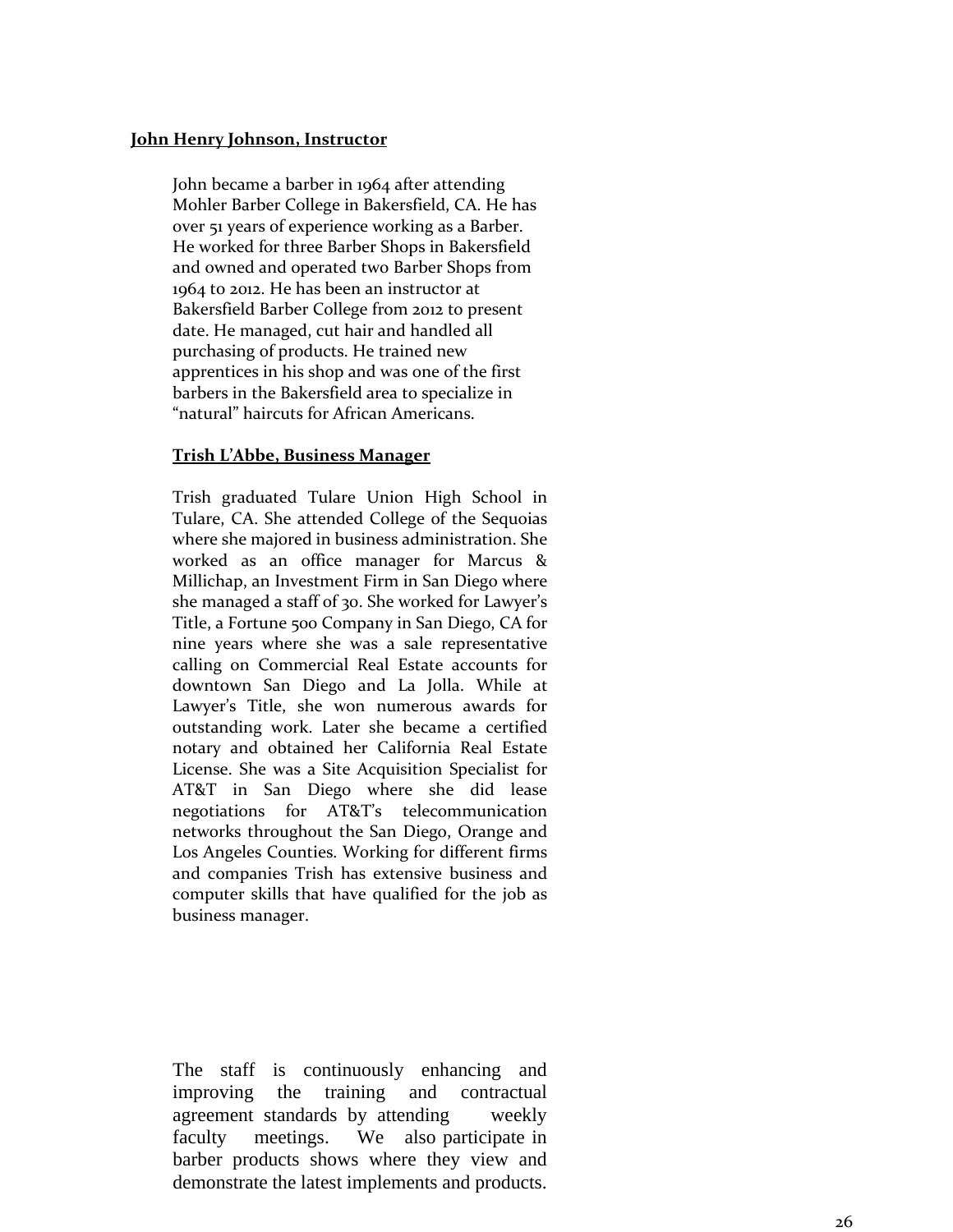The staff also attends State Board and California Barber College Association meetings as well as many workshops.

#### <span id="page-28-0"></span>**TRANSFER OF CREDIT**

Students, who have previously attended another barber college recognized by the State of California and have proof of their hours, may receive credit for all or a portion, or none of the barber training hours. Bakersfield Barber College, Inc makes no claim that we will accept training hours from another barber school.

If accepted, the same general admission requirements for all students will apply.

If hours are accepted, the student must provide for evaluation the Proof of Training Document in a barber training course from the prior barber school to the administration office at the time of admission. Students must also pay the transfer fee at the time of enrollment. The transfer fee is \$100.00.

The school will submit the prior training documentation along with the Pre-Application and Application for Initial Examination Fee forms at completions of 200 or 1500 hours to the State Board for determination. The State Board will make the final determination as to credit from the previous barber training. Training from this institution may or may not be accepted by other barber institutions.

Any student requesting a transfer to another barber school must pay for earned tuition and other required fees before the transferring forms can be issued. The institution does accept for admission Ability-to-Benefit students.

#### <span id="page-28-1"></span>**ATTENDANCE POLICY**

Each student is asked to commit to a schedule prior to signing the enrollment agreement. The schedule will create the student completion date on the contract. Good attendance will ensure graduation by the completion date. Our SAP policy states each student must maintain a cumulative average attendance level of 67% of the scheduled hours indicated on the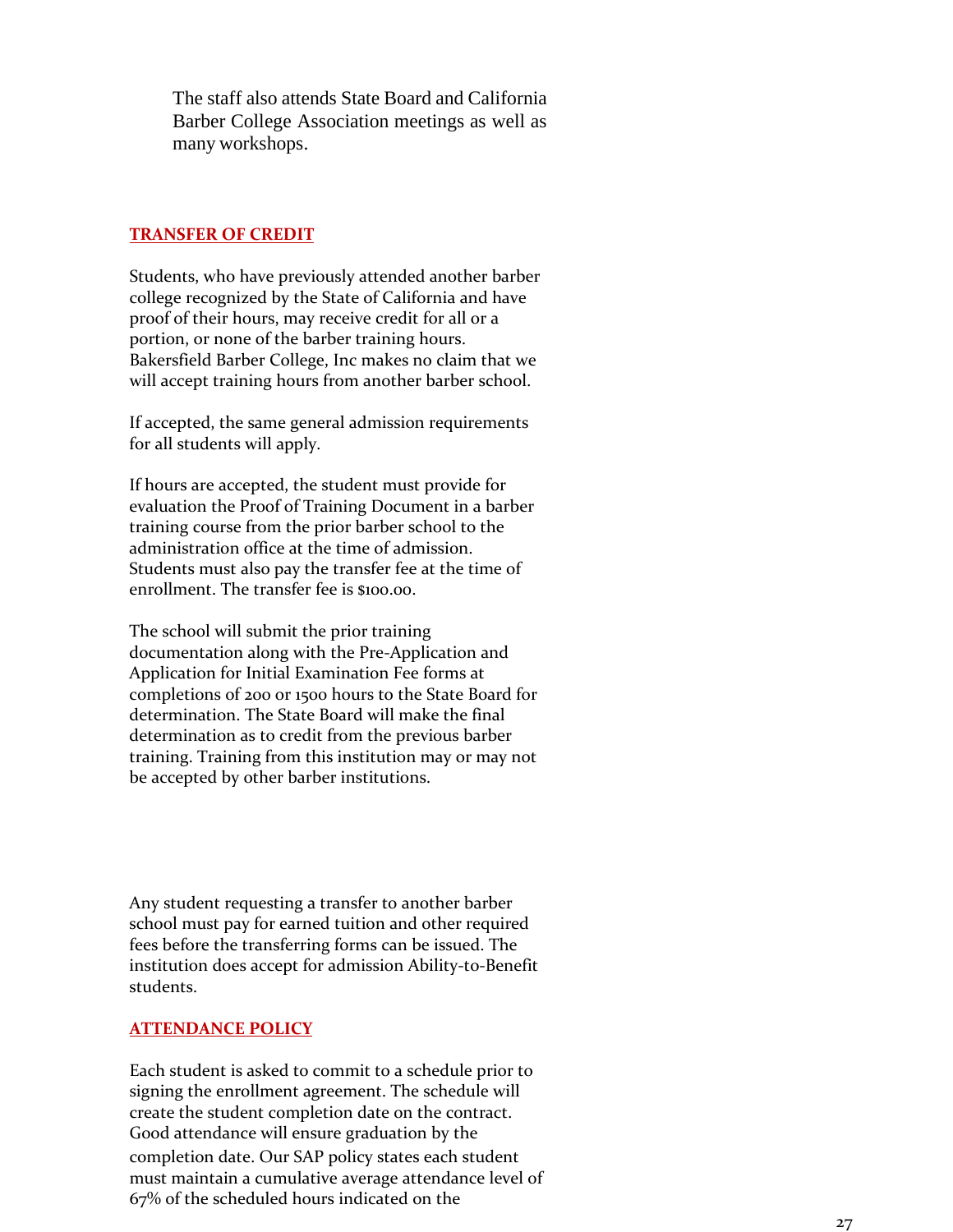enrollment agreement. However, if a student only maintains 67% of attendance, this will extend the length of their program which result in over contract hours charges.

Each student will be required to maintain an 80% attendance for their first four weeks of school. If 80% attendance is not met, then enrollment will be terminated.

SAP – Each student must maintain a minimum of 67% to meet SAP requirements.

#### **ABSENCE POLICY:**

Saturdays are mandatory attendance for Barbering 1500 hours. An unapproved Saturday absence will result in a 2- day suspension. It is mandatory for each student to attend school on Saturdays unless approved by school administration 3 days in advance. Students must notify the front desk before their start time if they are going to be absent. Absence of three or more consecutive days without notification shall be considered cause of a 3- day suspension. Be prepared to provide a medical excuse signed by a doctor if absences persist. Excessive absences may result in termination of enrolment as per the Director's discretion.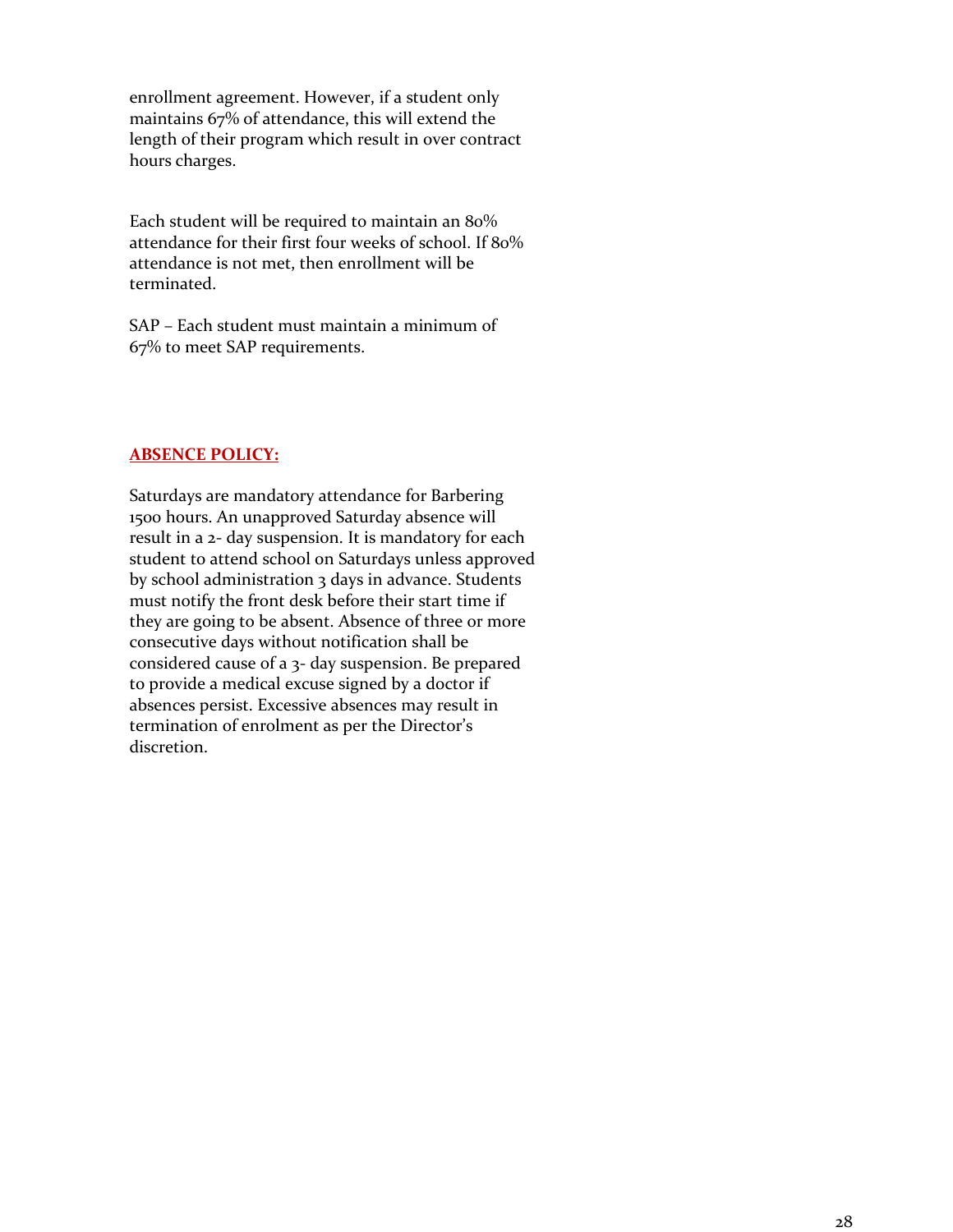### <span id="page-30-0"></span>**GRADING SYSTEM**

A minimum "C" or 75% grade is required for a satisfactory progress. Students are graded on a "0 to 100" percent system. The grade point system is then converted to alphabetical letter as follows:

| Percent Grade  | Point |           |     |   |  |
|----------------|-------|-----------|-----|---|--|
| 100-90         | $=$   | Excellent | $=$ |   |  |
| 89-80          |       | Good      |     | B |  |
| 79-70          |       | Fair      |     |   |  |
| 69-60          |       | Poor      |     | D |  |
| $59 - below =$ |       | Failing   |     |   |  |

The areas of study are theory and practical.

Students who have been dismissed may return to returning only upon the recommendation of the director. Upon re-entering, the students will be placed on a 30 day- probationary period.

#### **PREQUALIFICATION REQUIREMENTS**

In order for the students to qualify for prequalification, they must complete 75% of the required hours (1125 or 100). If applicable, students that have either misdemeanor or felony convictions must have court certified Register of Actions/Docket with original court stamp and a letter of explanation for each conviction available before the completion of 1125 hours or 100 hours. If the conviction documents are not provided at aforementioned time, the prequalification forms will not be processed. These documents will be included and mailed to the State Board along with all other documents.

All students must have submitted all the monthly service sheets, have satisfactory academic progress of minimum 75%, good attendance, good conduct, have valid social security cards, and valid and current government issued photo identifications. In addition, the students must have paid the minimum 75% if the tuition fees.

At completion of the required prequalification hours, a Request for Pre-Application form (\$9.00) and Application for Examination and Initial License Fee form (125.00) must be property filled out and signed by the students and administration. Any additional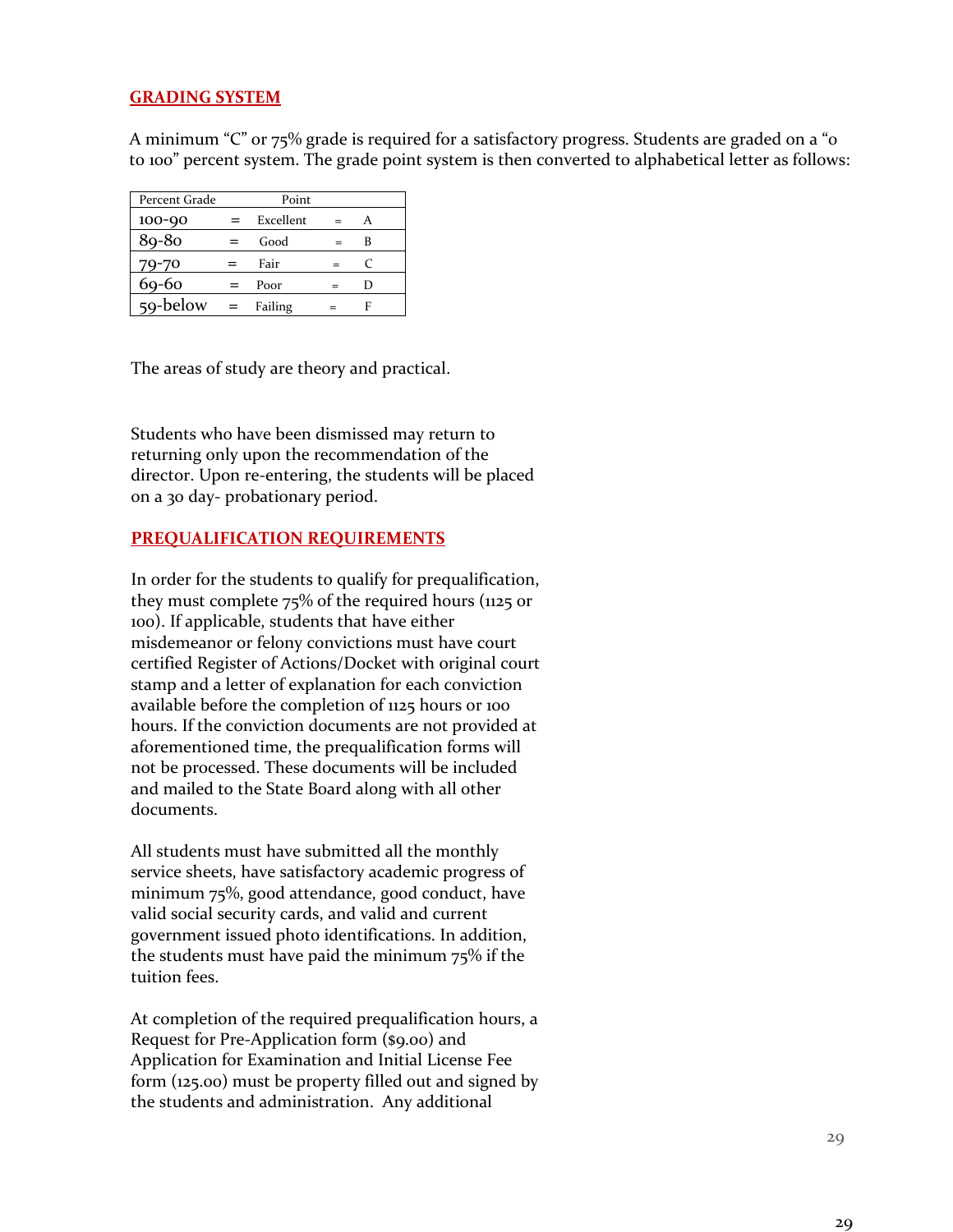required forms like Proof of Training, if student transferred from another board approved school. Reasonable Accommodations Form G, Interpreter or Interpreter Model Form H, or other required forms must be property filled out, signed and accompany the pre -app and app forms. All forms, self-addressed stamp envelope, and one check for \$134.00 payable to the Board of Barbering and Cosmetology must be mailed by U.S. Postal Service Delivery Confirmation Receipt to the Board of Barbering & Cosmetology within five (5) business days of completion of required hours. It may take the board approximately 4 -8 weeks to process the application. The students may contact the board at (916) 574 -7570 if it has been more than eight (8) weeks.

### **GRADUTATION REQUUIREMENTS**

In order to graduate and qualify for a diploma or request transfer transcripts, the following levels of performance are

Required:

- 1. A minimum 75% cumulative grade isrequired
- 2. Students must pass and complete all the required final theory exams, projects, and assignments by minimum 75%.
- 3. At completion of 100 hours or 1420 hours, students must pass the "pass or fail" final state board examination instructions final that is based on step -by - stepcompetency.
- 4. At completion of 100 hours or 1420 hours, students must pass the final mannequin exam by minimum 16 points.
- 5. Students must complete minimum 200 hours or 1500 hours as required by the StateBoard.
- 6. Students must pay all fees by completion of 100 hours or 1420 hours.

If students fail to achieve a passing score on any of the final exams, they will be given the opportunity to retake the exams. Upon successfully receiving a diploma, the student will receive the original Proof of Training in a sealed envelope that must not be opened. The student will take this sealed envelope on the day of their exam and give to the testing administrator. If they do not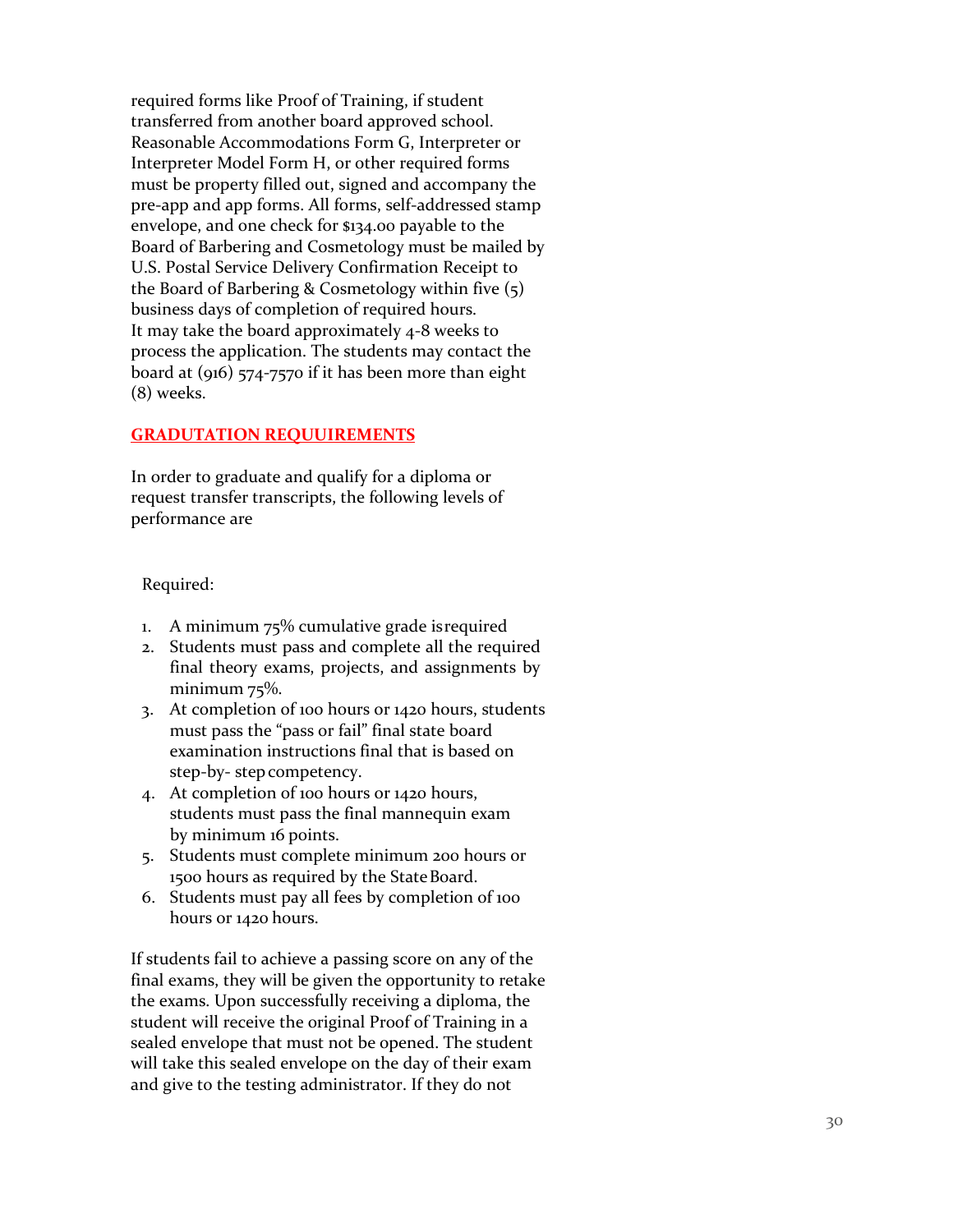have this sealed envelope with the Proof of Training, they will not be able to take the exam. The graduates will then qualify to take the licensing examination on the date issued by the state board. Upon passing the examination, the graduates will be issued a registered California Barber License. The license is valid in any barber shop throughout the state of California.

#### <span id="page-32-0"></span>**STUDENT COMPLAINT GRIEVANCE PROCEDURES**

Bakersfield Barber College, Inc, has the following procedure and operational plan for handling students' complaints.

The students may bring their concerns or complains to the attention of the instructor who will initiate a written report. The instructor will review the declaration and must make Every effort to reconcile the matter in a timely manner. If the situation remains unresolved, the students and the director will meet to determine an appropriate plan of action. Bakersfield Barber College, Inc. will provide the students a written statement explaining the action the school will take. This is not required, you may file a complaint with The Bureau at any time.

A student or any member of the public may file a complaint about this institution with the Bureau for Private Postsecondary Education by calling 800-370-7589 or by completing a complaint form, which can be obtained on the bureau's internet Web site [www.bppe.ca.gov](http://www.bppe.ca.gov/) .

Bureau for Private Postsecondary Education 2535 Capitol Oaks Drive, Suite 400 Sacramento, CA 95833

# **STUDENT TUITION RECOVERY FUND (STRF)**

"The State of California established the Student Tuition Recovery Fund (STRF) to relieve or mitigate economic loss suffered by a student in an educational program at a qualifying institution, who is or was a California resident while enrolled, or was enrolled in a residency program, if the student enrolled in the institution, prepaid tuition, and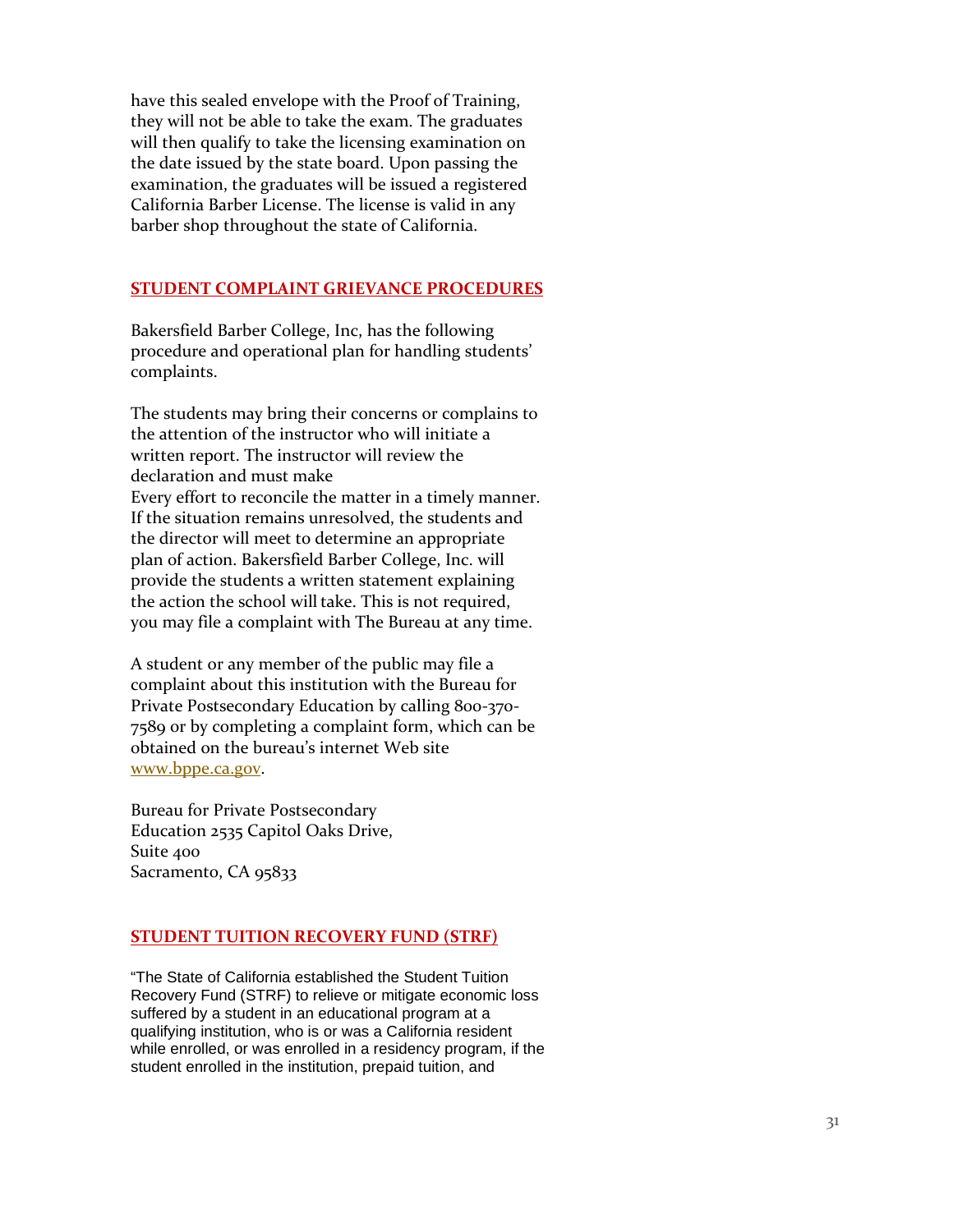suffered an economic loss. Unless relieved of the obligation to do so, you must pay the state -imposed assessment for the STRF, or it must be paid on your behalf, if you are a student in an educational program, who is a California resident, or are enrolled in a residency program, and prepay all or part of your tuition.

You are not eligible for protection from the STRF and you are not required to pay the STRF assessment, if you are not a California resident, or are not enrolled in a residency program."

"It is important that you keep copies of your enrollment agreement, financial aid documents, receipts, or any other information that documents the amount paid to the school. Questions regarding the STRF may be directed to the Bureau for Private Postsecondary Education, 2535 Capitol Oaks Drive, Suite 400, Sacramento, CA 95833, (916) 431 - 6959 or (888) 370 - 7589.

To be eligible for STRF, you must be a California resident or are enrolled in a residency program, prepaid tuition, paid or deemed to have paid the STRF assessment, and suffered an economic loss as a result of any of the following:

> 1. The institution, a location of the institution, or an educational program offered by the institution was closed or discontinued, and you did not choose to participate in a teach -out plan approved by the Bureau or did not complete a chosen teach -out plan approved by theBureau. 2. You were enrolled at an institution or a location of the institution within the 120 day period before the closure of the institution or location of the institution, or were enrolled in an educational program within the 120 -day period before the program wasdiscontinued. 3. You were enrolled at an institution or a location of the institution more than 120 days before the closure of the institution or location of the institution, in an educational program offered by the institution as to which the Bureau determined there was a significant decline in the quality or value of the program more than 120 days before closure.

4. The institution has been ordered to pay a refund by the Bureau but has failed to doso.

5. The institution has failed to pay or reimburse loan proceeds under a federal student loan program as required by law, or has failed topay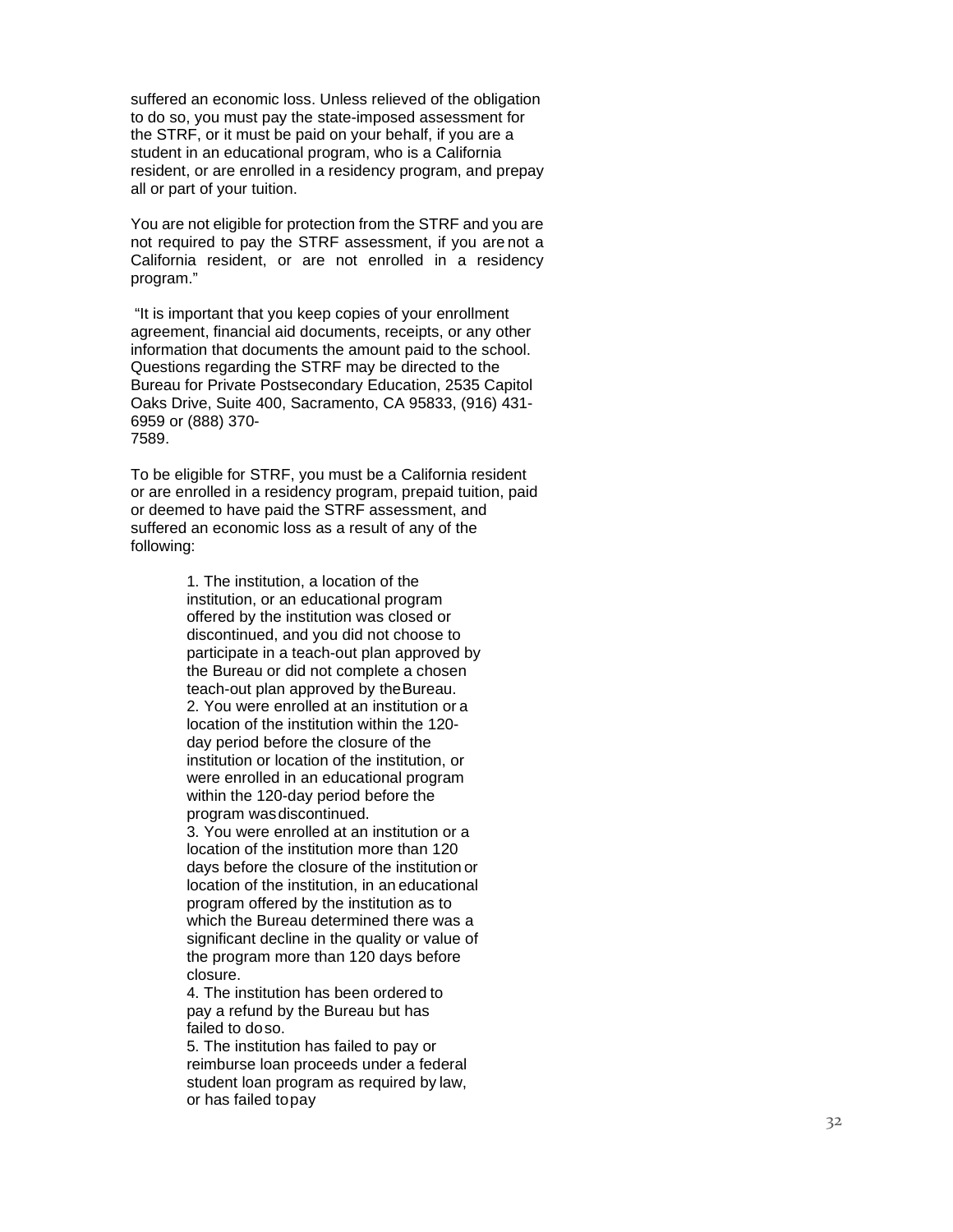or reimburse proceeds received by the institution in excess of tuition and other costs.

6. You have been awarded restitution, a refund, or other monetary award by an arbitrator or court, based on a violation of this chapter by an institution or representative of an institution, but have been unable to collect the award from the institution.

7. You sought legal counsel that resulted in the cancellation of one or more of your student loans and have an invoice for services rendered and evidence of the cancellation of the student loan orloans.

To qualify for STRF reimbursement, the application must be received within four (4) years from the date of the action or event that made the student eligible for recovery from STRF.

A student whose loan is revived by a loan holder or debt collector after a period of non-collection may, at any time, file a written application for recovery from STRF for the debt that would have otherwise been eligible for recovery. If it has been more than four

(4) years since the action or event that made the student eligible, the student must have filed a written application for recovery within the original four (4) year period, unless the period has been extended by another act oflaw.

However, no claim can be paid to any student without a social security number or a taxpayer identification number."

# **NOTICE CONCERNING TRANSFERABILITY OF CREDITS & CREDENTIALS EARNED AT OUR INSTITUION**

"The transferability of credits you earn at Bakersfield Barber College, Inc., is at the complete discretion of an institution to which you may seek to transfer. Acceptance of the diploma you earn in the educational program is also at the complete discretion of the institution to which you may seek to transfer. If the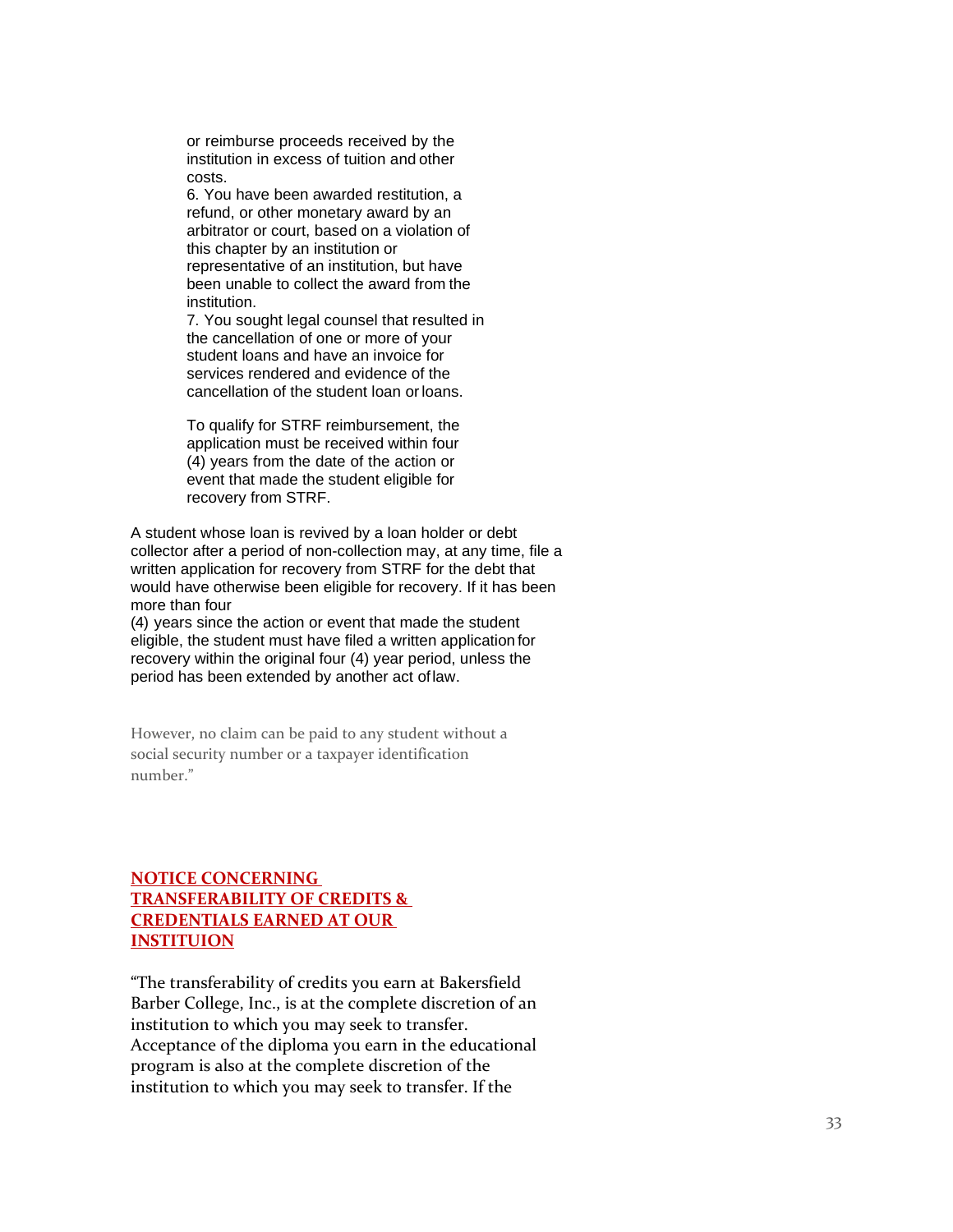cred its or diploma that you earn at this institution are not accepted at the institution to which you seek to transfer, you may be required to repeat some or all of your coursework at that institution. For this reason, you should make certain that your attendance at this institution will meet your educational goals. This may include contacting an institution to which you may seek to transfer after attending Bakersfield Barber College, Inc. to determine if your credits or diploma will transfer."

# <span id="page-35-0"></span>**HOUSING**

- a. The institution does not operate dormitory facilities under its control.
- b. The availability of housing is reasonably located near the institution's facility. The estimation of the approximate cost of the housing may range from

\$400 to \$900.

c. The institution does not have the responsibility to find or assist the student in finding housing.

#### **VISA**

Bakersfield Barber College, Inc. does not provide any visa services and it does not vouch for student status and any associated charges.

The level of English proficiency required of all students must meet the following admission requirements:

- 1. The level of English language proficiency required of all students must meet the following admission requirements: "a student must have a score of 500 on the TOEFL exam." Or "the student must have the ability to read and write English at the level of a graduate of an American High School as demonstrated by possession of a High School Diploma, GED or passage of the California High School ProficiencyExam."
- 2. All applicants, including transfer students, must have both a valid social security card and valid and current government -issued photo identification. And, in order to be eligible to take the barber exam issued by the California Board of Barbering and Cosmetology, the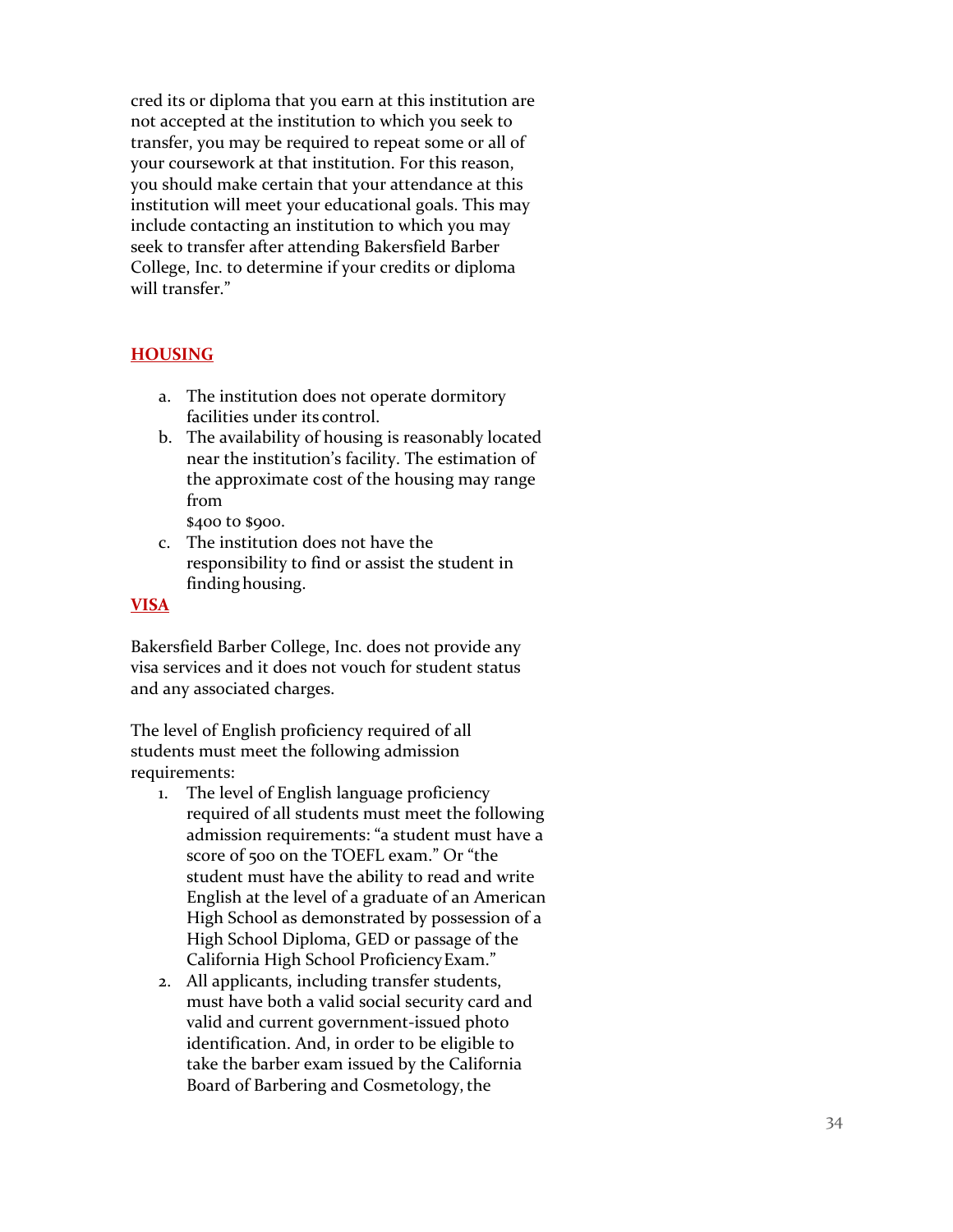school requires that a student must either be a citizen or the United States, hold a valid green card to work in the U.S., or have a valid Student or Work Visa.

3. Applicants must be of good moral character, have chosen success as the objective and must be free of contagious disease. The administration and staff members DO NOT DISCRIMINTE in any of its policies based on race, religion, creed, national origin, financial status, marital status, sex, age, handicap, or sexual preference.

Bakersfield Barber College, Inc. only offers instructions in English and it does not offer any English language services.

# **EXPERIENTIAL CREDIT**

Bakersfield Barber College, Inc. does not award credit for prior experiential learning.

# **DEFINITION OF CLOCK HOURS**

One clock hour equals sixty (60) minutes, in which theory lectures, demonstrations, practical instructions, and related class activities are performed.

The clock hour also applies to contractual training for all eligible financial aid programs.

#### **DISTANCE EDUCATION**

Bakersfield Barber College, Inc. does not offer distance education.

# **HANDICAPPED STUDENTS**

Bakersfield Barber College, Inc. will provide barber training without regard to physical and mental disabilities to students that are capable of performing all the required state board practical and written examinations and comply with all the admission requirements and procedures.

Handicap accessibility is available at the school. The double door entrance provides easy access in or out of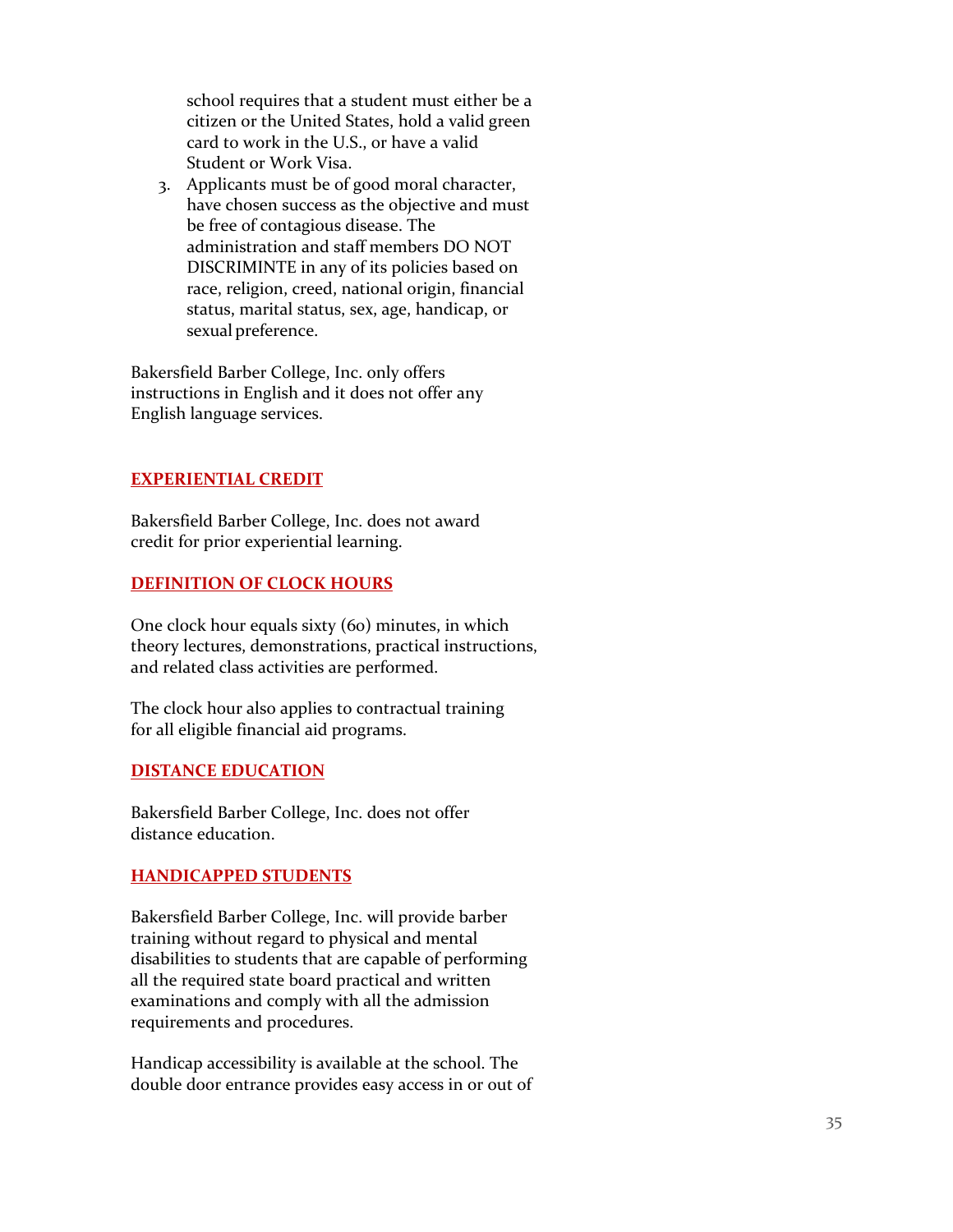the school.

The front sidewalk and back entrance have street level accessibility to accommodate wheel chairs. The back bathroom is handicap assessable and is equipped with safety railings as well as signs to indicate location.

We do not impose extra charges upon individuals with disabilities to cover the costs of effective communication, reasonable accommodations or access features.

# **EMPLOYMENT & LIABILITY DISCLAIMER**

You are hereby informed that it is a violation of Section 7317 of the California Business and Professions Code and Section 965 of Title 16 of the California Administrative code for a student enrolled in a barber college to charge a fee or receive commission for performing a barber service. You are further informed that a student's enrollment and relationship with this college is limited to a student relationship status; and you, as a student, shall not receive any type of wages, salaries, commissions, emoluments, or benefits. You are also informed that, as a student, you are not an employee, agent, or representative of Bakersfield Barber College, Inc. The college representatives have no responsibility, liability, or obligation to you as an employer. There is no employee/employer relationship of any kind between the students and Bakersfield Barber College, Inc.

#### **CANCELLATION, WITHDRAWAL, & REFUND POLICY**

#### **Student's Right to Cancel**

1. You have the right to cancel your agreement for a program of instruction, without any penalty or obligations, through attendance at the first class session or the seventh calendar day after enrollment, whichever is later. After the end of the cancellation period, you also have the right to stop school at any time; and you the right to receive a pro rata refund if you have completed 60 percent or less of the scheduled days in the current period of attendance in your program through the last day ofattendance.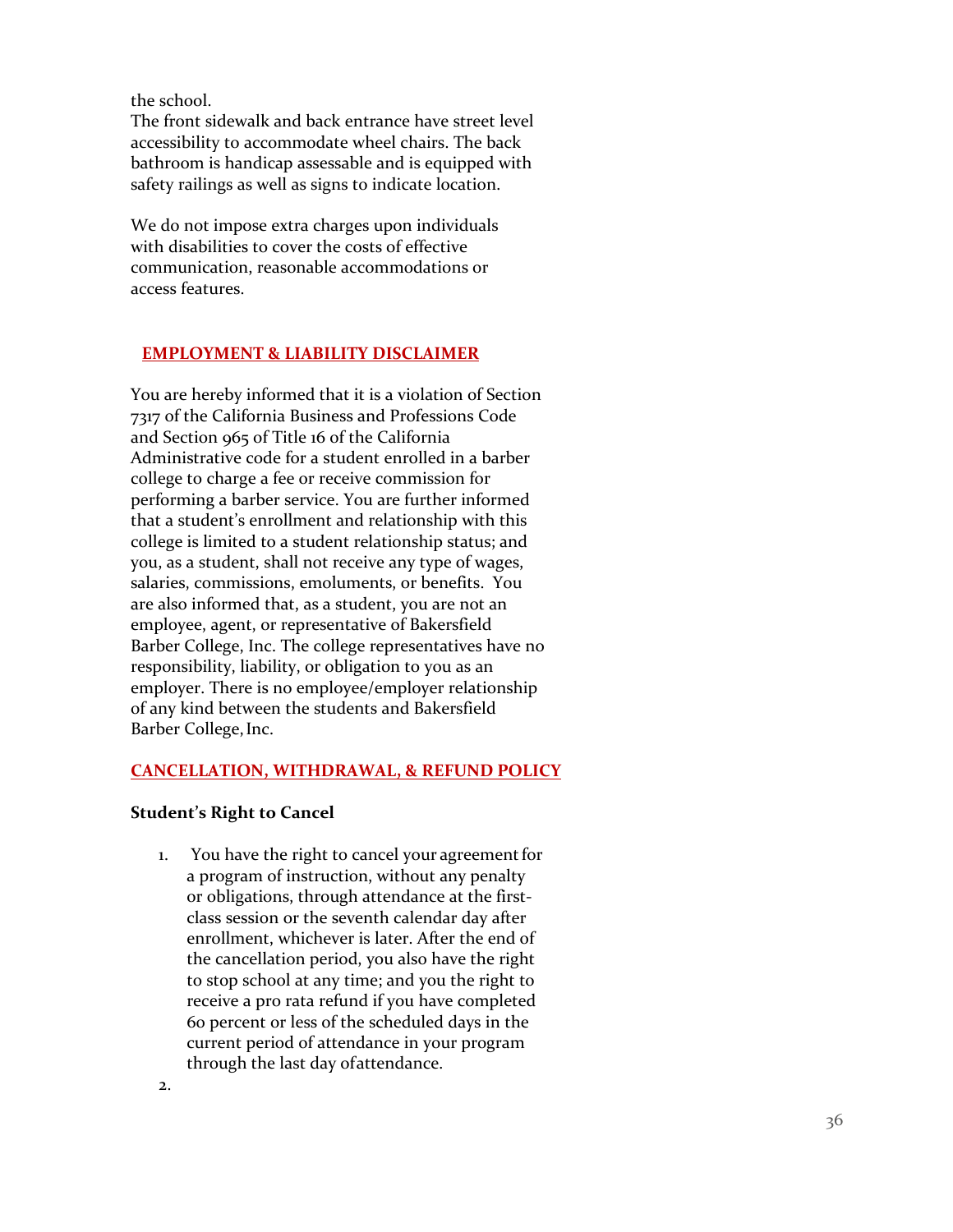Cancellation may occur when the student provides a written notice of cancellation at the following address: This can be done my mail or hand delivery. Bakersfield Barber College, Inc. 2844 Niles St., Bakersfield, CA 93306

- 3. The written notice of cancellation, if sent by mail, is effective when deposited in the mail property addressed with properpostage.
- 4. The written notice of cancellation need not take any particular form and, however expressed, it is effective if it shows that the student no longer wishes to be bound by the Enrollment Agreement.
- 5. If the Enrollment Agreement is cancelled the school will refund the student any money, he/she paid, less a registration or administration fee not toexceed

### **WITHDRAWAL FROM THE PROGRAM**

You may withdraw from the school at any time after the cancellation period described above and receive a pro rata refund if you have completed 60 percent or less the scheduled days in the current period of attendance in your program through the last day of attendance. The refund will be less a registration or administration fee not to exceed \$250 and all equipment/tools are nonrefundable for sanitary reasons. If the student has completed more than 60% of the period of attendance for which the student was charged, the tuition is considered earned and the student will receive no refund.

In the event of the necessity to close the school before the conclusion of your instruction, you may be entitled to refund. If you have any complaints or questions, write or call the:

Bureau for Private Postsecondary Education at: 1747 N. Market Blvd. Ste 225 Sacramento, CA 95834 or P.O. Box 980818, West Sacramento, CA 95798-0818, www.bppe.ca.gov, (888) 370-7589 or by fax (916) 263-1897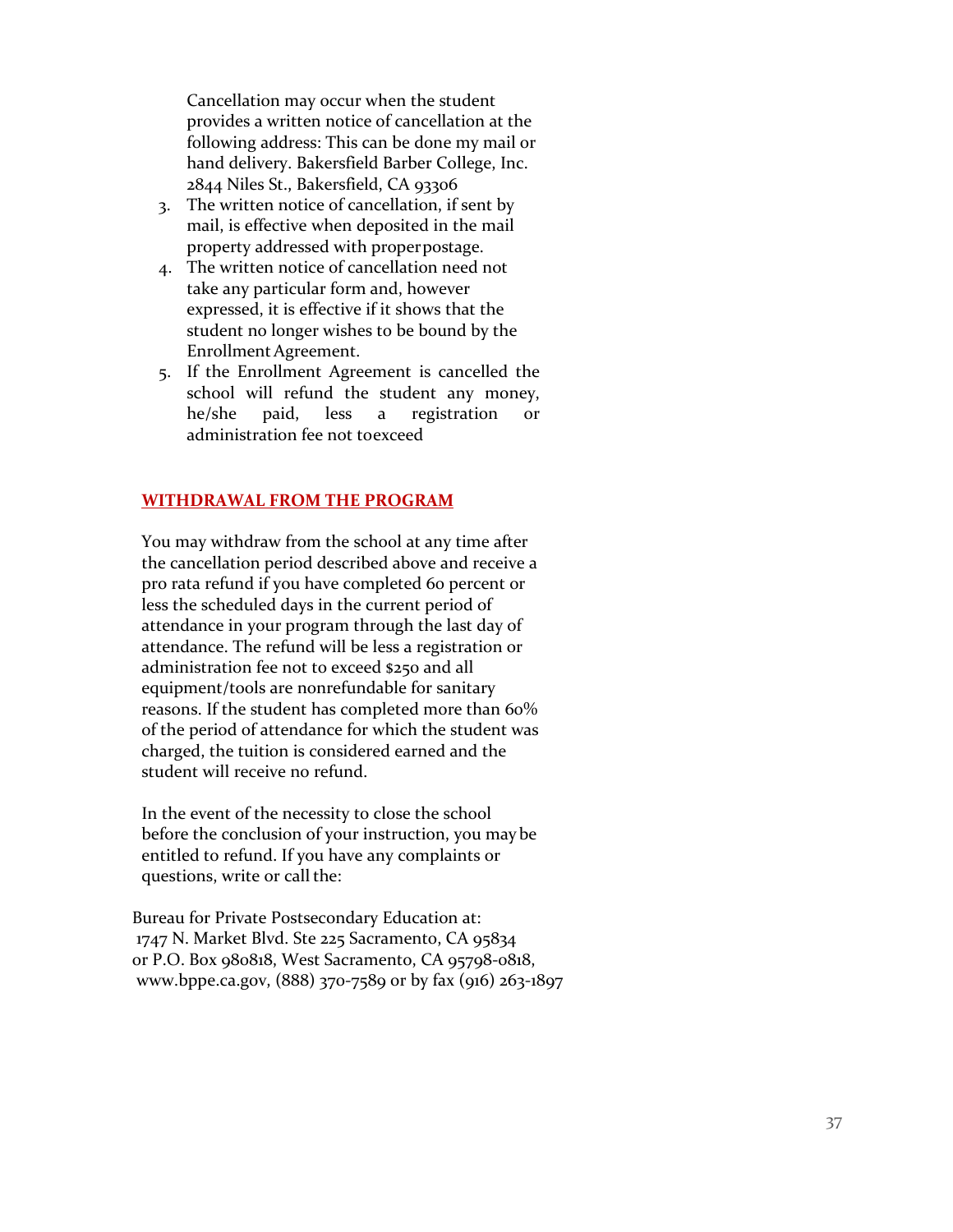#### <span id="page-39-0"></span>**SCHOOL RULES & REGULATIONS**

- **1. Class hours are: Tuesday thru Friday 8am to 5pm and Saturday 8am to 3pm. If a student arrives after 8am, it will be considered tardy. He or she will not be allowed to enter the classroom and will have to wait until the class is over so there will be no classinterruption.**
- **2. Students may take lunch between 11am and 2pm Tuesday thru Friday and 11am and 1pm on Saturday. Other than these times, approval must be authorized by personnel. Lunches will be scheduled accordingly so that adequate students are on the floor to serve customers. If student fails to clock in or out for lunch or at any time, one hour will be automatically deducted. The comply with the California Labor Law, each student must take a minimum 30 -minute lunch after 6 hours of being clocked in.**
- **3. Tuition payments are due each month on or before the date designated on the Enrollment Agreement Contract. A late monthly fee of\$10 - \$25 will be assessed if payment is nine (9) days late. Any student that has an account that is 60 days or more overdue may have the class interrupted until the account is current.**
- **4. The school reserves the right to change whenever necessary the registration, tuition, tool kit, state board chemical kit, smock & name tag, transcript fees, transfer fees, returned check fees, late monthly payment fees and fees for extra copies of documents already issued. Tuition changes will not affect the students that are currently enrolled.**
- **5. Food is only allowed in the kitchen. Sunflower seeds or any other shell foods are absolutely forbidden inside or outside the school building.**
- **6. Students must not leave the school during regular school hours without permission from the administration. Clocking outand**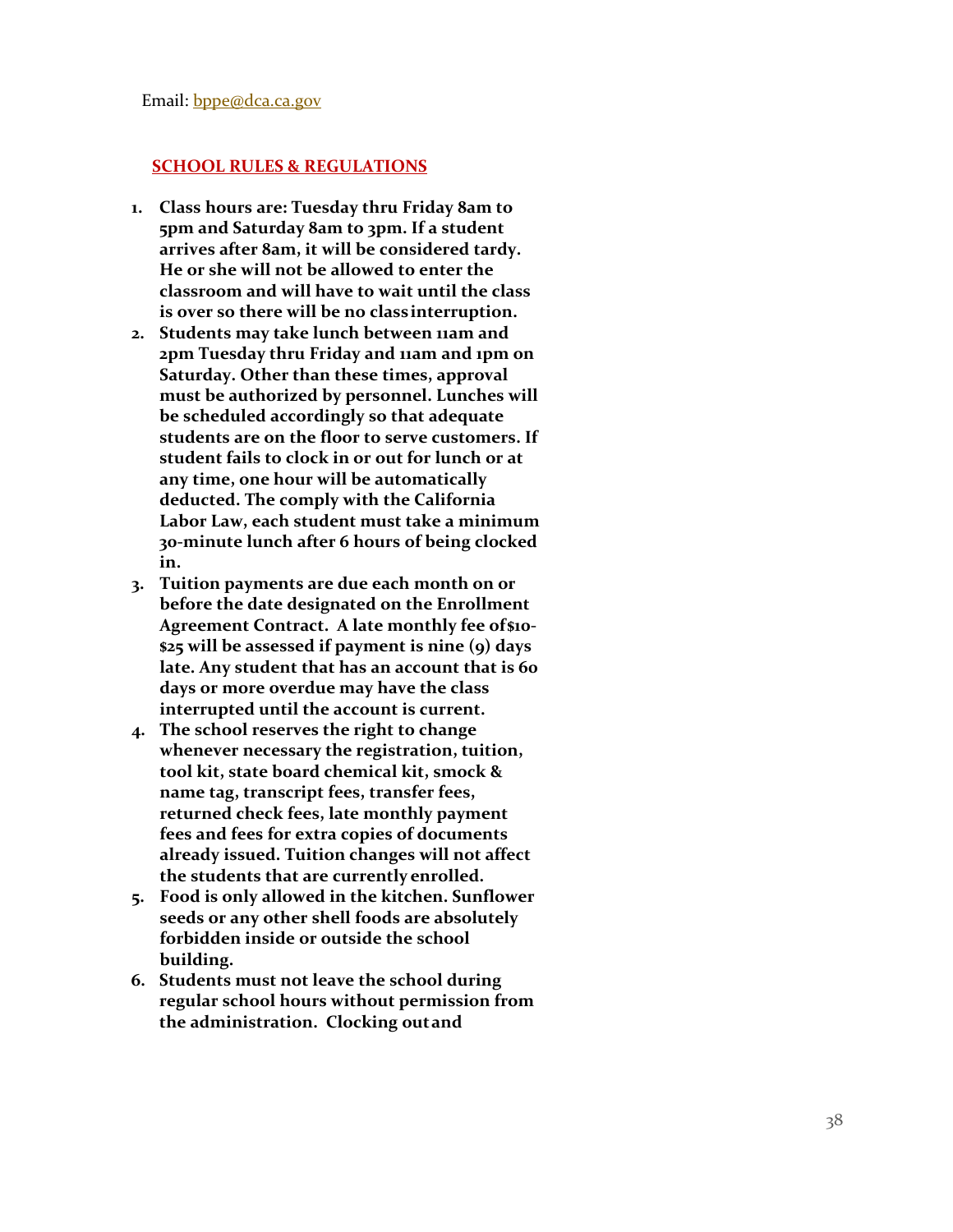**Clocking in from breaks and lunches is mandatory. If student fails to comply, one hour will be added to the breaks and lunches.**

- **7. Students must never clock in or out for other students. There is a \$250 Fine and/or expelled for clocking in or out for other students.**
- **8. To project a professional image, students must have their hair clean and neatly combed. The uniform smock, black pants and appropriate comfortable shoes must be neat and clean as well. Smocks are required to be worn during school hours and must be zipped up unless she/he is receiving a service or during lunch. Pants must be property worn at the waist and not below. Open toe shoes are considered inappropriate attire and may not be worn. Since the name tags are considered part of the uniform, they should be worn visibly at all times at the upper left pocket of the smock; if name tag is lost, the student must pay \$5.00 for a new one. No short shorts, miniskirts, or low -cut tops are allowed to be worn on FREE DRESSdays.**
- **9. Unless previously authorized by personnel, a student is NOT allowedvisitors.**
- **10. Personal phone calls are not permitted on the business phone. Messages will be taken by administration or given to the student only if it is an EMEREGENCY. Cell phones or texting are not permitted at any time when clockedin.**
- **11. The student is responsible for cleaning up after her/himself. This includes the working station, floor shampoo area, classroom and kitchen. Hair is to be swept immediately after each haircut. Garbage is to be emptied in the large trash cans designated and dirty towels used for services are to be placed in a closed receptable and emptied into laundry hamper in the washroom for laundering at the end of each day. Student is responsible for retrieving his/her own clean towels. After restroom use, the student must property dispose of towels and other trash in the restroom trashcan.**
- **12. Student must never visit with other students who are performing services oncustomers.**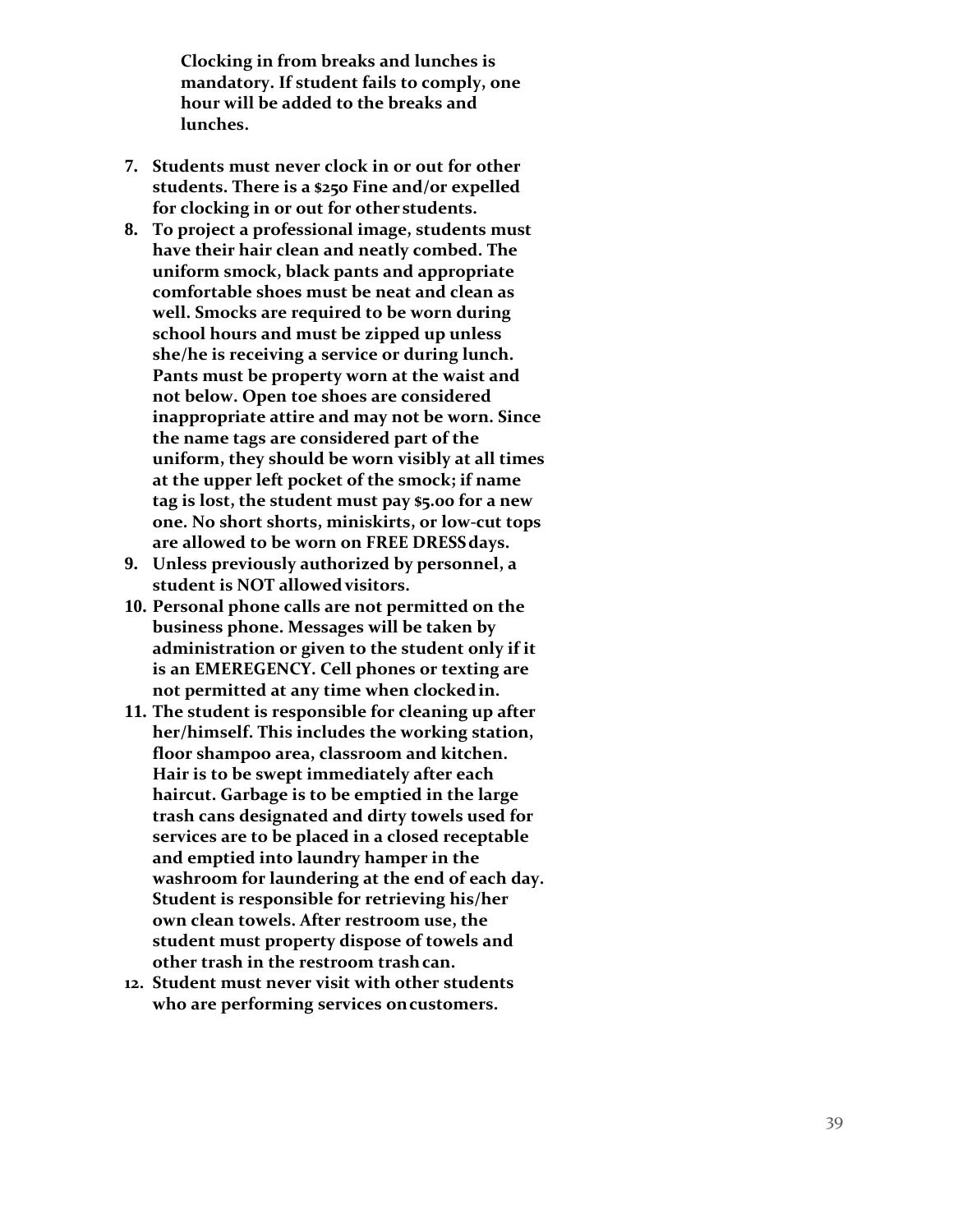- **13. Student is not allowed to use equipment or supplies belonging to other students without permission from that student. When he/she uses the borrowed equipment or supplies, he/she is solely responsible for any damages or losses incurred.**
- **14. Student must have permission from the instructor to assist another student with customers.**
- **15. Student must have the approval from the instructor to perform a service either on another student ormannequin.**
- **16. Each student is responsible for his/her own barber equipment supplies, personal property like money, wallets, purses or cellphones.**
- **17. Dirty jokes, foul language, fighting, defiance of authority, cheating, stealing, actions demeaning to other students, pornography material, threats against others or property, whether real or implied, are ABSOLUTELY FORBIDDEN. This type of behavior may be grounds for immediate suspension andexpulsion.**
- **18. Student may take two 15 -minute breaks between the hours of 10am and 11am; afternoon breaks**  are between the hours of 2pm and 3pm.
- **19. Work stations are selected by first come, first choice basis or assigned by personnel. No saving stations allowed.**
- **20. All barber equipment and supplies used in the school must be professional and approved by administration.**
- **21. Student may park anywhere in the parking lot behind the school building except in the administration parking area which is for employees ONLY. It is strongly suggested that all car doors be kept locked at alltimes.**
- **22. Knives, guns, or other weapons are not allowed inside or outside the school building. Weapons will be confiscated and proper authorities may be contacted.**
- **23. Smoking or checking tobacco is only allowed in the designated areas outside thebuilding.**
- **24. Monthly Service Sheets must be properly filled out in ink. The service sheets are due by the first of each month so that the monthly hours can be issued in a timelymanner.**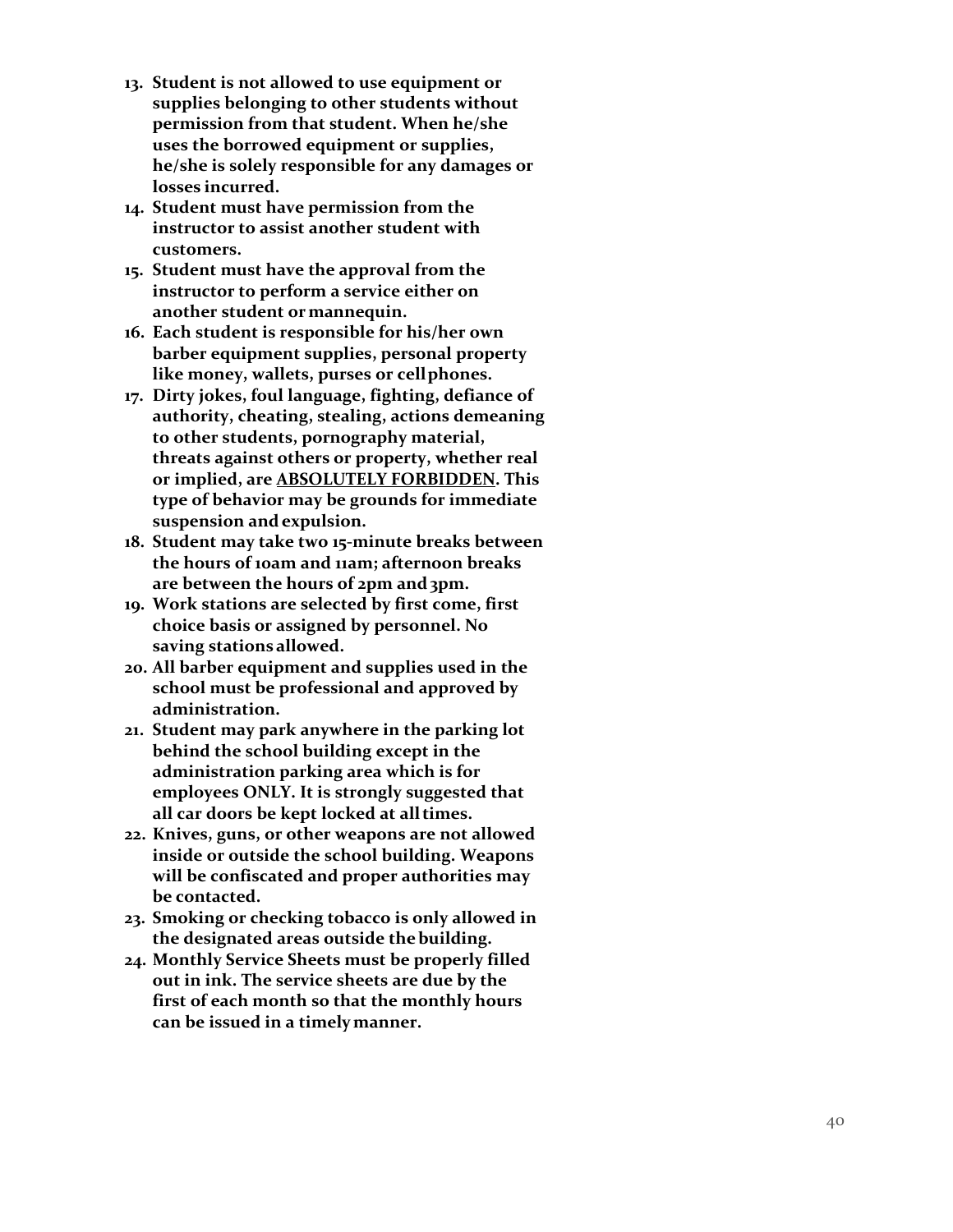- **25. Computers, sunglasses, head coverings like caps or hats, radios, headphones or any other items that may distract the student are not permitted during school hours.**
- **26. Student is not permitted to change the thermostat setting or radio at any time unless instructed by the instructor.**
- **27. Student is not allowed in the barber shop at any time unless approved by theadministration.**
- **28. Written request for time or day(s) off must be submitted for approval at least one day before the requested time off. Nonattendance on days scheduled is considered to be flagrant and will be dealt withaccordingly.**
- **29. In case of an emergency or illness, student must contact the school before 8am or after 9am on each day student is absent. Absences on a Saturday without prior approved written request or a written medical excuse signed by a physician and dated on that Saturday will be subject to a mini8mum 2 -day suspension. A student that is absent 90 days or more and does not contact the school will be dropped from the barber course and may be required to reregistered and pay the \$75 registration and current tuition fees will be assessed.**
- **30. The school has adopted and implemented a program to prevent the unlawful possession, use or distribution of illicit drugs and alcohol by a student. All students are urged to immediately report to personnel any criminal activity. The administration is responsible for investigating such reports and taking action deemed necessary. Any student suspected of using illicit drugs or alcohol may be subjected to a drug test. If the test proves positive, the test fess will be paid by student. This type of behavior may be reported to the authorities and charges may be pressed by the school. Students guilty of such behavior will be expelled or a minimum one year and may return only if a drug fee test is submitted. If accepted back to school, student may be asked to provide a negative drug test on a weekly basis until completion of thecourse.**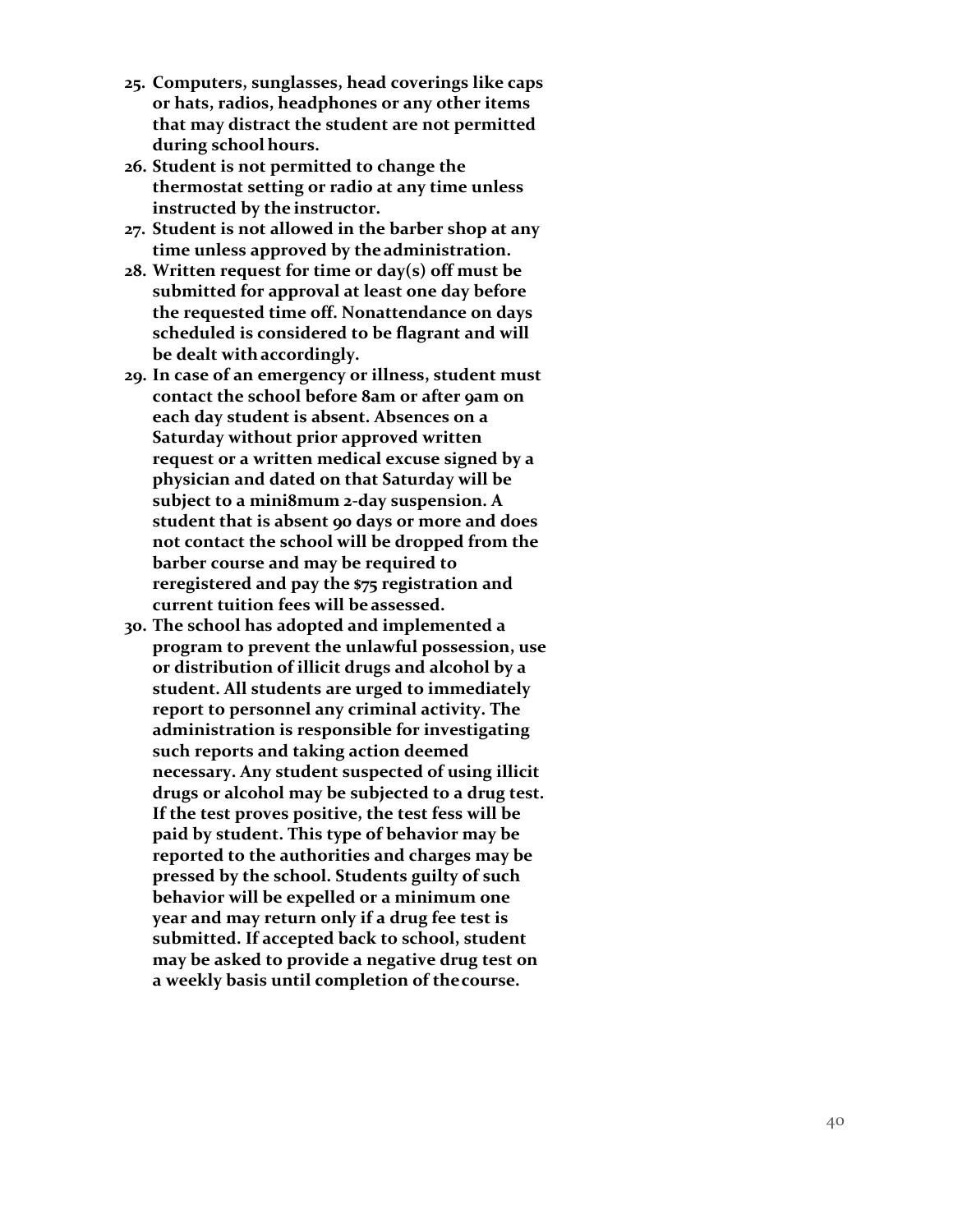- **31. The school closes the doors to the public Tuesday thru Friday at 5pm and Saturday 3pm. All remaining customers will be serviced; therefore, a student must be aware that in some instances service to customers may begin after 5pm or 3pm.**
- **32. Lockers are available upon request. The school is not responsible for any personal items left in the lockers. Only locks belonging to the school will be permitted to be used on the lockers. The administration has the authority to open lockers for reasons deemed necessary for safety of others.**
- **33. In order to ensure quality service(s) to the clients, random services performed on clients will be checked by instructors before the client is dismissed from the chair.**
- **34. Absolutely no loitering inside or outside the front or back of the building.**
- **35. At completion of required hours, a Proof of Training document and other paperwork required for processing and approval to take the state board barber exam will be issued to the board.**
- **36. The school forbids sexual harassment by students, vendors, administration, or the general public. This behavior includes unwanted physical touching (beyond normal greetings), verbal insults in reference to sexual orientation, race and gender, explicit sexual gestures displays of sexually suggestive materials, photos, objects and offering sexual favors in exchange for a favorable grade or other favors. This type of behavior will be cause for immediate suspension or expulsion and may be reported to the property authorities.**
- **37. All customers requesting service(s) assigned by instructors must be taken. Students cannot refuse any haircuts given to them by instructors.**
- **38. In the opinion of the administration, visible body marking like tattoos or hickeys that are deemed offensive to others will be asked to be covered up.**
- **39. Upon starting the barber course, each student is placed on a 30 -day probationperiod.**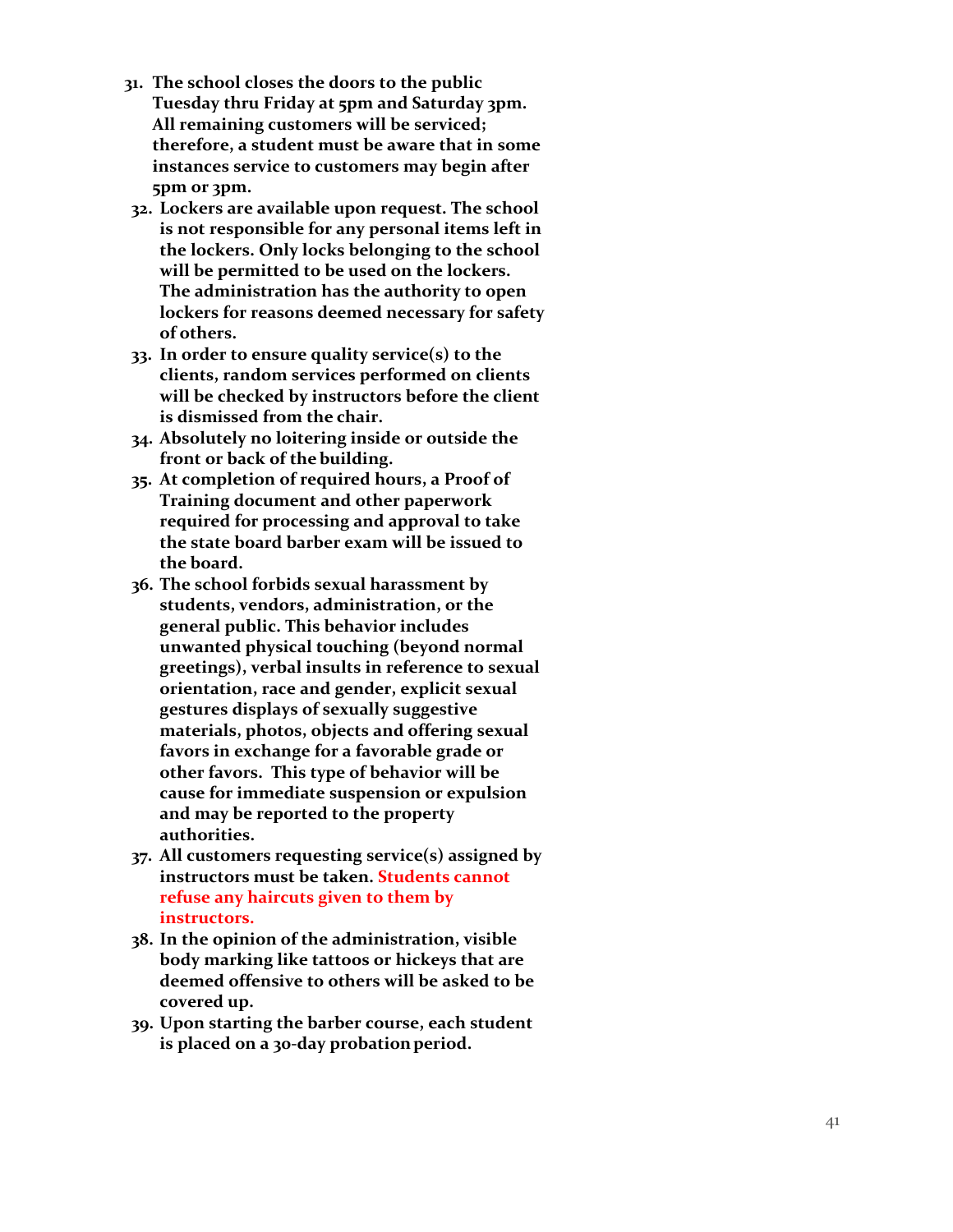- **40. All criminal documents must be provided for viewing before completion of 125 hours; otherwise the Pre -Application and Application for Examination Fee forms will not be processed. Instead, the Application for Examination Fee and Proof of Training Document will be processed at completion of 1500 hours. This will therefore delay the barber exam date up to three (3)months.**
- **41. Additional copies requested of the Application for Student Registration, Enrollment Agreement, or any other forms issued at the time of registration will entail a fee of \$2.00for each copy. Additional copies of diplomas or State Board Examination Instruction packet will require a fee of \$5.00 for eachcopy.**
- **42. Grievance Procedures for WIA participants only:**

**In case of unresolved issues(s) between participants and agency, the following procedure shall be implemented:**

- **a. Opportunity for an informal hearing and a prompt determination of any issue(s) which has not been resolved.**
- **b. If agency takes an adverse action against a WIA participant such procedure shall include a written notice and include the following:**
	- **1. Setting for the grounds for adverse action.**
	- **2. The participant has the opportunity to respond.**

**3. The participant has the right to appeal the decision of the agency bycontacting: Employers Training Resource Department 1600 E. Belle Terrace Bakersfield, CA 93307 661 -635 -2735**

**These procedures do not prevent you from reporting concerns to the Bureau for Private Postsecondary Education.**